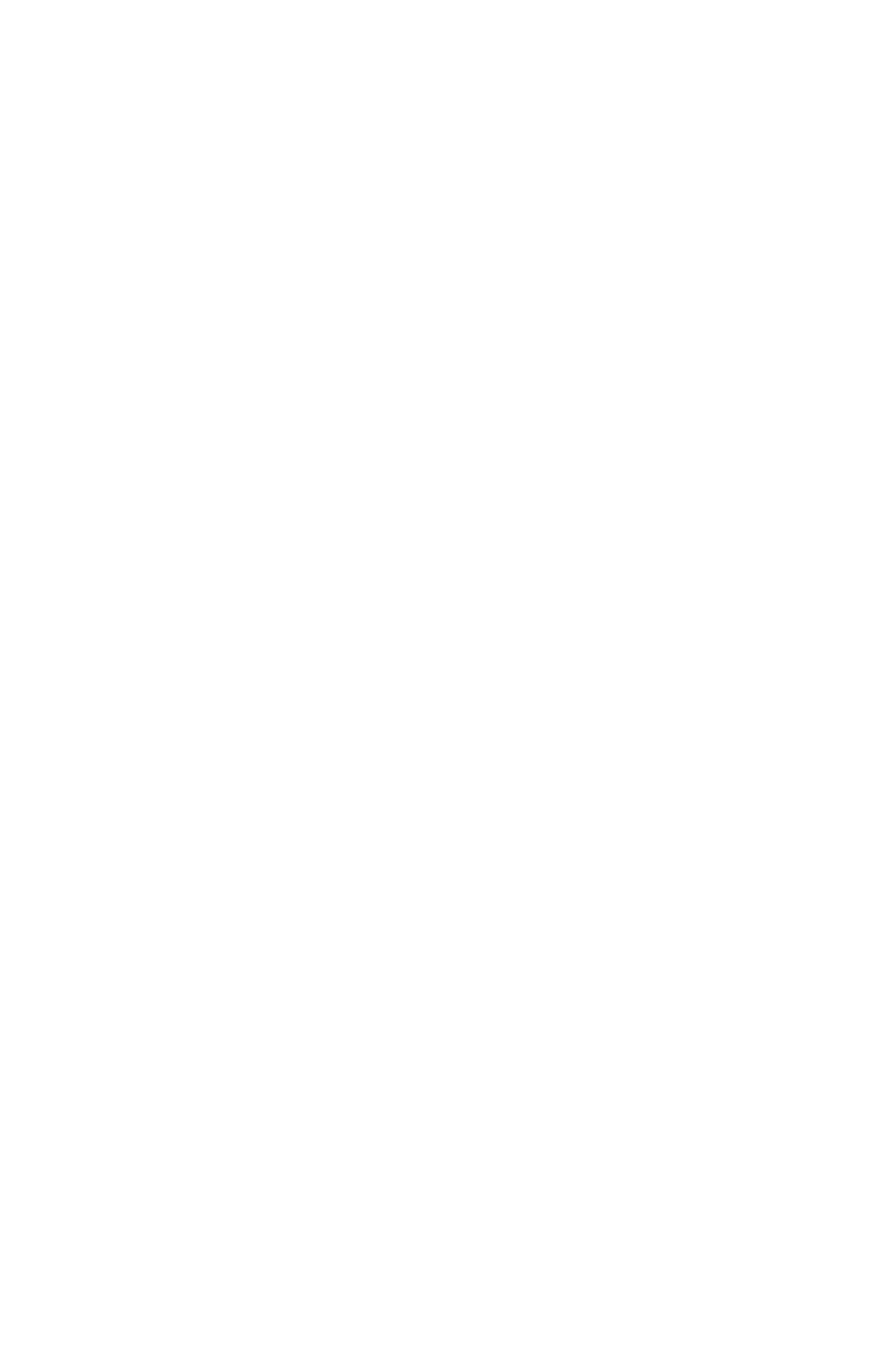# **SPEAK Without Fear**

A Total System for Becoming a Natural, Confident Communicator

## **Ivy Naistadt**

An e-book excerpt from **C**perfectbound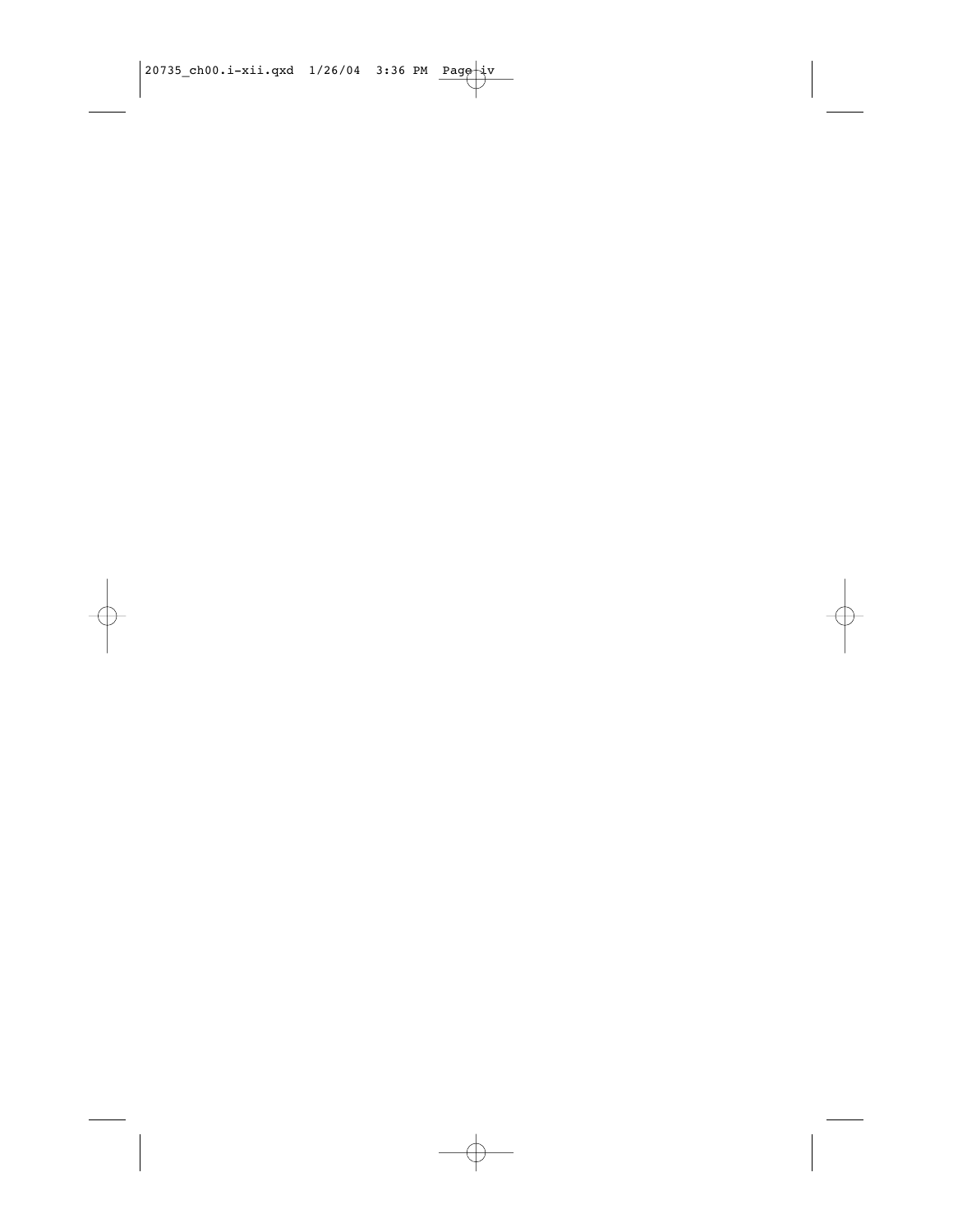*To my husband, David, for your love, patience, and endless support*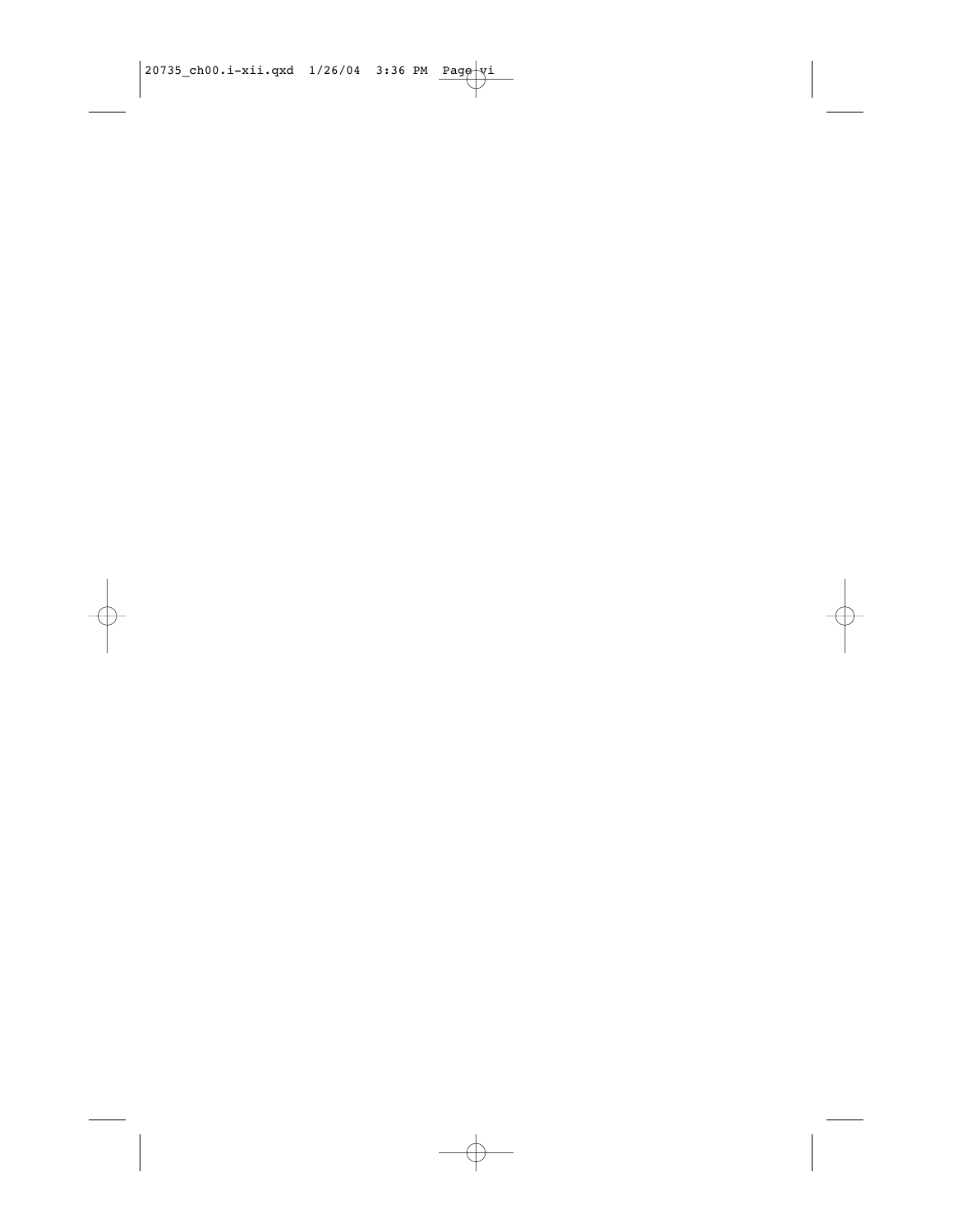## **CONTENTS**

<span id="page-7-0"></span>

|   | Introduction<br>All the World's a Stage                                    | $\mathbf{1}$ |
|---|----------------------------------------------------------------------------|--------------|
|   | <b>PART ONE</b><br>The Missing Link to Communicating Confidently           |              |
| 1 | An Approach Less Taken                                                     | 9            |
| 2 | <b>What's Your Nervousness Profile?</b>                                    | 20           |
| 3 | Surface Obstacles: the Easy Fixes                                          | 30           |
| 4 | Hidden Obstacles: Our Six Dreadly Fears<br>and Where They Come From        | 49           |
| 5 | Clearing Your Instrument and Getting Beyond<br>What's Holding You Back     | 74           |
|   | <b>PART TWO</b><br>Developing Your Way of Working                          |              |
| 6 | Bringing Your Message to Life                                              | 91           |
| 7 | Doing What Comes Naturally:<br>the Five Physical Skills That Get You There | 142          |
| 8 | You Can't Dance Until You Know the Steps:                                  |              |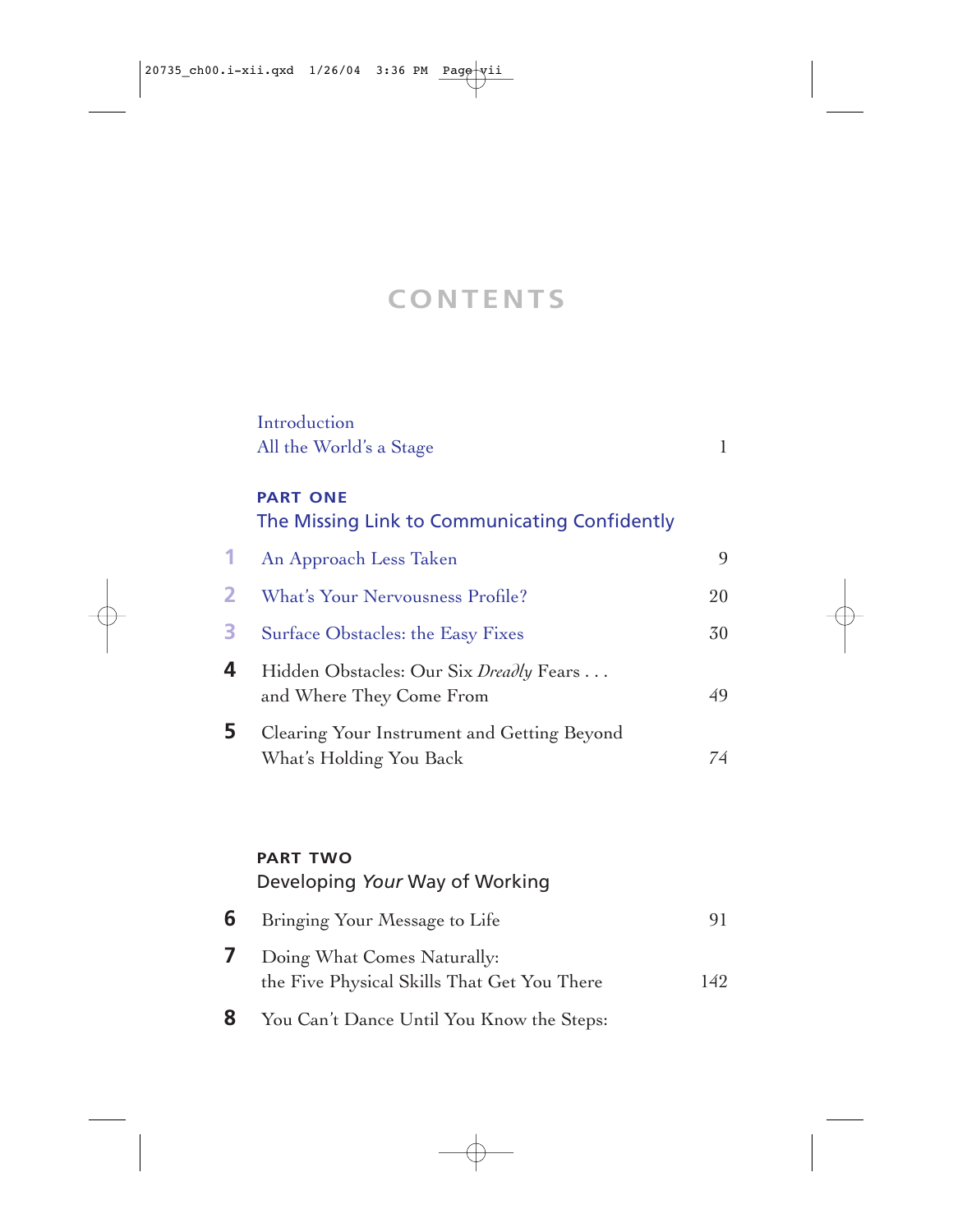<span id="page-8-1"></span><span id="page-8-0"></span>

|   | the Power of Rehearsal                  | 175 |
|---|-----------------------------------------|-----|
| 9 | Putting It All Together: It's Showtime! | 189 |
|   | <b>INDEX</b>                            | 203 |
|   | Acknowledgments                         |     |
|   | About the Author                        |     |
|   | Credits                                 |     |
|   | Cover                                   |     |
|   | Copyright                               |     |
|   | <b>About the Publisher</b>              |     |
|   |                                         |     |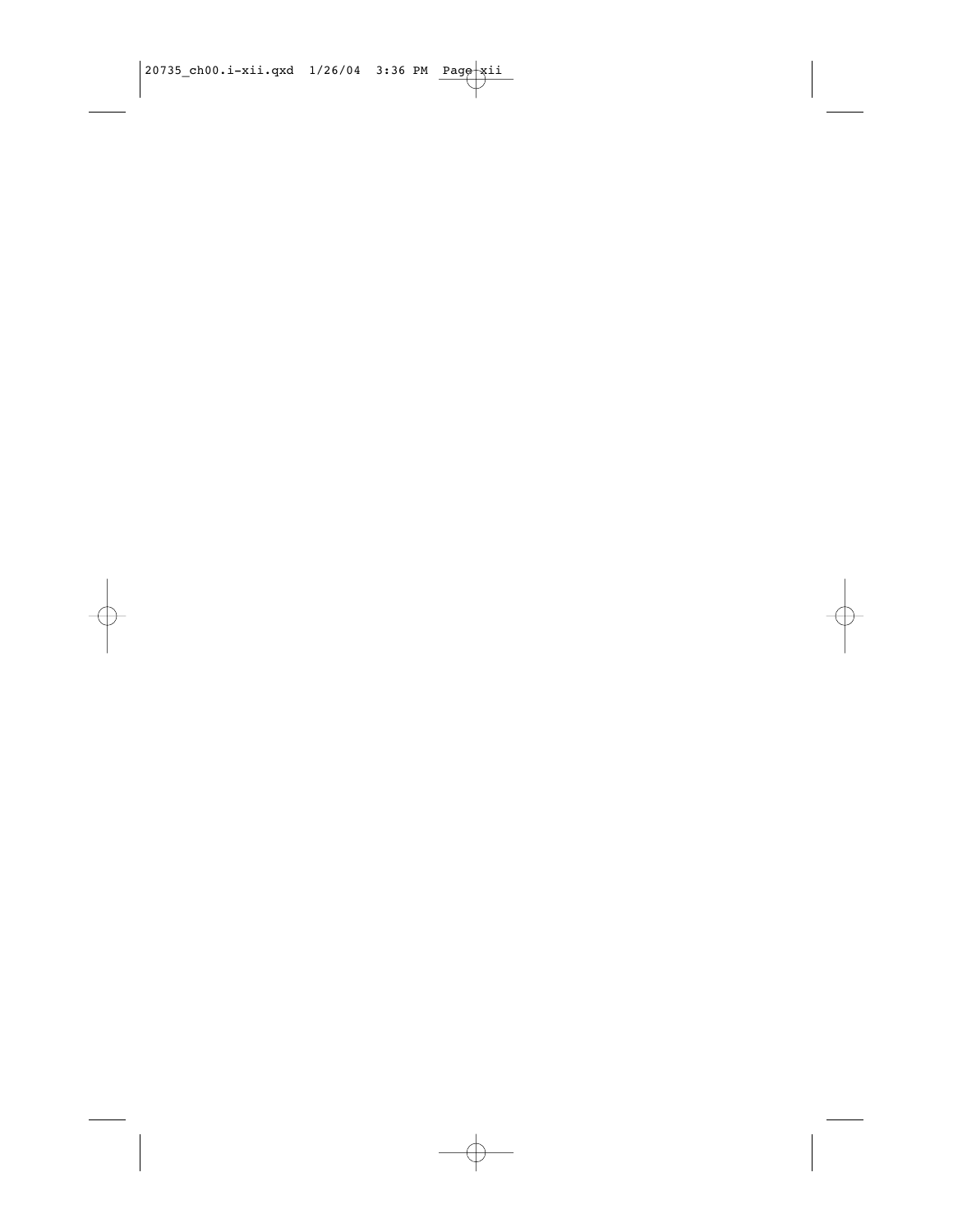## <span id="page-10-0"></span>**INTRODUCTION [All the World's a Stage](#page-7-0)**

#### **A Funny Thing Happened on the Way to the Forum**

Dynamic and effective public speaking has been a concern since the days when Demosthenes stuffed marbles in his mouth to keep from stuttering at his legions of listeners in the Parthenon. And for many working Americans today, it is a concern that has only deepened. I've seen this confirmed not only in the growth of my business but in major newspaper and magazine articles, as well.

For example, a recent edition of the *New York Times* noted, "Workplace specialists say fear of public speaking is one of the most common career-stoppers in America." According to a recent Gallup poll, *forty* percent of Americans are terrified at the thought of talking to an audience (the only thing they dread more is snakes!). The article concludes that the ability to communicate in front of a group is becoming increasingly important in our age of electronic communication, when more and more companies are placing a higher premium on face-to-face interaction.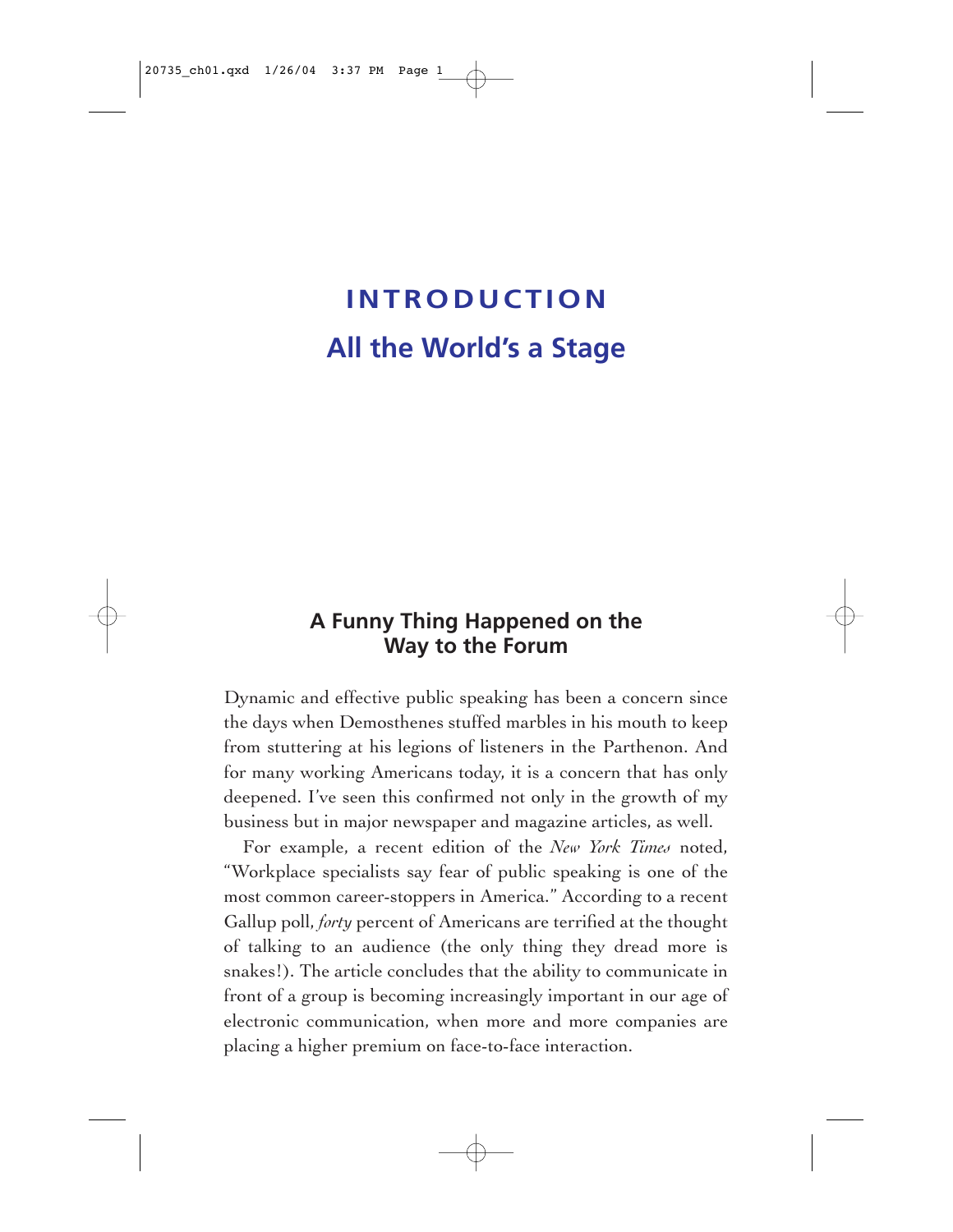In other words, expectations are high these days for people in virtually every career or business to communicate in as polished and persuasive a manner as the professional interviewees we see everywhere on television. The inability to do so can damage a person's personal or professional credibility and career.

For example, George, a client of mine who runs a manufacturing company headquartered in New York City, started out as an accountant, so he's completely at ease speaking to individuals or small, intimate groups. In fact, he's very dynamic in such situations. But as a successful entrepreneur, he's now required to put himself before much larger groups of people at stockholder meetings and so on. Because he lacks experience speaking to large groups, he slips into a monotone, which prevents his real dynamic self from coming through, thus reflecting badly on his credibility as a strong leader.

During a recent downturn in his business, George had to deliver an important speech to a combined gathering of almost four hundred employees and stockholders. The purpose was to shore up morale and reassure investors that the company could weather the current down market.

Using the methods I will present in this book, we explored the underlying issues relating to his uneasiness about speaking before groups, then applied some exercises to address them, making specific, targeted changes to his delivery style and reframing his message so that he'd appear more human.

The results were immediate and significant. George's speech became more focused and personal; by incorporating experiences from his accounting years and relating them to his entrepreneurship in a humorous, self-effacing, and anecdotal way, he connected with his audience on a more intimate level, as if he were speaking to each person one on one. And as his nonverbal skills (body language, eye contact, hand gestures, and so on) grew stronger, they supported rather than distracted from his delivery.

At the event itself, the audience took to George's message just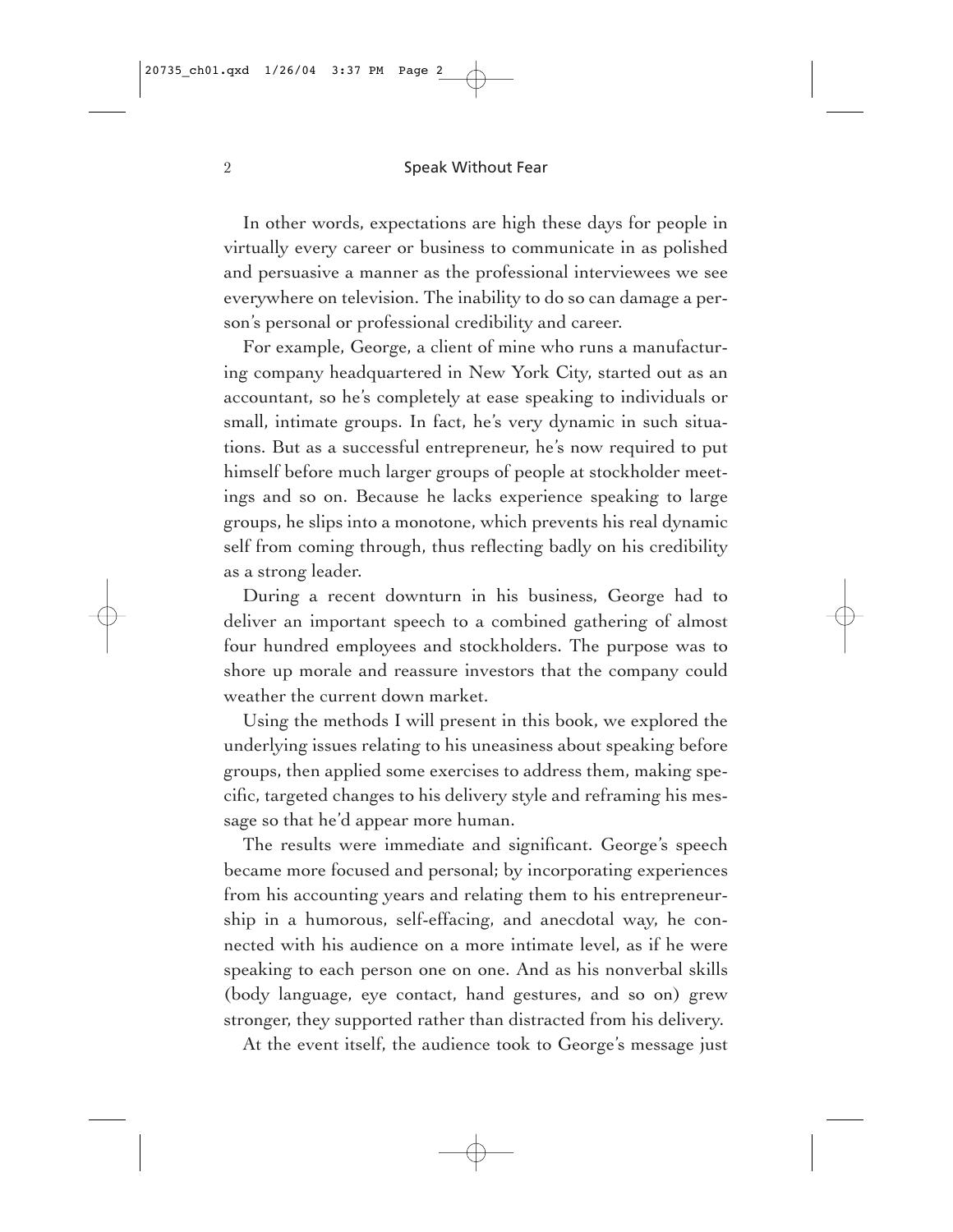as he'd hoped—because he was able to communicate his real self. He not only looked but he sounded like a person in command of a company of significance, someone whom others would want to follow.

My conclusion, drawn from working closely with hundreds of individuals with benign forms of stage fright like George's or the more extreme forms of panic and nervousness experienced by others, is that *anyone* who suffers any form of stage fright can accomplish what George did, in either a group setting or face to face.

No matter how anxious you are about going before an audience, any audience, whether it's one or a thousand; no matter how many jobs or other opportunities you have passed up, or lost, because of it, you can combat your stage fright and liberate yourself to speak without fear—that is, comfortably, confidently, compellingly—in any circumstance.

#### **The Importance of Being Earnest**

My program for overcoming stage fright and developing a style of communicating that is natural and authentic grew out of my early background as an actress on the New York stage and in television. This solution consists of identifying both the practical (e.g., lack of a skill) and the emotional (e.g., fear of being criticized) hindrances that are standing in our way and working through them. Missing from all other books and methods on public speaking, and winning friends and influencing people, this component is critical.

Look at it like putting out a fire where there is a lot of billowing smoke. Similar to nervousness, which is just a symptom of what's holding you back, the smoke is just a symptom of the fire. Aiming a hose at the smoke won't put the fire out. You need to identify the source of the fire in order to extinguish it. Without adding this critical component to the mix, no amount of tools, tips, or other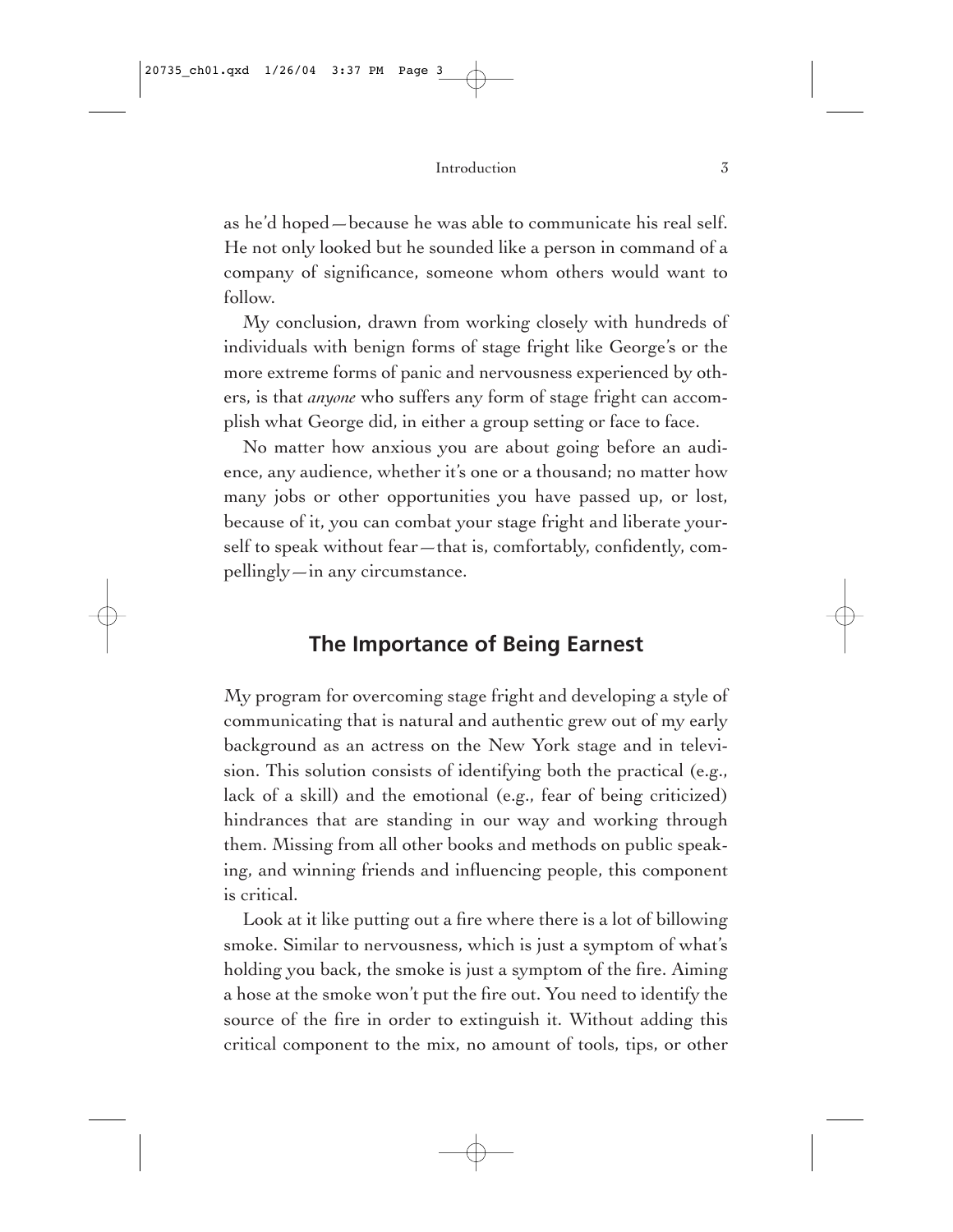how-tos for auditioning, interviewing, speechmaking, or presenting effectively will produce results that last.

#### **How to Use This Book**

Part 1 will take you through the process of determining your level of skill and anxiety. This will have an impact on how quick and easy the fix may be, because it will help expose the *why* behind your anxiety—whether it's attributable totally to a lack of experience or need of a particular skill, a deeper emotional inhibiter, or perhaps a combination of the two. I have often found in my work that even clients whose primary difficulty is lack of a particular skill may have an emotional component, however small, preventing them from getting to their next level. Therefore, whether you are just beginning to hone your speaking skills or you are a more seasoned professional, I encourage you to read part 1 carefully. Here is where you will:

- determine *all* the issues—whether skill-based and / or emotional—standing in your way of being an effective communicator
- I learn techniques designed to bring any negative emotions accompanying hidden obstacles to the surface and clear them away
- ❚ visualize a new possibility for yourself and make it a reality

In part 2, you will then be taken through the process of combining your newfound freedom from whatever degree of anxiety you may have with some straightforward tools, tips, and exercises that will enable you to develop and master a technique for speaking naturally and persuasively in any circumstance.

These tools, tips, and exercises are not "one size fits all" but are adaptable to *your* level of experience and need. Just as in part 1,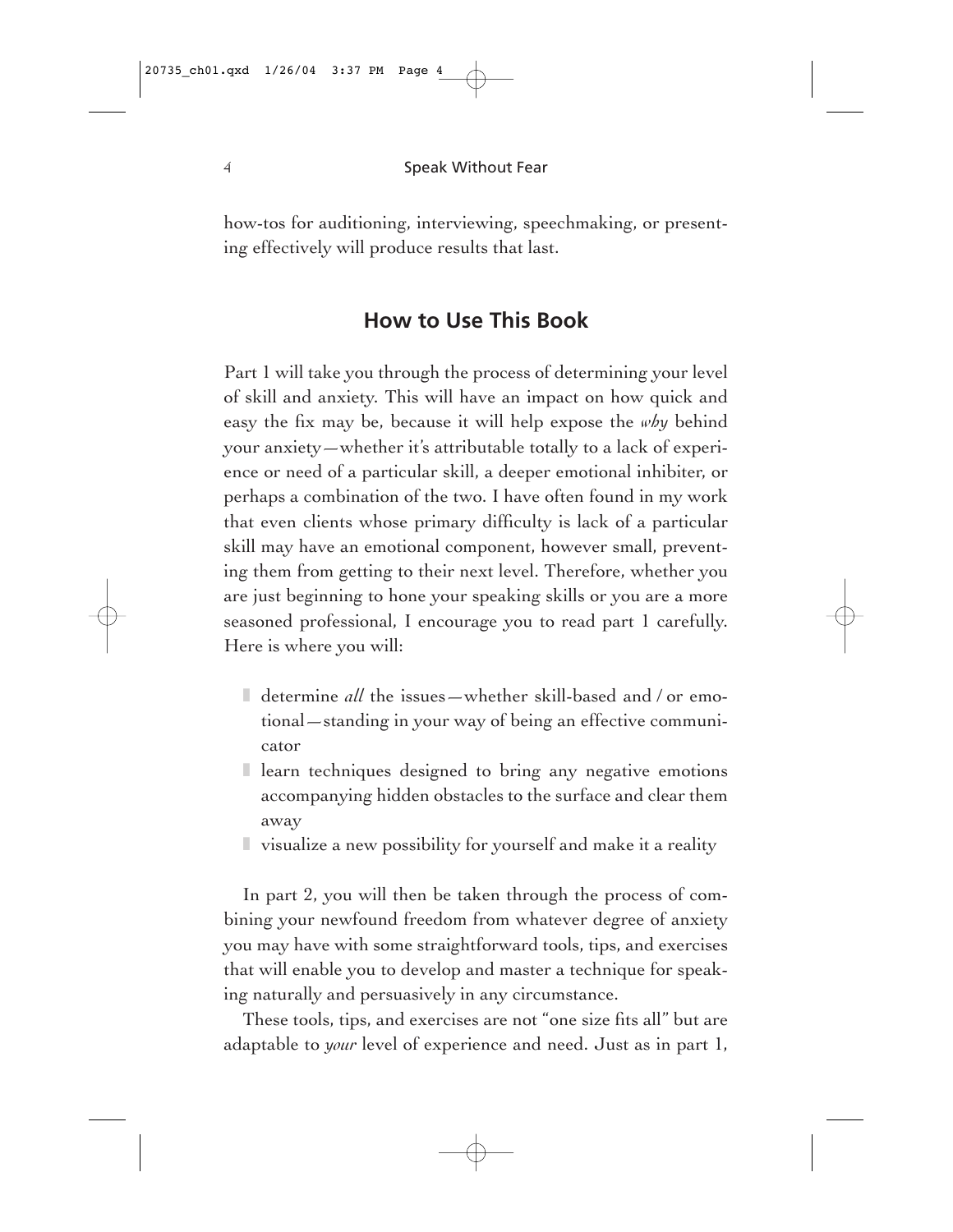whether you are an absolute beginner, someone with more speaking experience who still feels apprehensive about it, or an accomplished speaker who wants to achieve even better results, you will benefit.

#### **Sweet Smell of Success**

The one-two punch of using part 1 in combination with part 2 spells the difference between a short-term solution and a longterm fix. This is a complete solution, one that will enable you to:

- understand, manage, and even be free of your stage fright
- ❚ develop a personal style of communicating that reflects who you are, with self-assurance and authority
- ❚ translate your self-worth persuasively to get that important job or promotion
- ❚ expand your skills to increase personal productivity and marketability
- ❚ improve personal health and happiness through pride of accomplishment and bolstered self-esteem
- ❚ enjoy, rather than avoid, the experience of communicating to groups or individuals
- I unleash the creative process and have more fun on the job
- find your own light and let it shine

Easy to understand and to master, it is a solution that will work successfully for *you*. And, best of all, it is one that will last.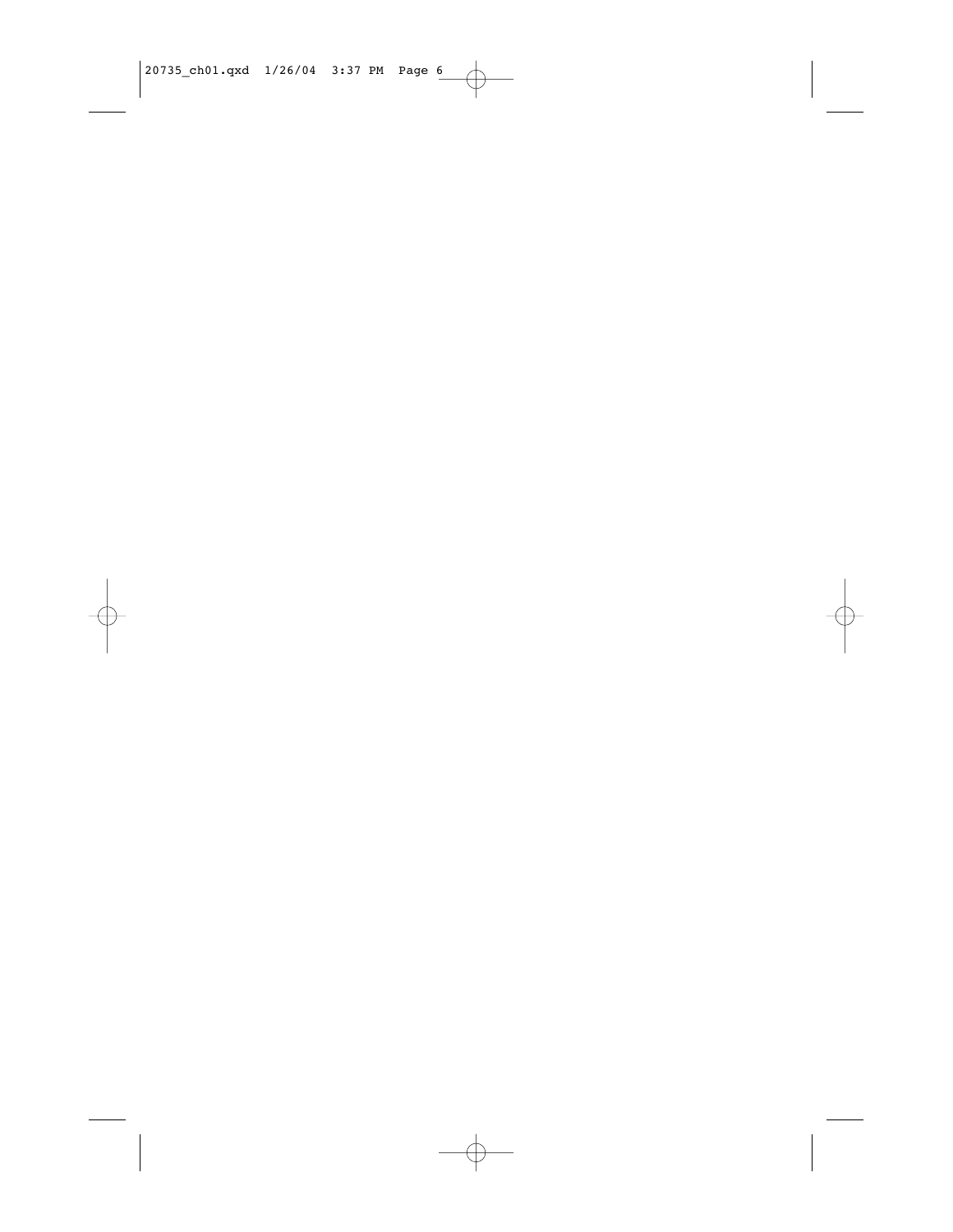## **PART ONE**

<span id="page-16-0"></span>[The Missing Link to](#page-7-0) Communicating **Confidently**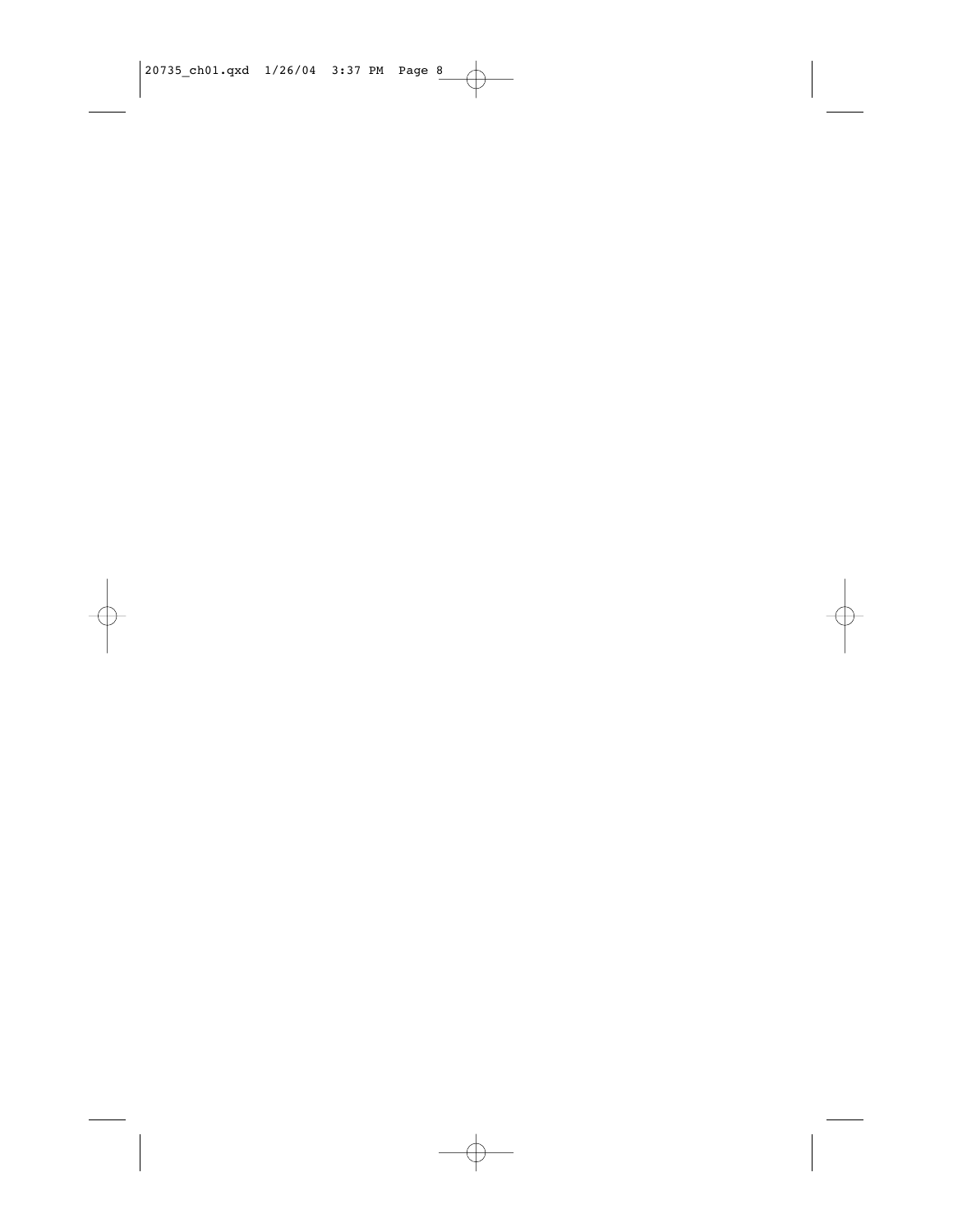## **1**

### <span id="page-18-0"></span>**[An Approach Less Taken](#page-7-0)**

#### **Down the Up Staircase**

If anyone had told me when I was growing up that I'd make my living helping people overcome their fear of public speaking to become more powerful, persuasive communicators, I would have said, "You're crazy!"

But in a way, I suppose the path my life has taken was inevitable.

You see, I'm a good example of what I preach.

Picture if you will a little girl, ten years old, about four feet tall (she'd never get much taller), lugging a three-quarter-size cello that's bigger than she is into the living room of her upscale twostory suburban home. It's practice time, which goes down like vinegar. Her mother, who happens to be a professional violinist, insists (as many well-intentioned parents do) all of her children learn to play a musical instrument. However, in this case, the cello just isn't this kid's thing. Singing, dancing, and acting *are*. Heading out the door that afternoon, the mother gives the usual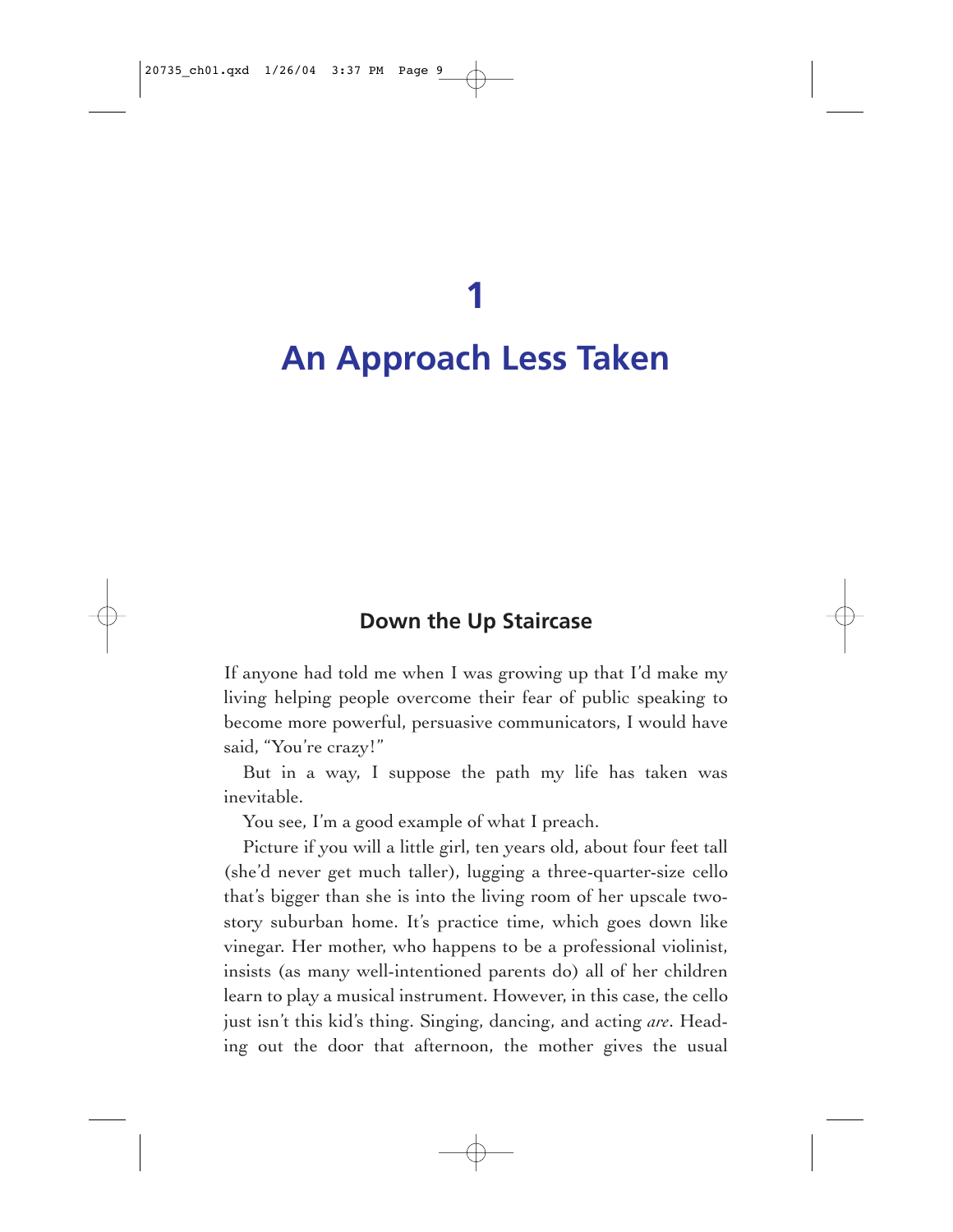instructions: "Practice, or no playtime!" And with those words, she's gone.

As soon as the little girl hears her mother's car pull out of the driveway, she shoves the cello aside, springs from the chair, dashes to a closet, flings it open, and retrieves a long-handle broom.

Tucking the broom under her arm, she makes her way up the staircase that leads to the second-floor bedrooms and positions herself at the top of the landing. She is alone in the quiet house.

The orchestra in her mind begins to play, the music swells, and she gracefully begins descending the staircase with her partner, the broom, in imagined top hat and tails. Belting out the lyrics of a show tune at the top of her lungs, she has the time of her life, lost in the joy of singing.

That night, she and her mother are watching a variety show on television. The little girl, still taken with her performance that day, is enchanted by the lead vocalist of the featured singing group, whom she imagines herself to be. Her mother gets up and suddenly switches off the TV. Disappointed, the little girl asks why, and her mother replies, "Because singers look stupid with their mouths open. That's why!"

My mother, who set an extraordinary professional example, which has served me well throughout the years, couldn't have known I would eventually pursue an acting and singing career. However inadvertently, her words did have an impact on me. And while it wasn't a total showstopper, her comment simmered inside my brain, and I allowed it to linger and affect me professionally for years.

The interesting thing is, as a child, I never thought about singing from this visual perspective. I just enjoyed doing it. And yet, this seemingly benign comment, reinterpreted and internalized by me, became a critical message I would send to myself later on—creating inhibitions. As you will find out, these interpreta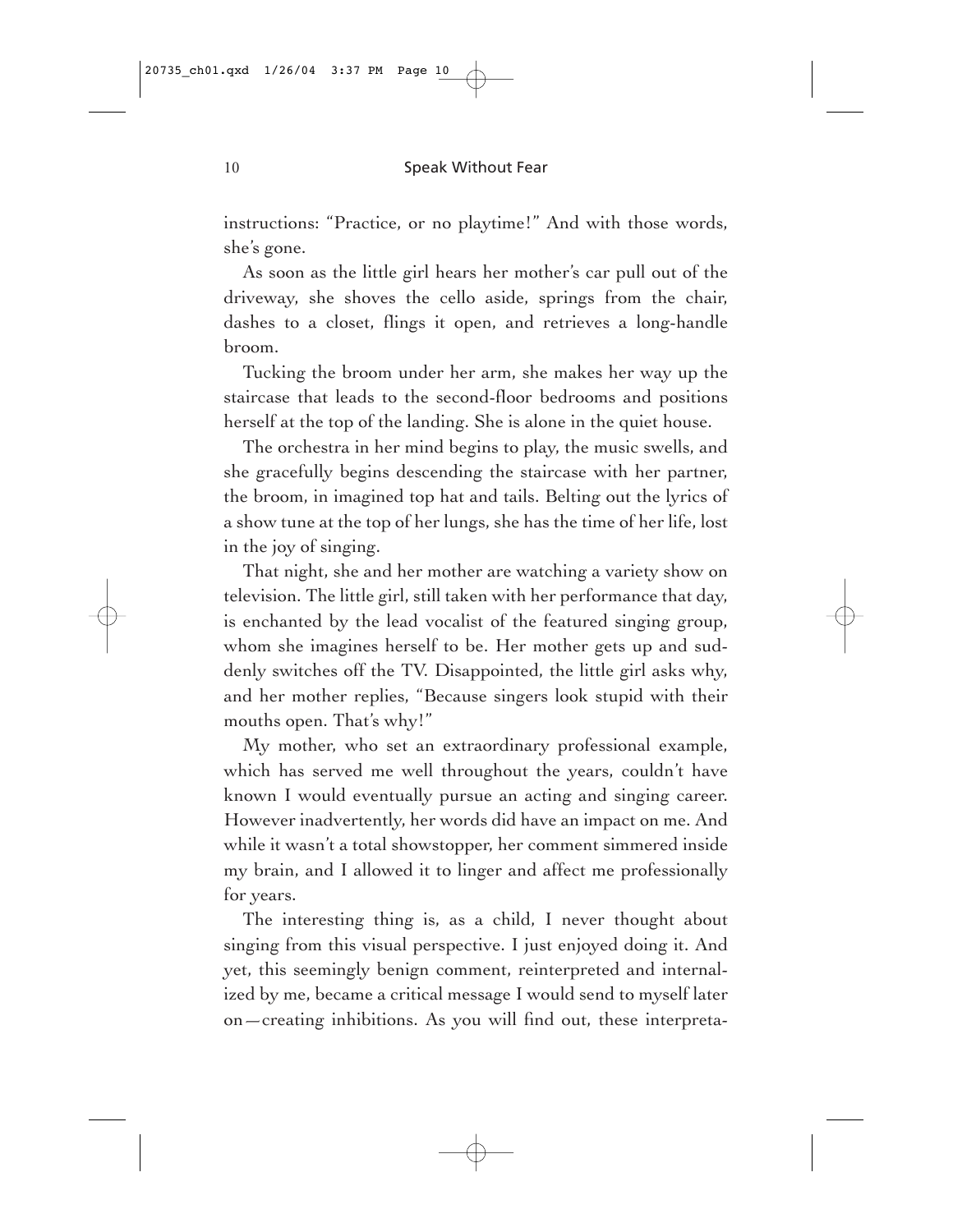tions have tentacles that, if the messages remain unexamined, can creep into other areas of our lives.

#### **Butterflies Are Free**

The two biggest deterrents to speaking without fear are *nervousness* and *inhibitions*. They are not the same thing.

Most everyone experiences a certain amount of nervousness at the prospect of speaking to a group, pitching a new customer, or asking for a raise. Usually, these butterflies are mild and just flutter away. But those that take wing to become a crippling form of anxiety that stops us in our tracks I call *stage fright*.

This is the condition I found myself experiencing when I moved to New York City in the early 1970s to embark upon a career as an actor and singer. To learn my craft and prepare for auditions, I studied with the best acting and voice teachers in the business. They reassured me that I had talent and a fine singing voice, and was developing the technical skills to go with them.

Auditioning is difficult at best. But for me, it was an especially painful experience because of my own self-doubts and selfconsciousness. You are truly being judged, the competition is fierce, and if you don't get the job, you very often have no idea why. This just adds to your insecurity. Rejection is part of the game. This is why, in addition to talent and hard work, the way you feel about yourself and the work you do is essential to your being able to keep pressing on until you achieve success.

For me, this was a constant struggle. I was continually replaying an old tape in my head—one that said that since singers look stupid with their mouths open, I must look stupid singing, too. What I've since learned is: messages sent to us in the past by significant people in our lives, whether unintentional or intentional, can leave lasting impressions . . . creating inhibitions that affect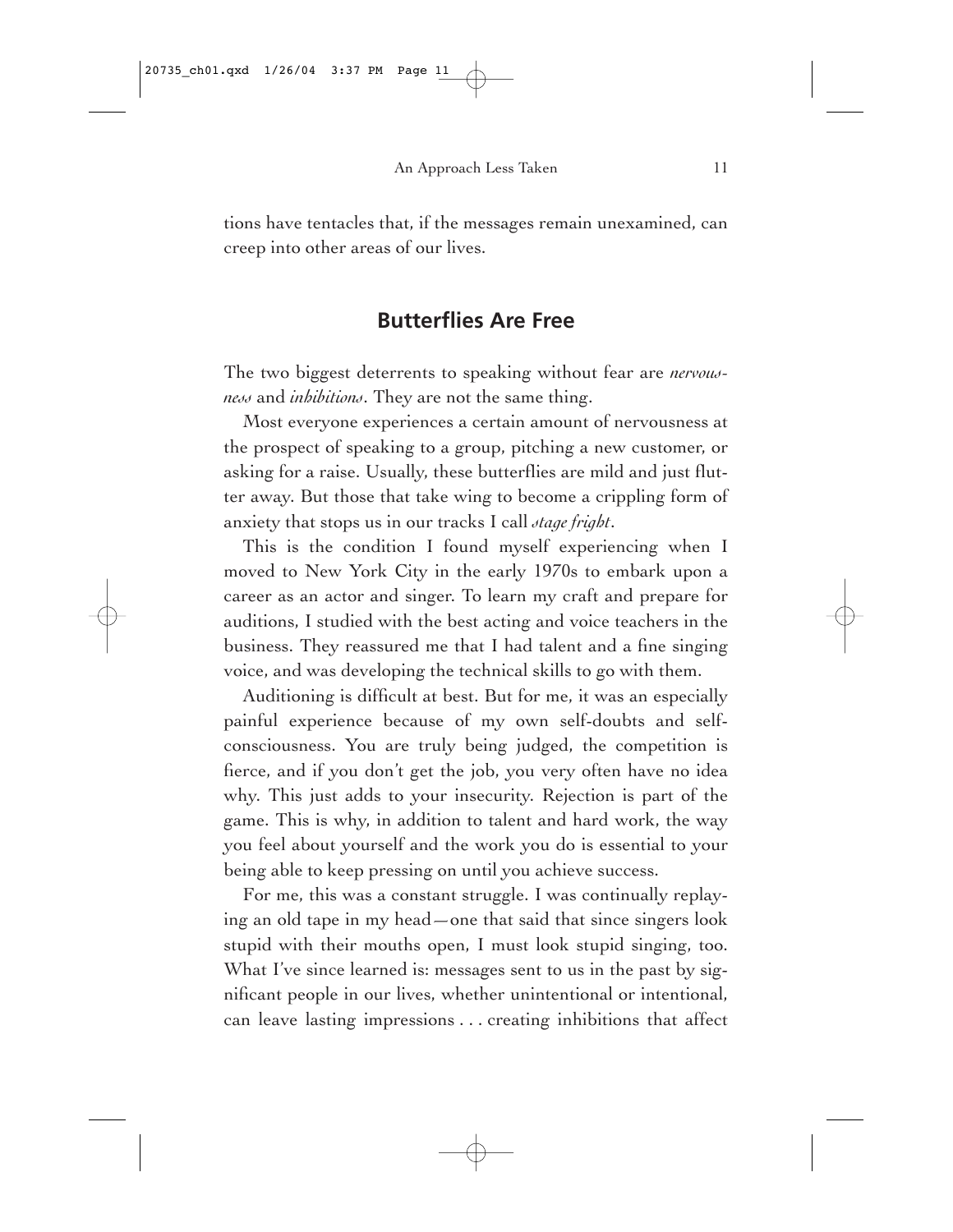how we deal with the present. Through sheer persistence and some very good luck—both of them a must in show business—I gradually became more secure in my craft and began landing jobs off-Broadway and small parts in films and daytime soaps. But my anxiety issues persisted, even increased.

I was almost used to the fact that auditions brought on the sweats, but now they even accompanied the jobs I landed.

I recall performing a nightclub act at a premier New York City club called the Ballroom, an opportunity that offered the kind of exposure that could open a lot of doors for me.

It was opening night. There I was in my dark little dressing room a flight of stairs down from the stage, getting ready to go on, when suddenly...

I started feeling physically paralyzed.

When my call came, I was unable to move from my chair.

I sat there frozen, incapable of moving up the stairs.

The show's director, Harris Goldman, who'd been the company manager of the original Broadway production of *A Chorus Line* and was used to such behavior (even if he didn't understand it), came down, saw what was wrong, and tried to reassure me as he helped me up the stairs. It was a great show, I was well rehearsed, and he knew I had the ability to pull it off, he said.

*He* knew . . . I didn't.

As things turned out, the act went off without a hitch, and I received enthusiastic applause. However, my underlying fear squashed any enjoyment I could have gotten from the experience.

I didn't yet understand the source of this underlying fear, nor the connection it had to the way I saw myself—or judged my own performance—onstage.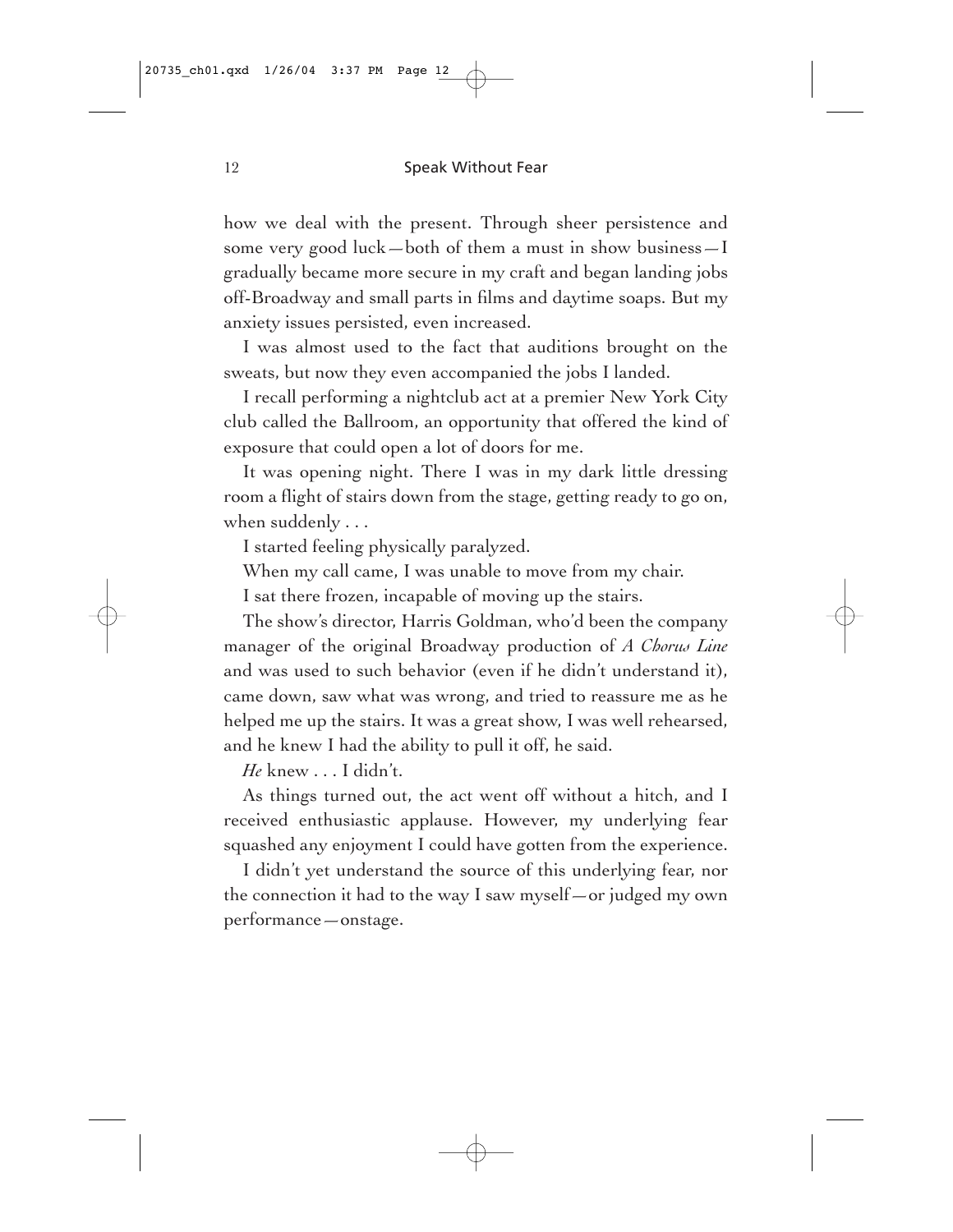#### **Little Me**

While battling performance anxiety in pursuit of a showbiz career, I often had to take odd jobs to make ends meet. One of them, which I got through word of mouth from some actor friends and media contacts, was pitching the products and services of different companies at various trade shows as a corporate spokesperson.

At the time, I didn't take this work too seriously. It helped pay the rent and gave me the flexibility to keep up with my acting and singing classes and yet still be available for auditions. It was also more fun than waitressing.

But there was something else about it that I noticed: no matter what I was called upon to do at these shows—and I had to do some pretty outrageous things, like dressing up as a Sara Lee croissant or talking to an animated puppet—my stage fright vanished. In the face of any size audience and any technical snafu, I could be absolutely fearless.

Over time, I came to understand why. Acting or singing in a musical or nightclub act is about performing—playing a part, being somebody who isn't you. But as a spokesperson, I wasn't performing, at least not in the show-business sense, though I did draw on many of the skills I'd learned as a performer. I was getting up in front of people and speaking to them as *me* (except when dressed as a croissant).

As challenging as this work often was, I got a real kick out of doing it. Being authentic—which is to say, playing myself allowed me to relax, even cut loose, and enjoy the "show" along with everybody else. This enhanced both my credibility and persuasiveness as a spokesperson.

Very soon I was asked by the companies hiring me to give seminars on speaking without fear to their managers and staff at business conferences.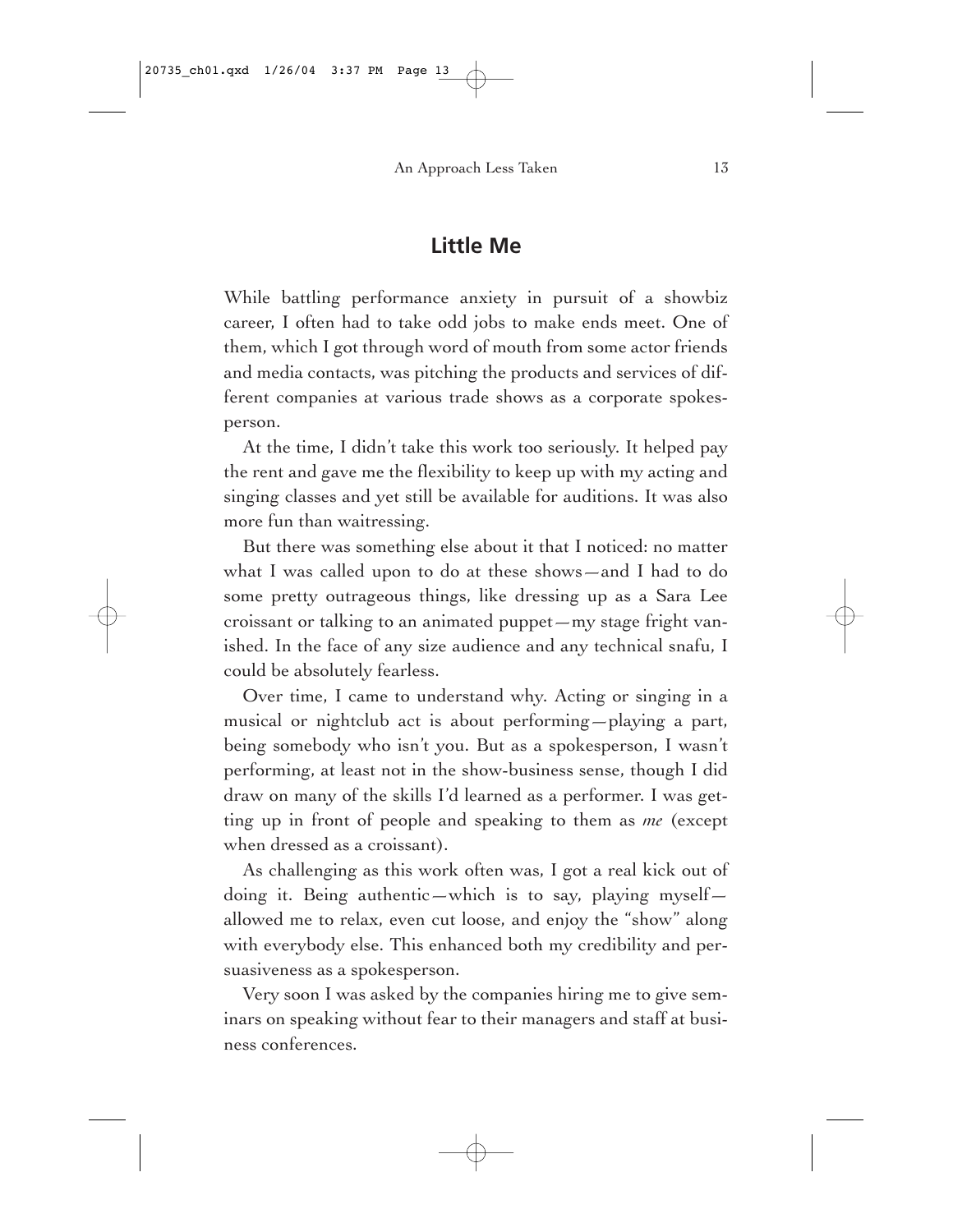However, as I began to move into this new and uncharted career direction, a funny thing happened: my stage fright came back.

I remember exactly when it occurred. I'd been asked to speak at a gathering of IBM executives at the Opryland Hotel in Nashville, Tennessee. The morning of the event, I began to feel the cold sweats.

What am I to do? I asked myself, with creeping self-doubt and panic. Here I was, going before an audience of Fortune 100 bigwigs looking for professional expertise and guidance on speaking fearlessly, and the "pro" was breaking out in flop sweat!

Once again, I had to dig deep into my actor's toolkit to get me through. I repeated the mantra: "These people are here to *learn* from me, not see me pass out!"

I may have been exaggerating about the prospect of passing out, but that's truly how I felt. I couldn't get through the program quickly enough, or so it seemed to me, and when it was over, I couldn't wait to leave. But my assistant came up and said, "Not so fast. There's a line of people who want to meet and talk with you."

For the life of me, I couldn't imagine why. Didn't they know I'd been a basket case up there? Hadn't they seen it?

The answer was no.

My professional skills as an actor had indeed gotten me through, and I now knew they always would. But the experience had been an ordeal. I was determined to get to the bottom of why my anxiety had returned.

#### **Sleuth**

I went to every store in New York looking for a book on combating stage fright in different situations. I found books on how to speak powerfully in public and books on what makes a successful presenter, but, as far as I was concerned, this put the cart before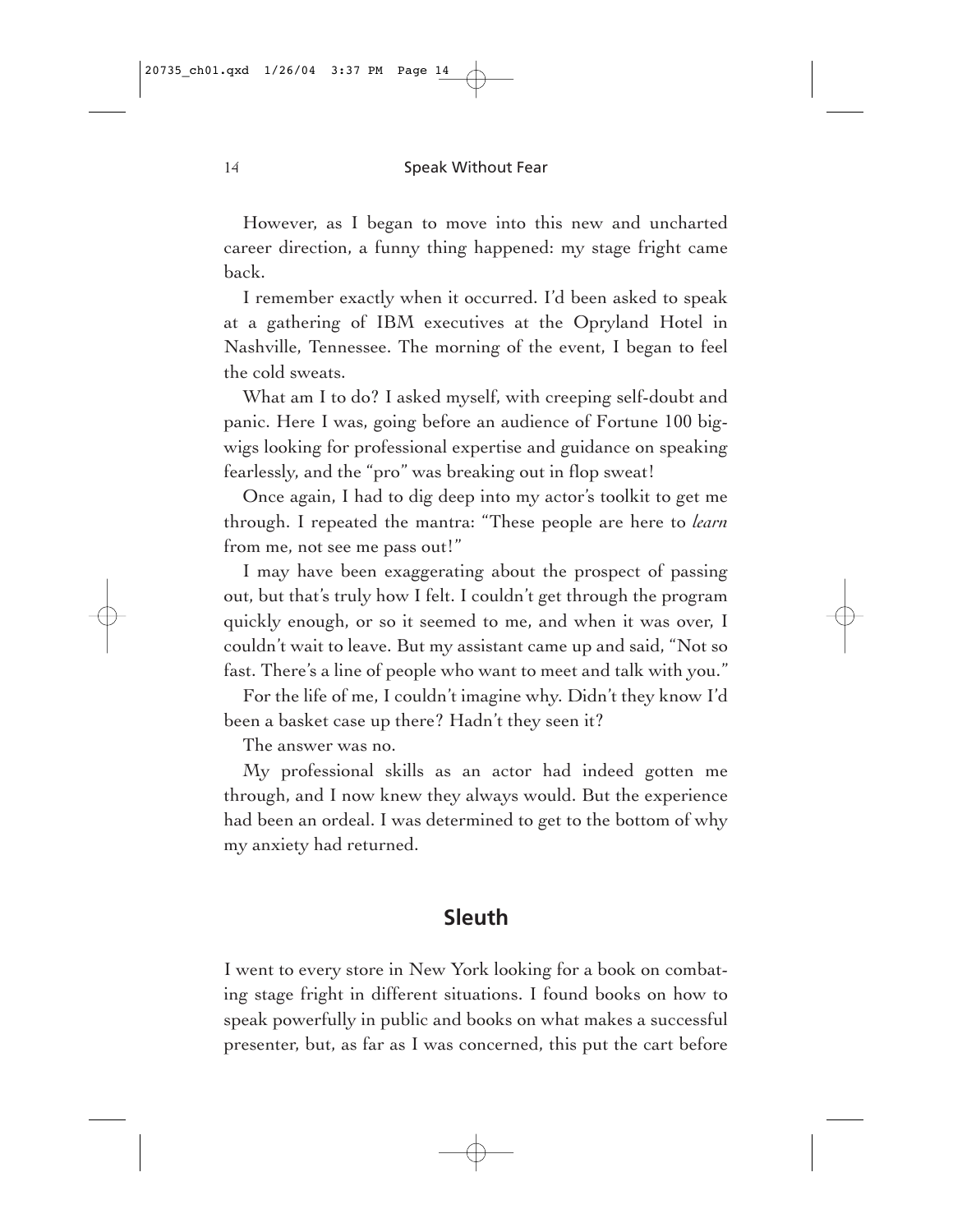the horse. Nothing I found explored the entire issue; nothing went deeper into *why* I was afraid and how to get beyond it.

Frustrated, I explored the territory from top to bottom on my own. I worked with experts who helped me understand how my mother's comment and other childhood experiences impacted me as an adult. I also learned that whenever confronted by a new and different type of public speaking or communication challenge, I fell into several traps by approaching the challenge as *performance*. Let me explain.

As media guru Roger Ailes points out in his book *You Are the Message*, television has raised the bar on what we expect from public speakers. We expect to sit back, relax, and be entertained by them the way we are by the professional "talking heads" on TV—in the accepted television style, which is informal, chatty, and witty. Whether we consciously realize it or not, Ailes says (and I agree with him), we compare ourselves to that standard in public speaking situations, expecting ourselves to *perform* the same way. That's the first trap I fell into.

The second trap was forgetting one of the first instructions I got from one of my first acting teachers, the actor/producer Darryl Hickman. "You have to give up the need for a positive response," he said to me about the art of auditioning. As I came to understand what he meant, I could see that he was right.

As an actor, I had to be open and vulnerable to expressing a wide array of emotions under pressure. Naturally, I yearned for a positive response from my auditioners. Hickman was telling me that I had to learn not to allow the prospect of a negative response to get in the way of doing my work. Hard as it was, that meant giving up the need for a positive response, as well.

The same lesson applies to public speaking situations. At Opryland, in front of all those IBM executives, I'd slipped and let that need for a positive response get in my way again.

On a mission to find my own style and feel secure with it, I used everything I was absorbing, and applied the discipline I'd learned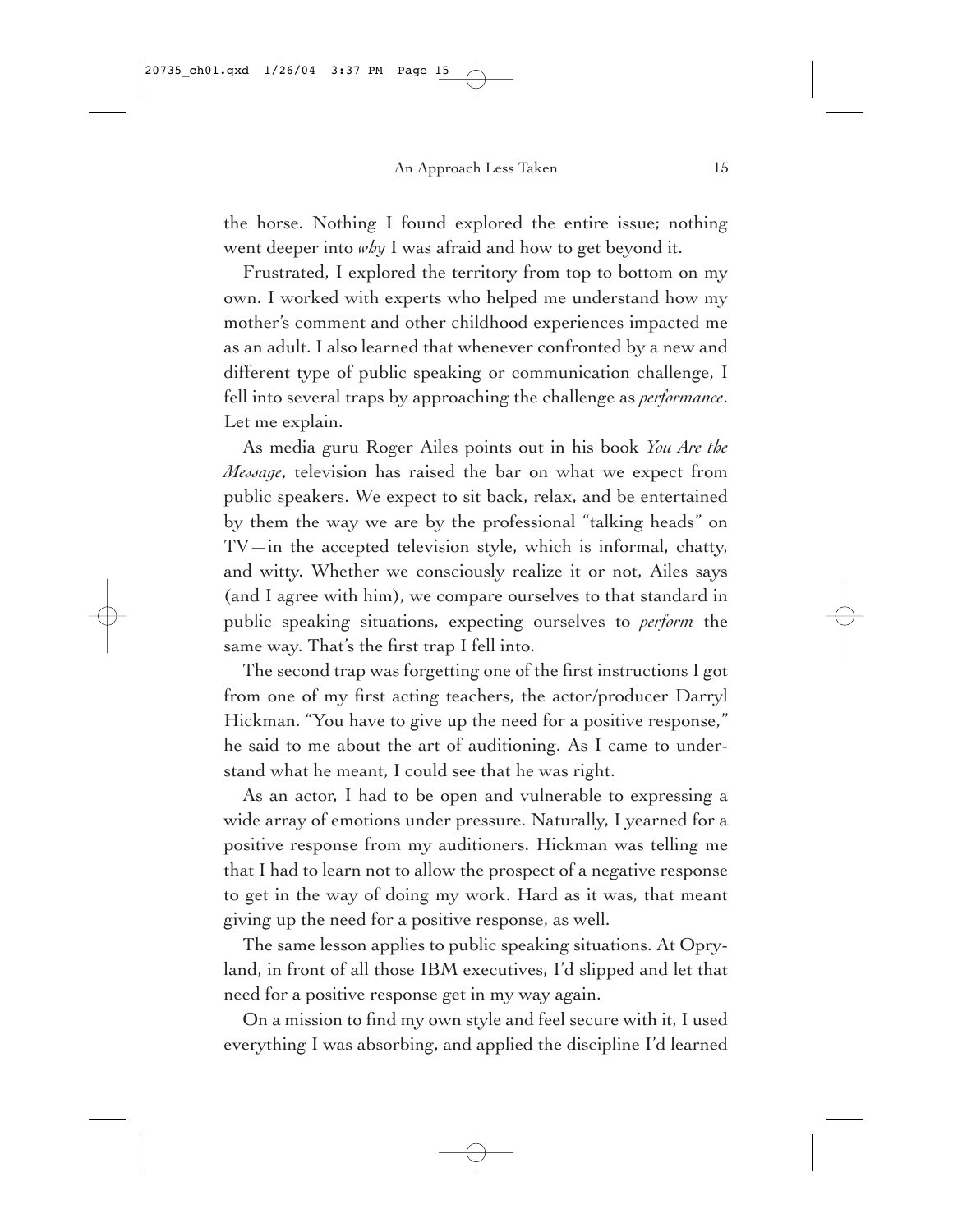as an actor/singer to developing a process of my own for combating stage fright in any situation that called for me to speak fearlessly out of my comfort zone.

Until I began giving seminars, I never realized how many others experienced a form of stage fright in their lives the way I did in mine. Having never actually discussed the problem with my fellow actors because I figured it came with the territory, I assumed it was just something I had to live with.

I was wrong.

By working through the process I'd come up with—which involved thinking strategically, having the courage to dig deep and remove what was standing in my way, channeling my energy in a positive direction, understanding how my body works under pressure, and learning how to achieve maximum effectiveness with the right kind of rehearsal—I freed myself of the stage fright that had plagued me on and off for so long.

Believing this process could work for anyone, in any walk of life, I began using it in my seminars. And as the demand for them increased, I bid an excited farewell to stage and screen without regret to pursue my new career as a professional speaker, helping others reach their highest potential as communicators—and to feel the same sense of joy and satisfaction that comes from it that I do. The book you're holding grew out of my workshops.

#### **The Full Monty**

The key to speaking without fear is exposing the core issues behind your stage fright (issues that can be different for each of us but have common denominators) and rooting them out, then developing a solid technique you can count on for creating and delivering your message.

Identifying these issues can spell the difference between combating stage fright successfully and sustaining the kind of ambient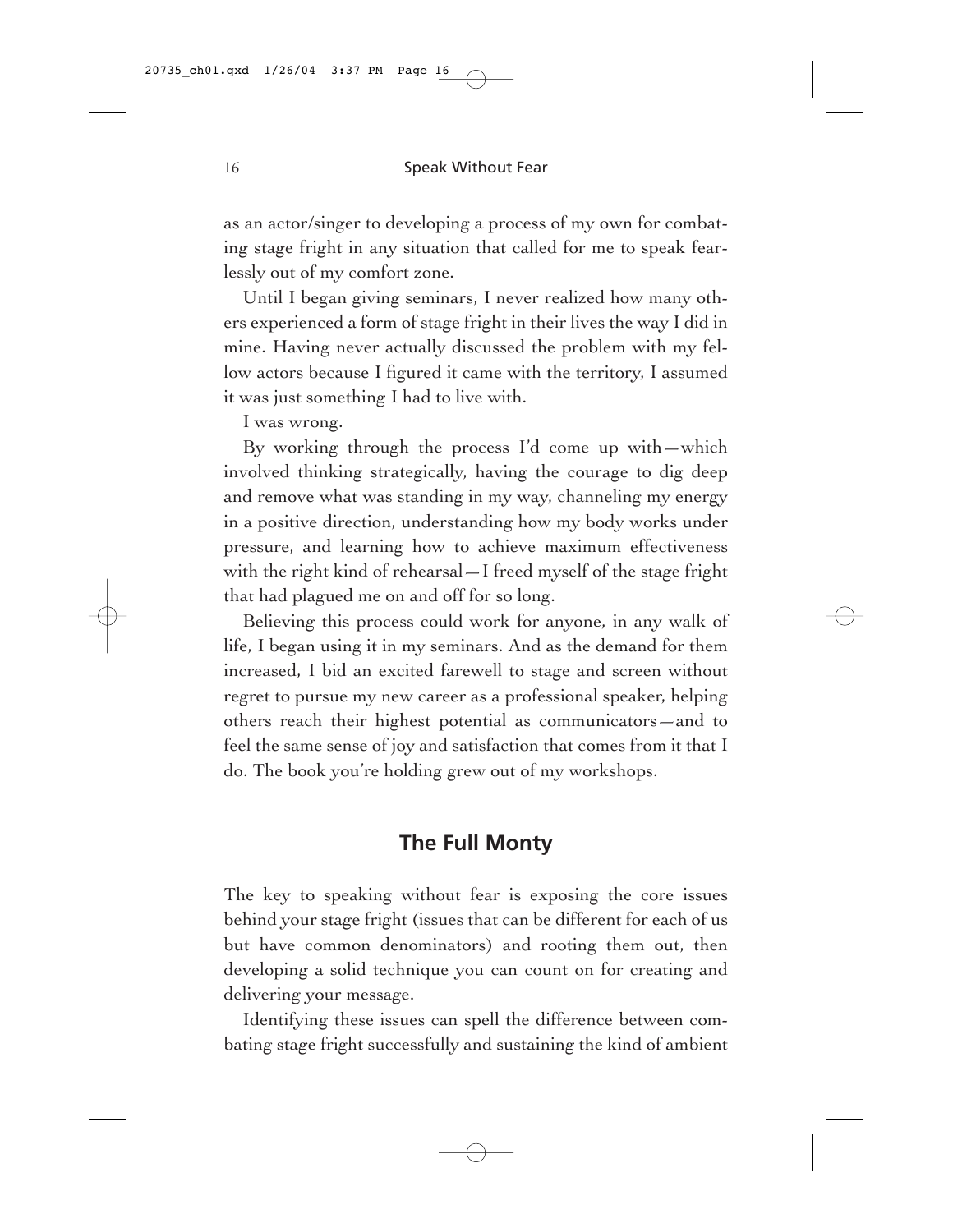anxiety that works like a low-grade virus. It lives inside you for years, dormant, but then, given the right set of circumstances, it rears its ugly head, exploding into full-blown illness. If you allow the source of this anxiety to remain undetected, or force it underground, you keep yourself from ever being free of it.

Ilene, for example, was a striking redhead in her midthirties who worked for the advertising group of a major magazine publisher. Whenever she had to present to senior executives in her company or to customers, she'd panic inside, throw a wall up around herself, and come across as defensive, even angry. She knew her problem would limit her future in the company at best—and at worst, make it precarious. But she was ambitious and determined to get ahead. So, she came to one of my workshops seeking a remedy.

Initially, I too found Ilene to be very defensive. She interpreted most of my feedback in the workshop as criticism. She never smiled, and projected a "little girl" image with her body language that was not at all her, diminishing her power.

I put my explorer's cap on and asked if she could think of any occasion in the past when she experienced a kind of stage fright that reminded her of how she felt now. "Whatever comes to mind," I said, "even if it strikes you as seemingly unrelated."

She thought for a moment or two, then replied, "Well, I had a lisp as a child and had to have lots of speech therapy."

I remarked on how successful the therapy had been, because she spoke very clearly and was quite articulate. She explained that it was a difficult struggle. "I always felt humiliated."

"Why?" I asked.

She described how every day at school she had to get up in front of her classmates and ask to be excused to go to the trailer next door for her speech lessons. Many in the class teased her and made other unkind comments every time she did.

There it was—the important, perhaps even critical, piece of the puzzle.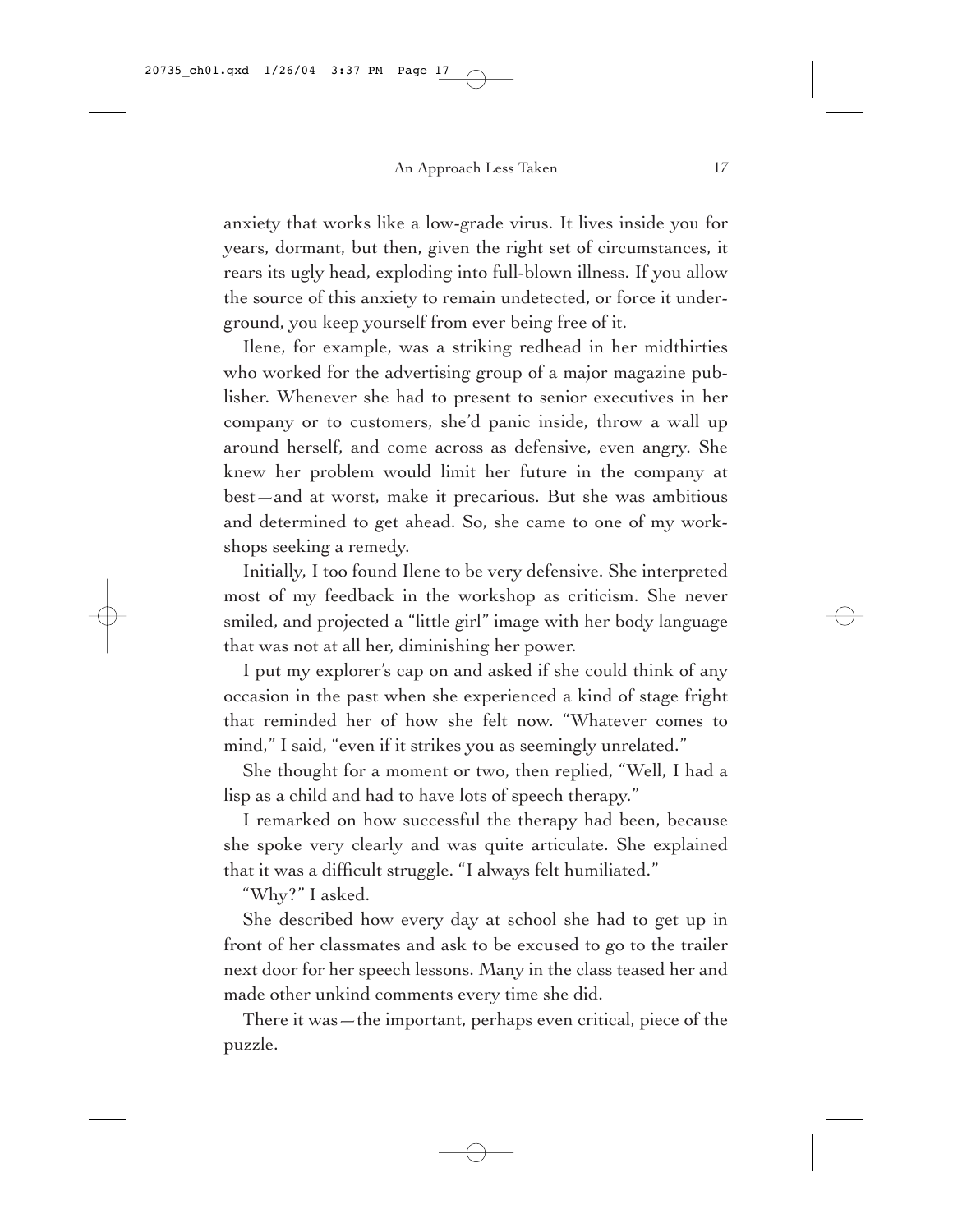Ilene was still carrying those feelings around with her, letting them affect the present. When she made a presentation to her management or to new customers (and now presented herself to us in the workshop), she emotionally recalled the anxiety she'd felt as that girl standing up in class each day to be excused for speech lessons, and her old way of dealing with it kicked in. Her defensive wall went up, and she became guarded, unable to relax and be natural.

We all saw the relief Ilene experienced just by getting this into the open and seeing its connection to her present difficulties. Almost immediately, she lost the chip on her shoulder and began radiating a new confidence. Now that she understood the *why* behind her stage fright, she could move to the next step in the process: learning how to cope with it.

She accomplished this very successfully. Even her management noticed the change; when I next spoke with her, she proudly announced she'd been promoted.

Don't get me wrong; I'm not suggesting that the core issues behind stage fright always stem from some deep psychological wound or trauma. I'm also not suggesting that rooting out these core issues is all you need to do to succeed in overcoming your stage fright. What I *am* saying is that determining the real issues at play that are holding us back from speaking without fear is, more often than not, the overlooked weapon in the communicator's arsenal, and very often the most important one.

#### **An Approach Less Taken**

To be a good communicator, you have to be authentic, which requires finding out what's stopping you from being authentic, an approach many programs on public speaking give little regard to. They focus primarily on technique—how to write and deliver a speech, for example—rather than dealing with the issue of *presen-*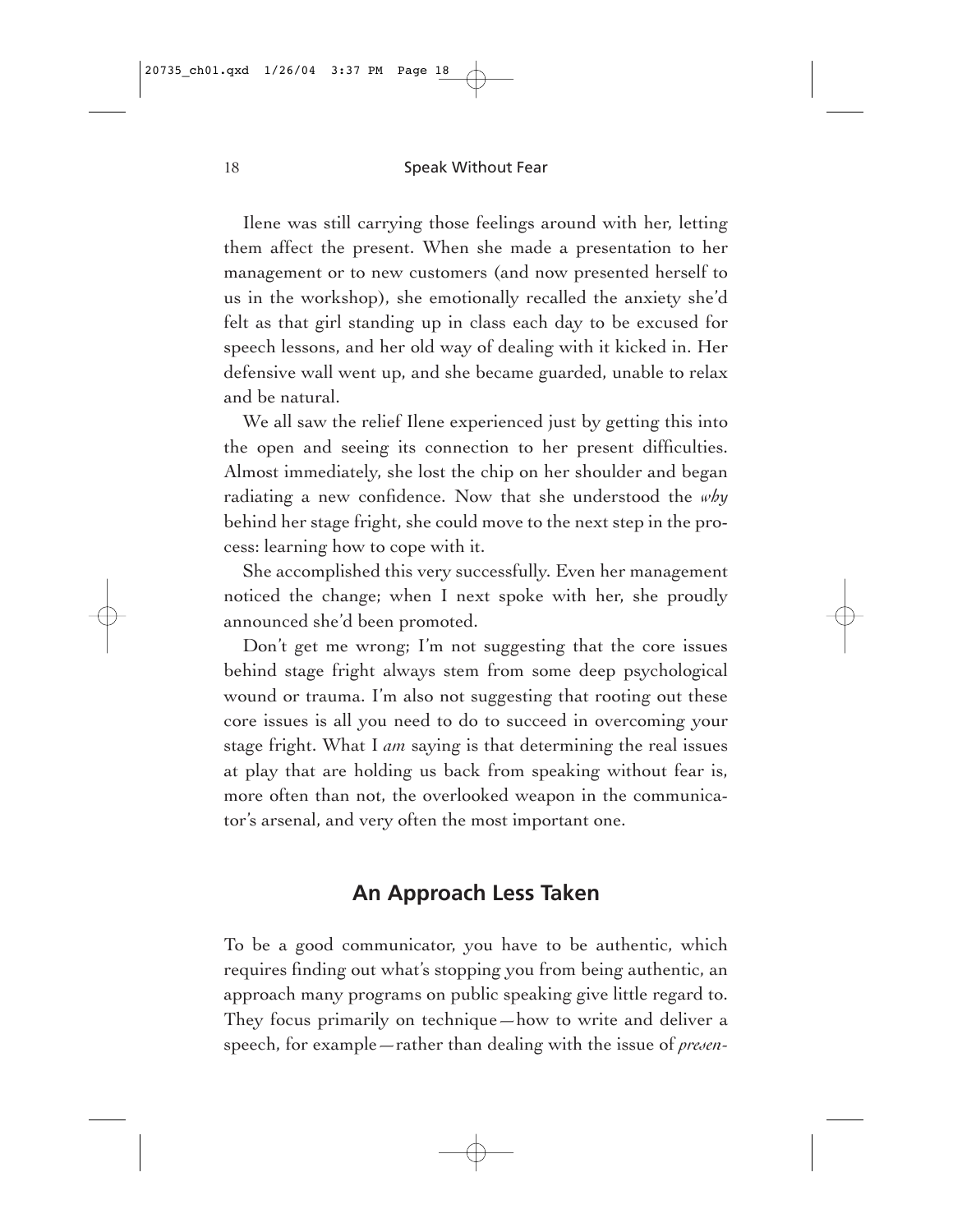*tation of self*. Quite often they get good results. But typically these results don't last much beyond the workshop in which they're achieved.

Acknowledging that there's more here than meets the eye by saying to yourself, "Okay, how can I improve?" or, "What's preventing me from being the best I know I can be?" or, "I don't want to live with this fear one minute longer!" and spending the time upfront to resolve the issues holding you back, you're a giant leg up on becoming the natural, confident communicator you long to be. In no time you'll see a change in your perspective and wonder, "Why didn't I do this earlier?"

The late Bill Gove, one of the foremost keynote speakers of our time and the first president of the National Speakers Association, who won every public speaking award imaginable, once said to me, "Speaking is easy. You already know how."

With that in mind, let's turn the page and be on our way.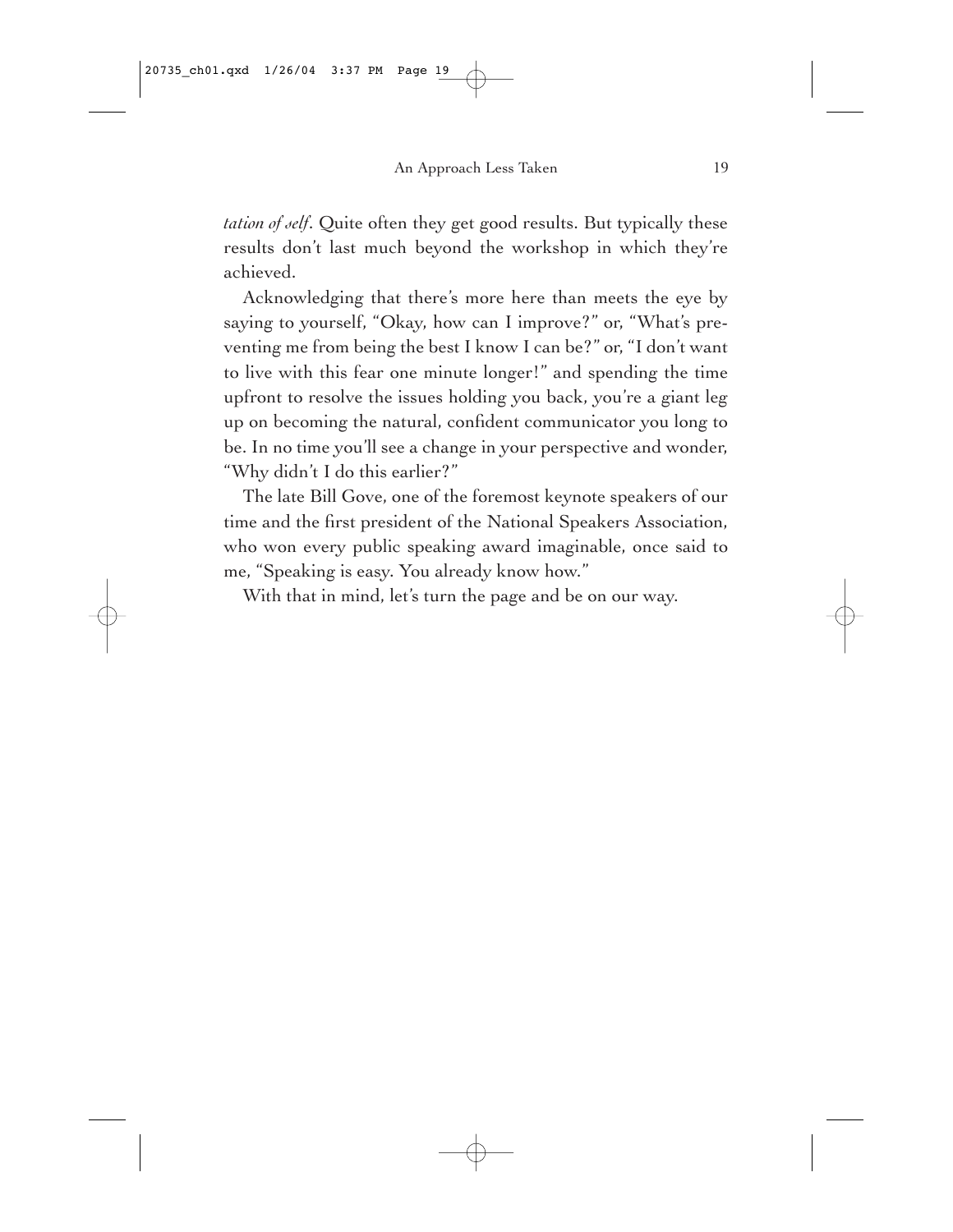### **2**

## <span id="page-29-0"></span>**What's Your [Nervousness Profile?](#page-7-0)**

#### **Four Categories**

In my workshops, I've discovered that people who get nervous about giving a speech, making a presentation, interviewing for a job, teaching a class, or standing up in front of a bunch of people at a Rotary club meeting—and this pretty much describes all of us—fall into general types categorized by *when* they start getting jittery.

Knowing the general type you fall into will help guide you in the direction of a solution and toward the best course of corrective action.

Read through each type to see which description you identify most strongly with. There may be more than one, because as you go on in life speaking publicly, when and why you become apprehensive may change as your experience level and expanded selfawareness increase. For example, some of my clients have told me that they used to be what I call Avoiders (people who suffer severe symptoms and are terrified at even the prospect of giving a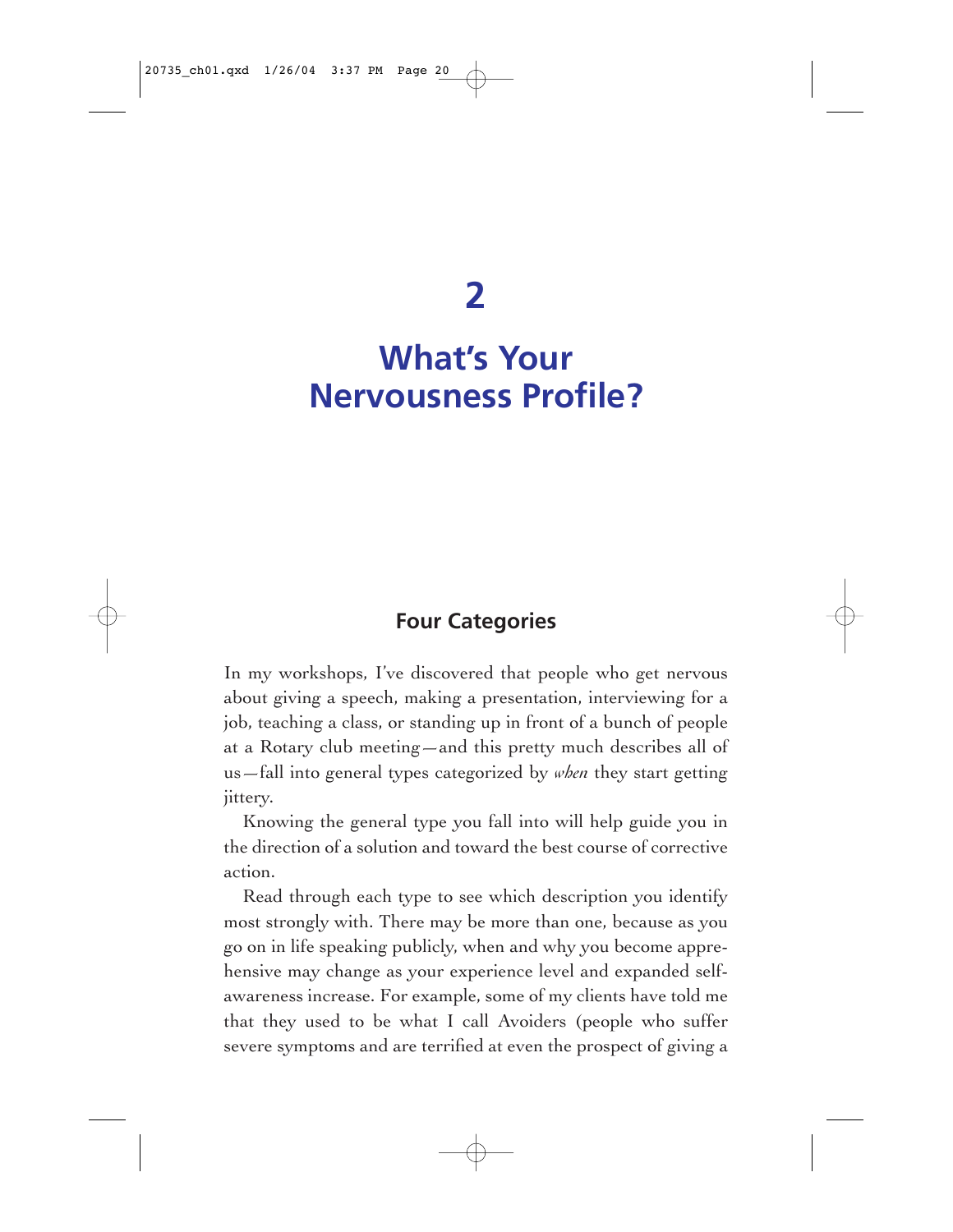presentation or speech because of a lack of experience and other reasons that require closer examination). But as they spoke more in public and applied the methods and tools provided in this book, they moved to another category. This will probably happen to you, too, as you move progressively closer to being able to speak without fear.

With that in mind, let's find out what type you are. Remember: this is a tool for gaining greater clarity about yourself. There is no good or bad here. So, don't judge yourself or engage in any selfrecrimination.

#### #1 The Avoider

#### *When: at the mere suggestion of a public speaking situation*

Avoiders experience the highest degree of anxiety at the prospect of public speaking because they will move heaven and earth to stay out of the spotlight, no matter how this may damage them personally or professionally. Here's an example:

Ryan, a market analyst recently bumped up to a supervisory job in his department, came to one of my workshops for help overcoming his fear of public speaking—not because he wanted the help but because his manager insisted on it.

As a supervisor, Ryan now had to give in-person reports to top management on a regular basis. Every time his manager asked for an advance look at Ryan's presentation, Ryan replied with an evasive "I'm... still working on it."

This is a classic description of the highest degree of nervousness symptomatic of the Avoider.

Ryan was terrified of having to give a presentation or get up in front of people to speak. He admitted attempting to turn down his promotion, even though his analytical and managerial capabilities clearly warranted a step up the ladder, so that he could remain safely behind the scenes. He had adopted a no try/no fail attitude, and there was no way he was going to step out of that comfort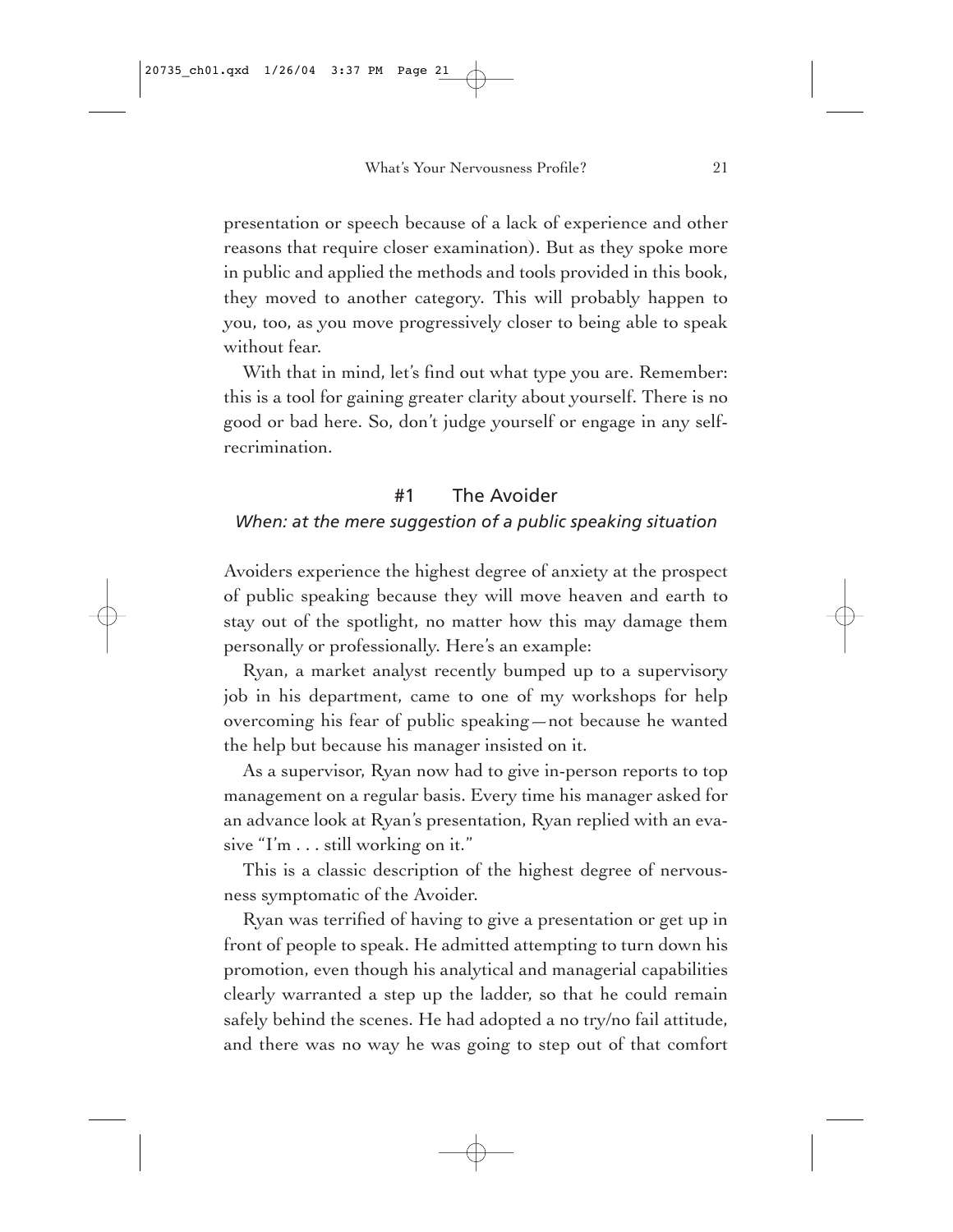zone if he could conceivably avoid it. However, his boss had forced him into a situation where he finally had to address his fear, with me.

The degree of nervousness exhibited by Avoiders is the toughest to get at because it cuts so deep. Typically, their skill at public speaking is minimal, because they've spent their lives doing everything they can to stay away from situations where such skill is needed. Preparation for them is a nightmare because they don't know how to prepare, and so they preoccupy themselves with other, often unimportant, details as a delaying tactic. In fact, it is not unusual for Avoiders to stay out of range of promotions, turn promotions down (as Ryan tried to do), or even quit their jobs to escape the possibility of being thrust into the limelight.

Avoiders also have a tough time responding to criticism. They tend to take it personally. In their eyes, to be assessed as having done a bad job at, say, making solid eye contact during their speech is to be considered a bad person. Conversely, they are extremely self-critical and tend to focus only on the potentially negative outcome of having to give a speech, make a sales pitch, or interview for a job rather than on the task before them. "I will look foolish. I will fail. I will be laughed at. I am not good at this. There is no way this is going to turn out well . . . " They heap criticism upon themselves. This catastrophic thinking becomes so pervasive that they develop a habit of giving up before they begin.

People with this degree of nervousness are always inhibited at the idea of speaking formally to a group and sometimes even one on one. Because they spend so much time living with their fear and trying to cover it up, they have great difficulty opening up and being themselves in such situations. So, flat-out avoidance, regardless of jeopardy to career or job, becomes a lifelong coping mechanism that lasts until their boss says, as in Ryan's case, or they themselves say, "Enough!"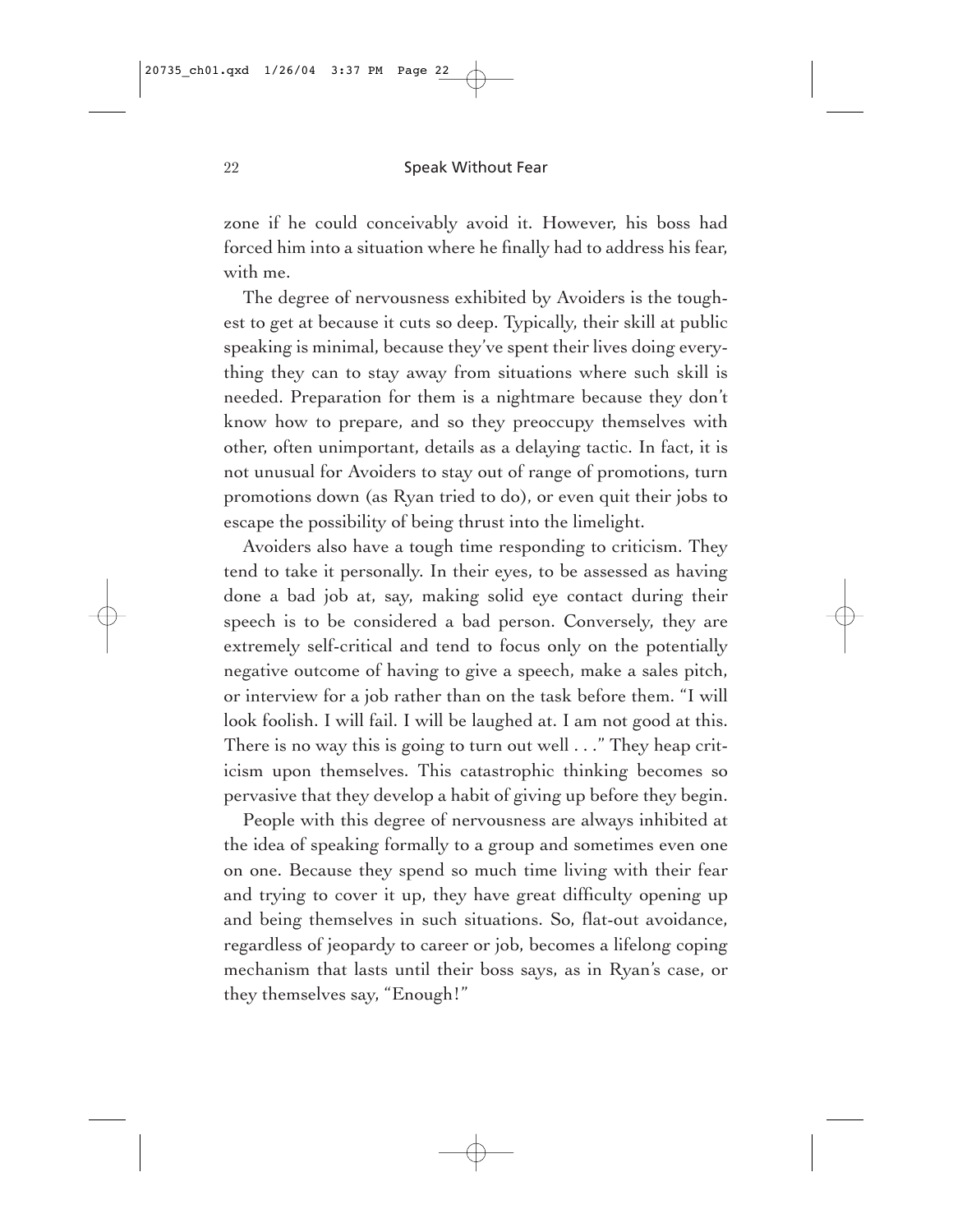#### #2 The Anticipator *When: from the moment the speaking event is scheduled*

Otherwise known as the "worrier," the Anticipator takes the Boy Scout motto of Be Prepared to a whole new level. The Anticipator reminds me of the Felix Unger character played by Tony Randall in the TV version of *The Odd Couple*. Neat, fastidious, and hypochondriac, Felix worries about *everything*. One can't imagine him ever relaxing, most certainly not in a situation where he may have to give a speech or presentation. At the conference hall where the speech or presentation is to be given he'd drive the technicians crazy with his obsessively acute attention to every minute detail, the way he does his roommate.

Proceed With Caution is another motto of Anticipators. Whether their skill level is high or low, they are consumed with every aspect of their upcoming speaking engagement, presentation, or interview; this extends right up to, during, and sometimes even after the event itself. They try to work out every conceivable wrinkle, an impossible task at best.

The problem is, no matter how much they prepare, Anticipators will still worry that it's not enough, that something somewhere they should have thought of but didn't will go awry. Instead of feeling confident and relaxed in their preparation, which is one of the objectives of preparing, they tend to be uptight. And, even if they give a great speech to a thunderous ovation, or deliver a dynamic presentation, they derive no joy from it. They second-guess and Monday-night-quarterback what they could have done better. I've worked with actors like this whose preparation techniques are so thorough and airtight that they leave no room for the oxygen called spontaneity that audiences need every bit as much as they do. On the flip side, I've seen actors who, while having done their homework, come onstage confident in their preparation but also ready to go with the flow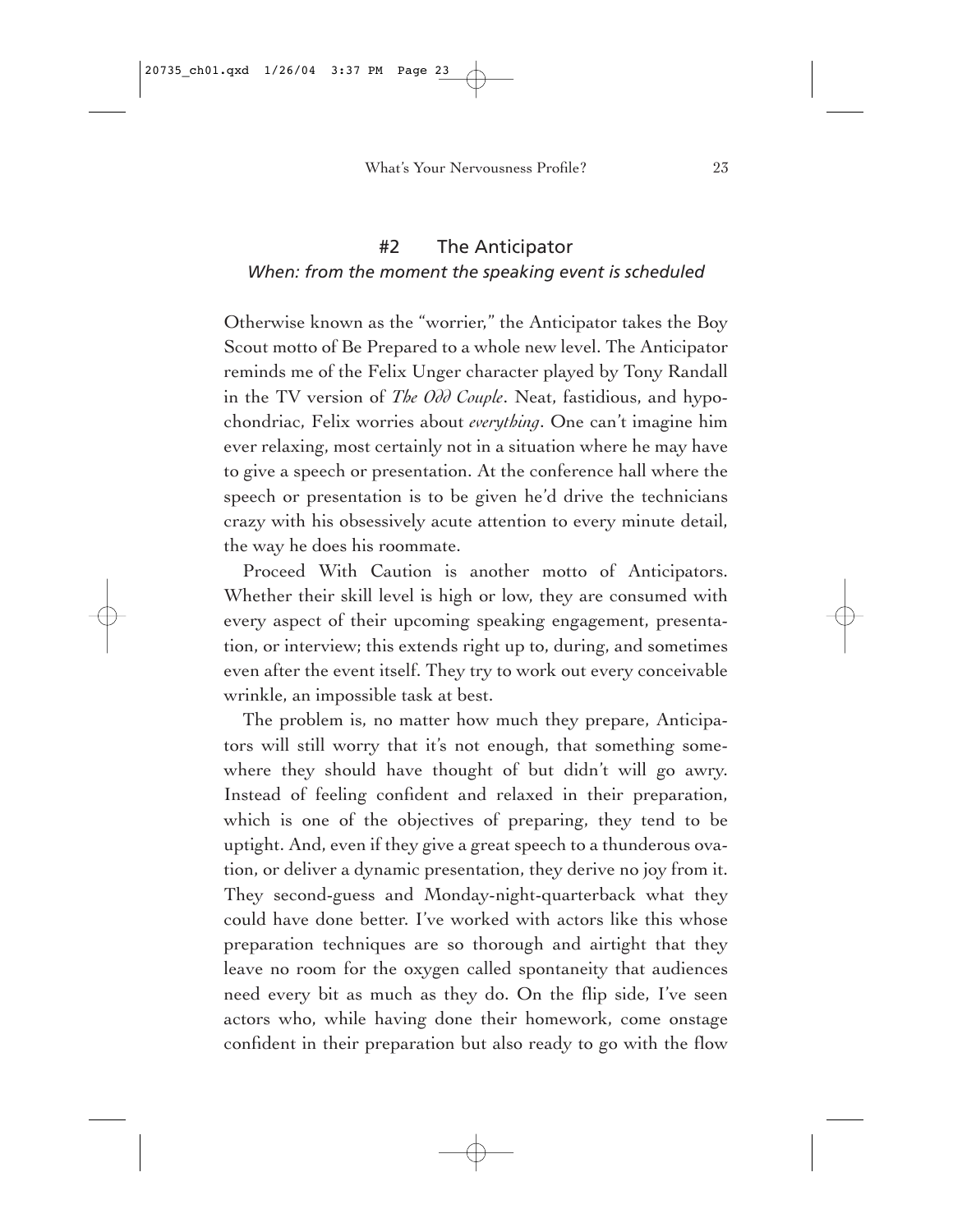and take on whatever comes their way. A thrilling performance is often the result—maybe not perfect, perhaps, but thrilling nonetheless.

Anticipators, like Avoiders, also have a tough time with criticism because they tend to take it personally. In large part, their obsessive focus on preparation—and the anxiety that comes with it—is to avert the possibility of negative feedback at all costs. As a result, they are toughest on themselves, spending undue amounts of time coming up with the perfect paper clip for their handouts or finding that one water glass in a thousand that is perfectly shaped to fit their hand so there's no chance they'll spill a drop on themselves or their speech and look "foolish."

Unlike Avoiders, Anticipators are inhibited to an extent. Their nerves tend to tingle the closer they get to the event itself, since their overriding concern is making a mistake. At the podium, onstage, or in the interview, they adopt a "safe" delivery style because the risk factor of being too demonstrative or too exciting is too great—or because they have a superstitious feeling that if they get too cute, it'll backfire on them.

#### #3 The Adrenalizer *When: just before the event*

My husband, David, is a bass player. Back in the mid-'80s, he was playing a benefit to save Broadway theaters, which were then being demolished at an alarming rate. As he was waiting to go on and do a number with the cast of *Dream Girls*, a hit Broadway musical at the time, he caught an odd shape out of the corner of his eye. Looking closer, David saw that it was a man leaning over a stool and hyperventilating, as if he were either about to be sick or suffering a heart attack.

As David moved toward him, the man stood up and turned, and David recognized him. It was Jason Robards, the late actor who was well known for his performance in the Eugene O'Neill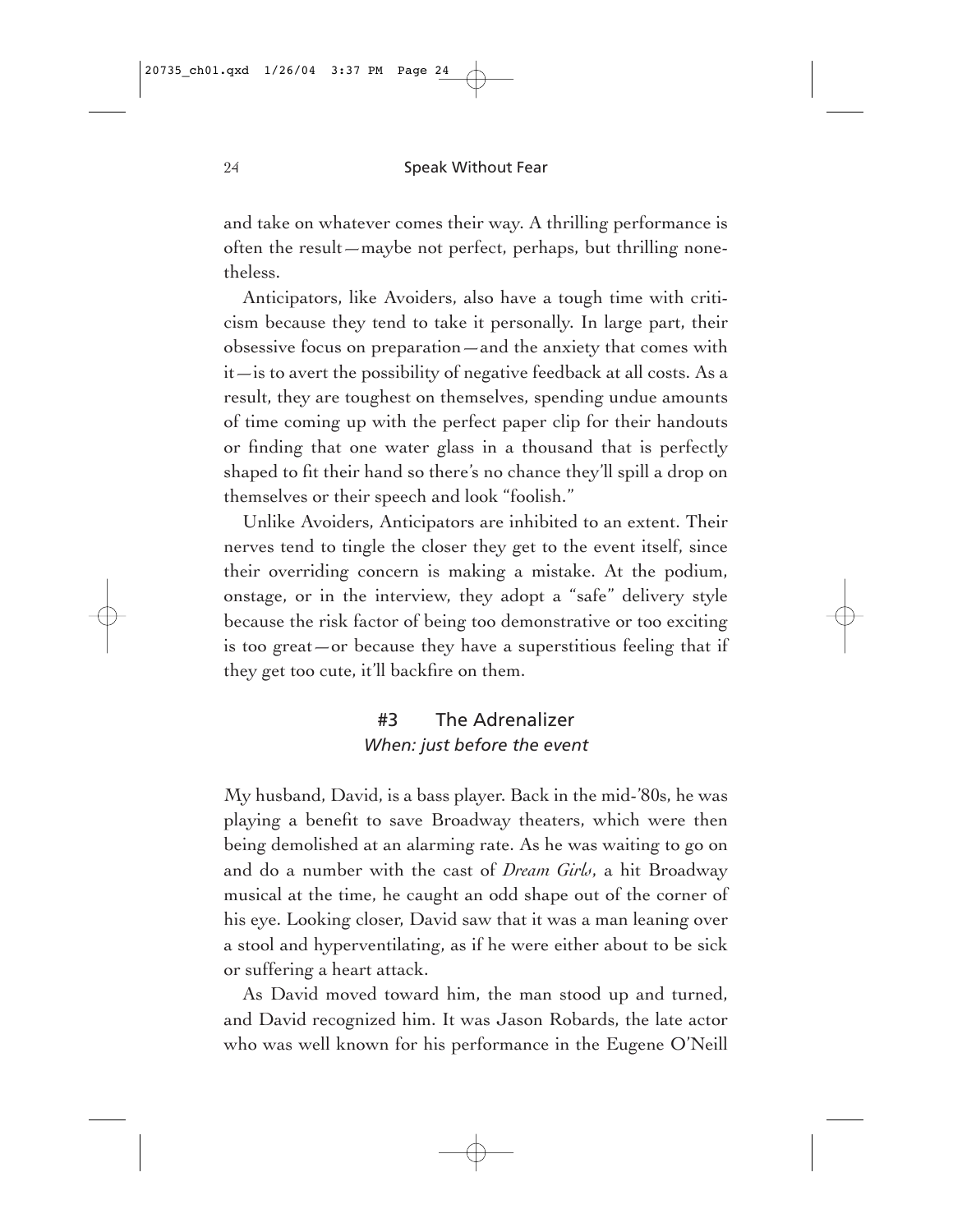drama *Long Day's Journey into Night*, a monologue from which he was scheduled to perform at the benefit.

Having apparently regained his composure, Mr. Robards looked at my husband, and David instinctively knew not to ask him if he was all right. Later, David said, Mr. Robards went on to give a powerful and moving performance at the benefit as if nothing had happened.

What Jason Robards was experiencing that night was neither illness nor symptoms of a heart attack but something he was very used to and knew how to handle: an intense rush of on-deck nervous energy caused by last-minute jitters.

Sometimes referred to as the Fight-or-Flight Syndrome, this manifestation means not necessarily that something is wrong with you, although it sure might look and feel like it, but that adrenaline is seizing control of you. Once you understand what's happening to you and learn how to manage this burst of nervous energy, you can turn it to your advantage by making it translate to a more forceful, compelling performance.

I once saw heavyweight boxing champion George Foreman interviewed on *The Charlie Rose Show.* Rose asked Mr. Foreman if he ever got nervous before a fight. Suddenly, this big tough guy started to look a little wobbly as he responded, "Yeah. When I'm making my way from the locker room to the ring and I get to the stairs, my knees are shaking so much I just want to grab them!"

These two examples describe the range of nervousness experienced by people whom I call Adrenalizers.

Generally, the skill level of Adrenalizers is very high. They know how to prepare consistently and build momentum toward the event, increasing their preparation as the event draws nearer. They understand that the surge of adrenaline that overtakes them when they're on deck is the result of a buildup of tension from their days, weeks, or months of preparation and anticipation; they recognize and acknowledge that it comes with the territory and is a product of their excitement, rather than fear. Because Adrenal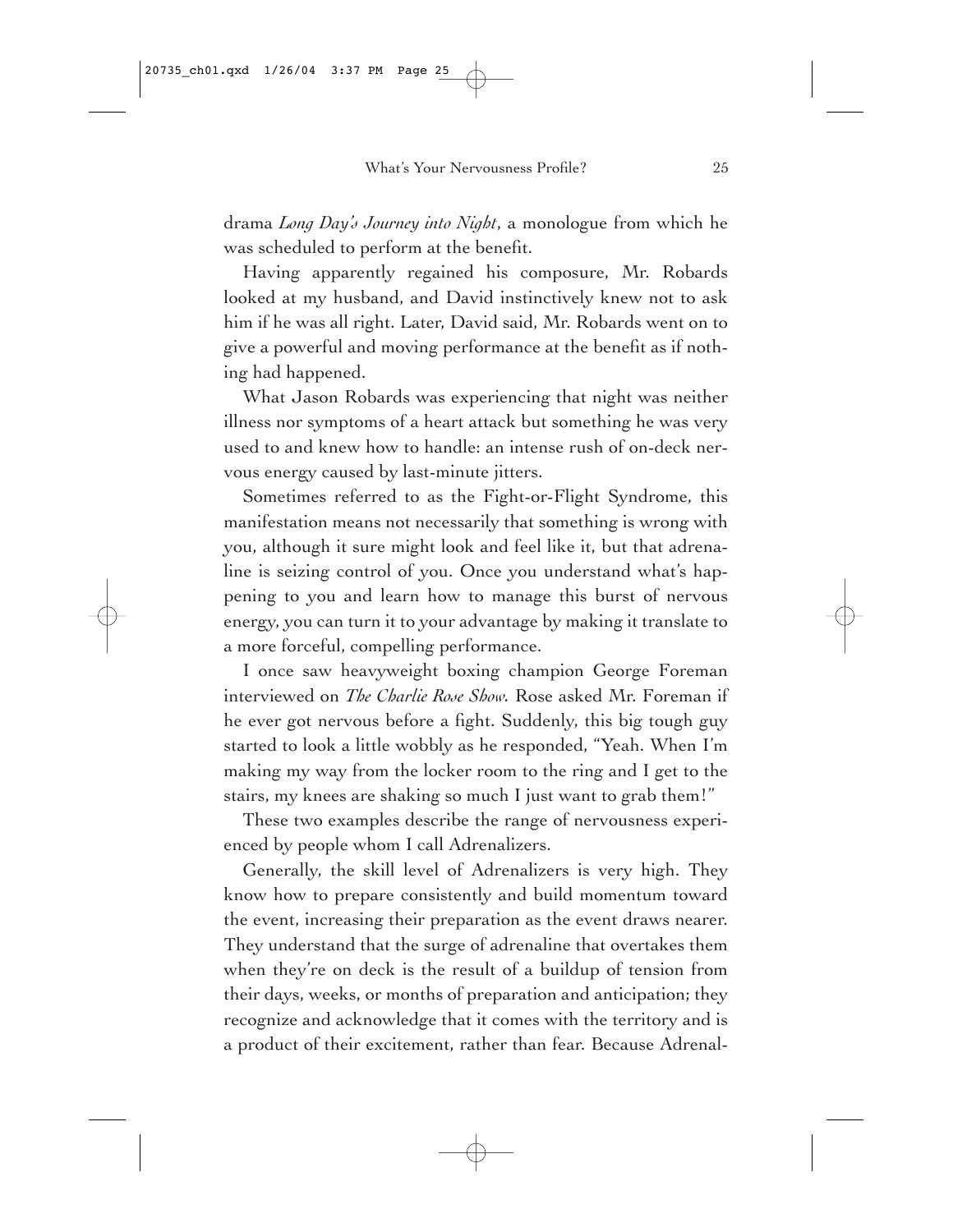izers tend to have solid skills and technique and know how to prepare well, they generally have no fear of being criticized. In fact, they often welcome an objective viewpoint and solicit criticism, which they see as feedback that will enhance their overall performance. They also know how to take the criticism they receive. In other words, they are able to distinguish between criticism that is sound, accurate, and aimed at being helpful and criticism that is negative for its own sake.

Adrenalizers must manage their on-deck nervousness with techniques such as breathing exercises that become part of their process in controlling the outcome of their performance. How well they manage it affects how fluid, grounded, or centered they will feel and, therefore, come across to their audience.

A totally uncontrolled release of on-deck nervous energy typically expresses itself in behavioral tics that distract an audience from getting the message, no matter how credible you seem. For example, I once saw an Adrenalizer who continually rocked back and forth on his feet during his forty-five-minute speech until all of us in the audience felt motion-sick.

#### #4 The Improviser *When: during the actual event*

When I ask Improvisers how they like to prepare for an interview, give a speech, or make a presentation, the common refrain is, "Oh, I don't prepare. I like to wing it. I like to come across as spontaneous." They mistake the kind of preparation that allows you to be spontaneous with a free-flowing stream of consciousness that screams at your audience: "I'm a disorganized mess!"

An architect I worked with on improving his presentation skills is a good example. Befitting his profession, he's a visually oriented person. Recognized and well respected throughout the industry for his creativity, he was made president of a growing architectural firm. His process of pitching ideas in the past had always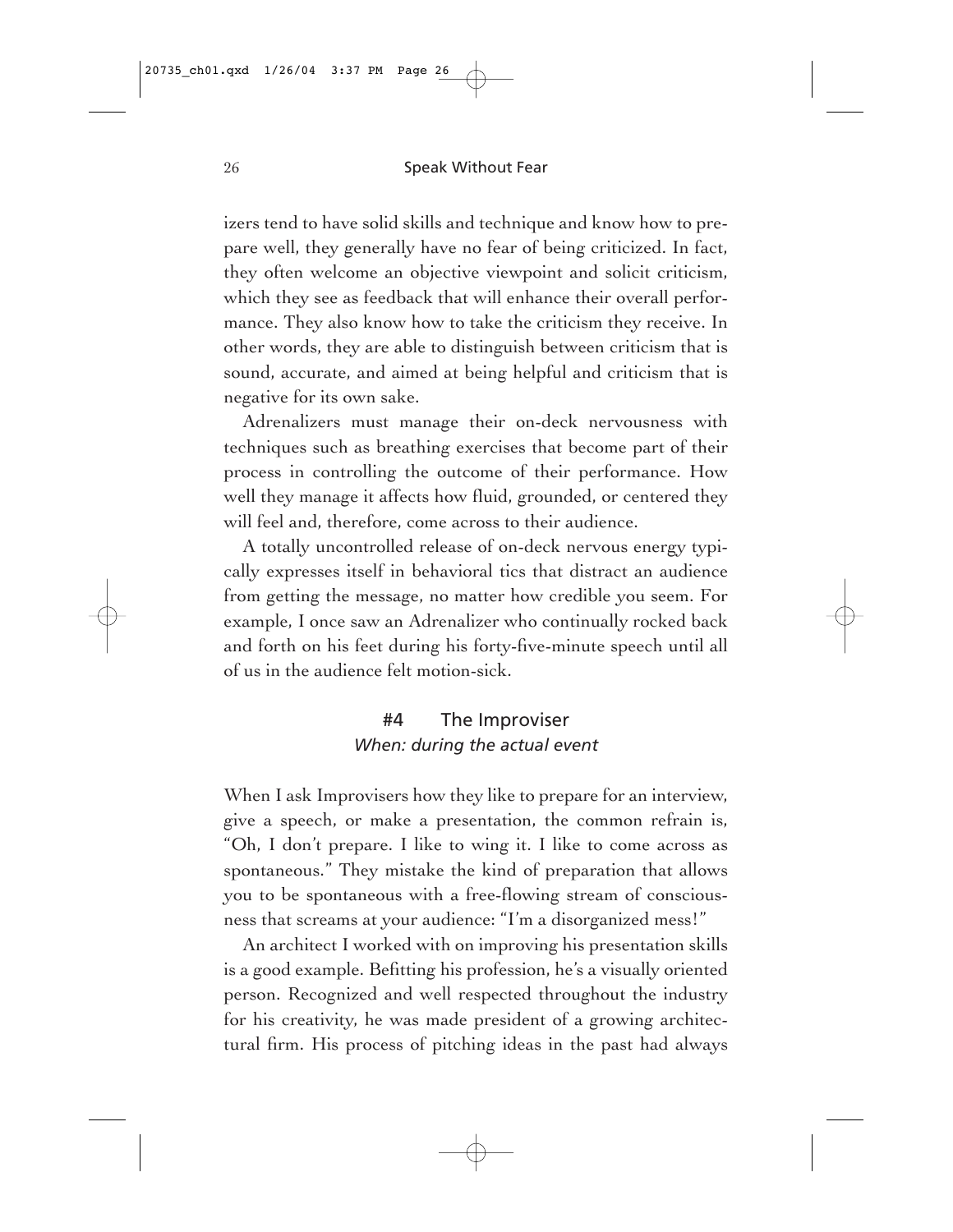been to let his drawings speak for themselves. He believed this same process was, or should be, sufficient for gaining commitments from clients even now as president. Because of this, he felt any form of structuring his presentations to those clients would interfere with his creative flow, making him feel and sound stilted. However, he did express one of his concerns with me. He wanted to know why he would occasionally find himself uncharacteristically jittery during an actual presentation.

In a demo presentation he gave me, I witnessed the behavior firsthand. He proceeded to get more and more nervous as he went on. He fumbled with his papers and came across as not knowing where he was in the presentation or what should come next. Because he was improvising totally, thereby having no structure to build on, he seemed less spontaneous than confused, unsure of himself, and lacking credibility—as if he were making the whole thing up as he went along.

Improvisers tend to think, "Hey, Robin Williams just gets up and does it; so can I!" Well, Robin Williams doesn't just "get up and do it." As most professional comedians do, he tries out all of his material, including many of his so-called ad-libs, in a variety of venues prior to trotting it out publicly. This provides him a framework within which he gives himself room to move around and improvise safely, which he does brilliantly.

Improvising, or winging it, on the spot foments an anxiety that keeps building the more you improvise until, in some cases, an underlying insecurity develops that is so strong your nervousness type shifts from the Improviser column to the Avoider column.

Because Improvisers spend more time on the concept than the content of their communication, they mostly succeed in trying their audience's patience, even if now and again they do get lucky and succeed in putting one of their ideas across.

As far as being open to criticism is concerned, when Improvisers atypically do succeed in having their ideas understood and well received by an audience, they tend to fly high. Met with dis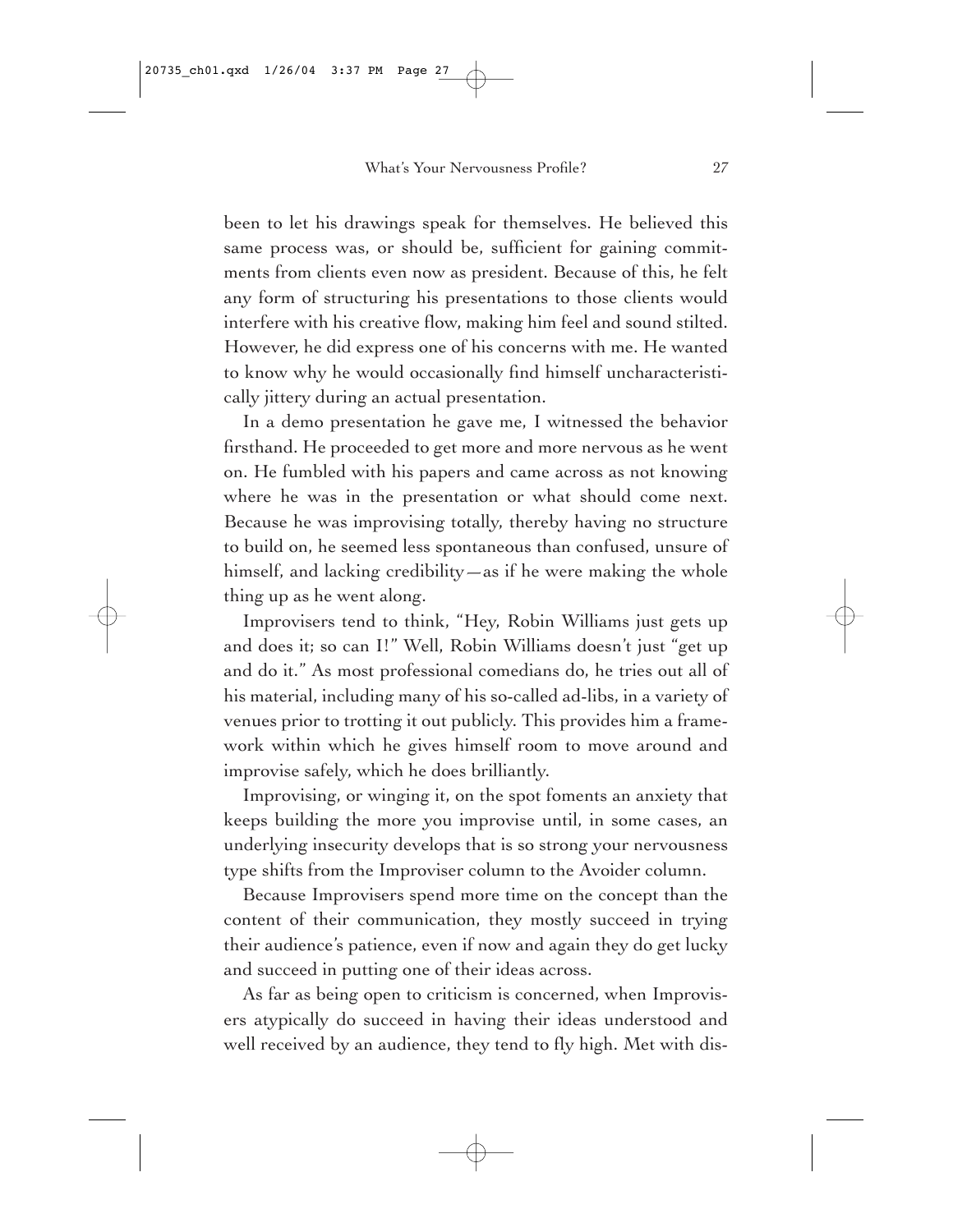approval, however, they feel misunderstood or hurt, and may shut down their openness to any suggestions for improvement entirely.

Improvisers generally have a very positive outlook as to how their speech or interview will turn out. They are typically bereft of any anticipatory or on-deck anxiety, which is precisely how they can be so last-minute. They feel they have great ideas (which they may) and just want to share them. The problem is that their lack of preparation sets them up for rejection because they will most likely be sharing their ideas prematurely. They need to shift the focus of that positive attitude more to organizing and presenting their ideas (even if developing a structural process strikes them as tedious work) in order to ensure a successful outcome.

Striking the right balance between no structure and a suffocating one is, for Improvisers, the key.

As noted in the introduction and at the beginning of this chapter, knowing your nervousness profile gives you an indication of whether the solution to your problem might be a relatively easy fix—as is often the case with Improvisers and Adrenalizers—or a more complex one because it is rooted in an emotional issue that must be exposed and resolved, as is often the case with Anticipators and, especially, Avoiders.

Most of the time, I find that to different degrees, all four types may require both kinds of fixes. Even an Improviser, part of whose difficulty is probably lack of knowing how to prepare properly, may also have a deeper, more emotional component, however small, working against him or her. My extensive experience working with hundreds of people has taught me never to assume that simply acquiring or refining a particular skill will mean that all is immediately and always well.

Using what you've learned about yourself so far as a guide to determining your nervousness profile, let's now examine the kinds of obstacles that contribute to or cause the anxiety holding you back, so that you can point yourself toward a solution.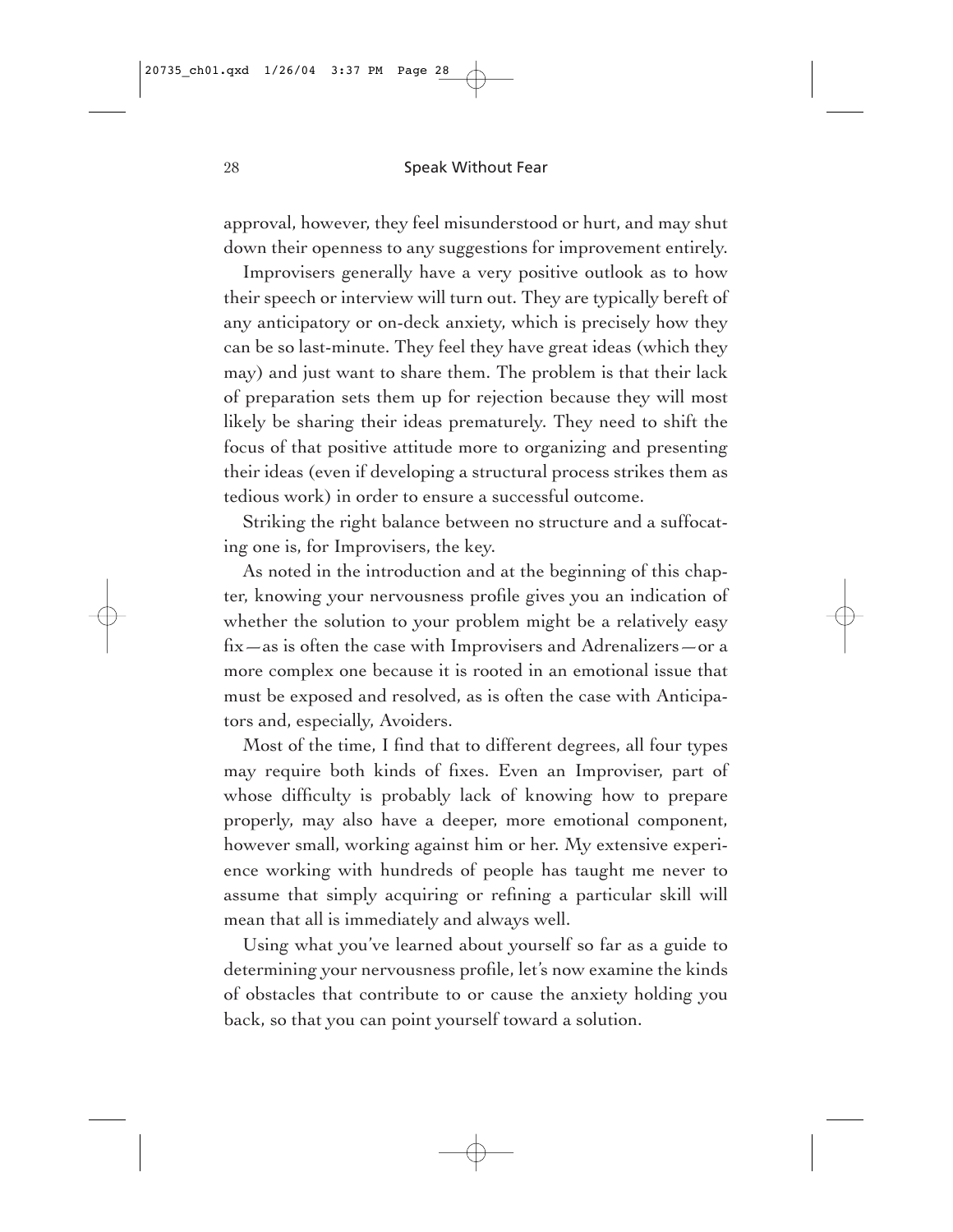#### **Who You Are at a Glance**

Avoiders—have so much anxiety associated with speaking or communicating in any formal setting that they will go to almost any length to avoid being put in a situation that demands it. May even give up promotions or pass up job opportunities to avoid the spotlight.

Anticipators—start getting nervous as soon as they hear a speech, presentation, or a job interview is scheduled. The event could be three weeks or three months away, it doesn't matter. They will spend all of their waking time until then worrying about what can, may, or will occur.

Adrenalizers—become nervous just before the event and are suddenly hit with a surge of energy that must be dealt with, like a track star gearing up for a race who controls the surge of excess energy with focusing techniques as a way of getting ready to meet the challenge ahead.

Improvisers—get nervous during the event because they are the last-minute type who either put off preparing or spend no time preparing, then typically run into all kinds of trouble that might easily have been avoided with even just a little preparation.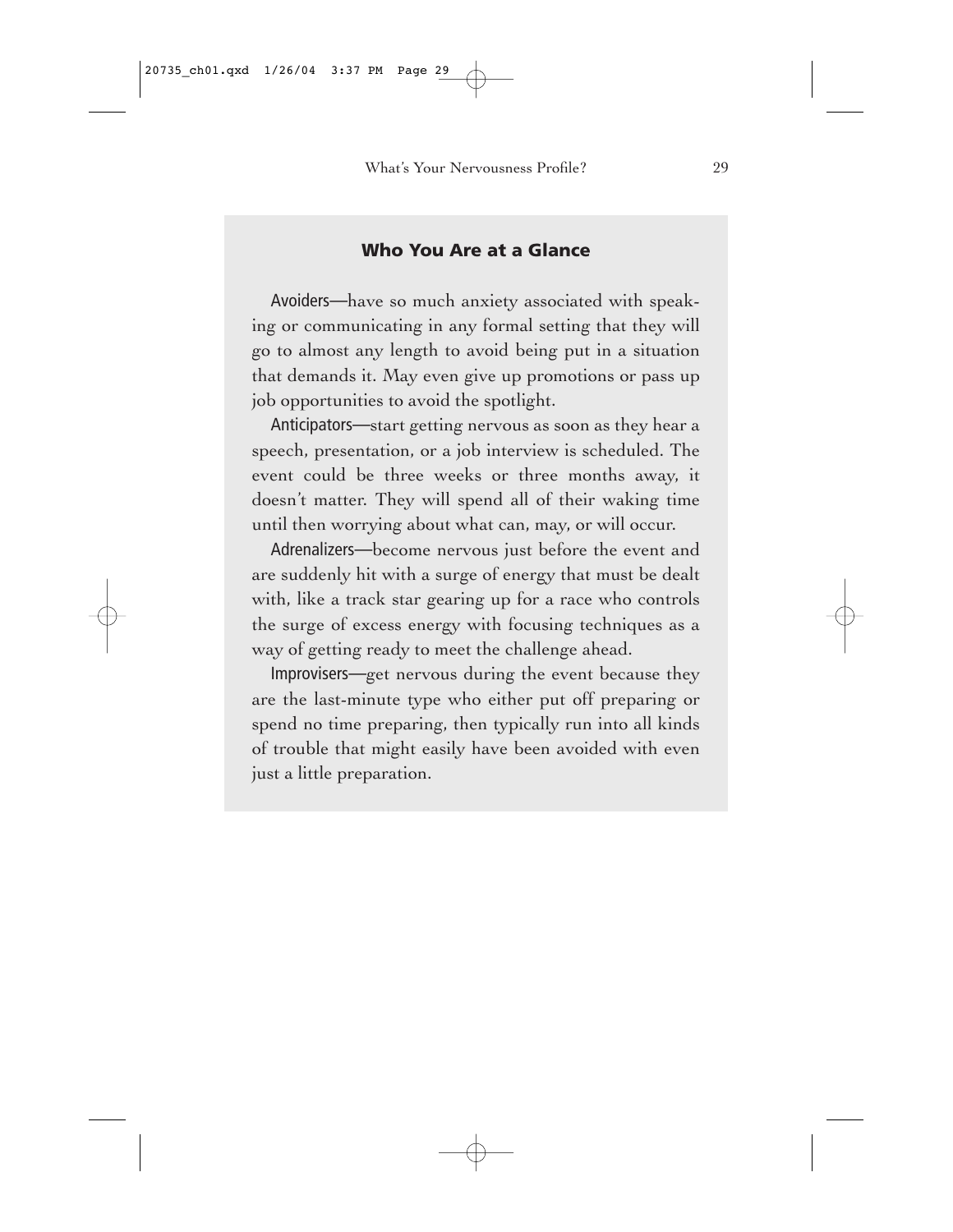**3**

## <span id="page-39-0"></span>**[Surface Obstacles:](#page-7-0) the Easy Fixes**

Stage fright affects millions of us each day all across the country in corporate boardrooms and conference rooms, in convention halls and courtrooms, at sales meetings, on radio and TV—forcing us into making choices that severely limit us personally and professionally.

What fuels the stage fright we experience in situations where we're called upon to put ourselves on the line before a group or a person is:

- 1. Myths about public speaking pervading society at large that we have bought into. We can eliminate these obstacles easily and quickly simply by dispelling them.
- 2. Skill-related roadblocks, which require a bit more time and effort to remove because they require learning or honing a particular skill. But at least the fix is clear-cut.
- 3.Inhibitions that plague us on an individual basis, requiring a deeper level of commitment to resolve because they stem from fears we've nurtured as obstacles over time.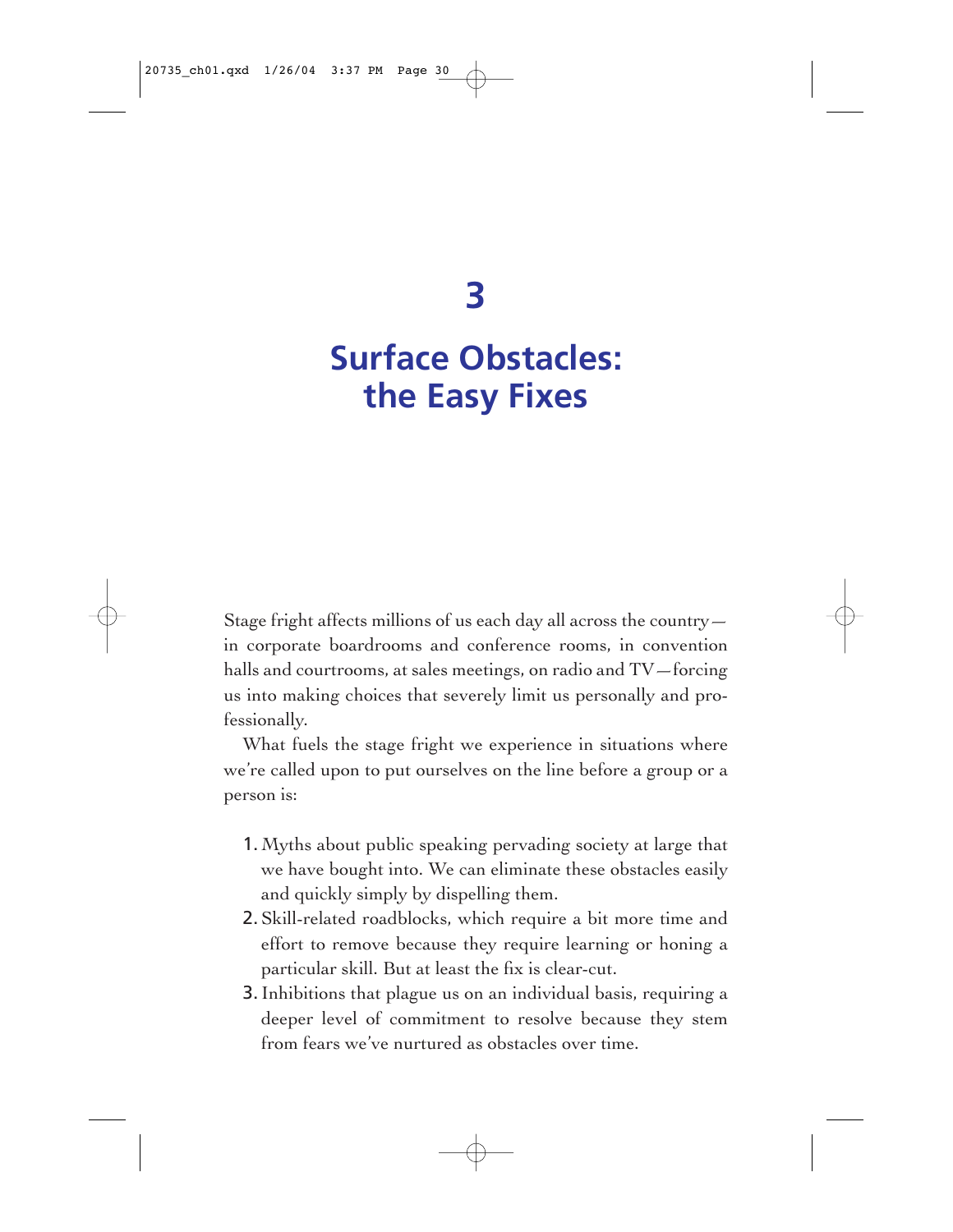Recognizing and identifying what fuels your particular form (and degree) of stage fright so that you can move beyond or even overcome it is *essential* to being an effective communicator.

This chapter focuses on the surface obstacles (the myths and the skill-related roadblocks) that cause us difficulty, which are the easiest to fix.

Let's start with the myths that hold us back.

#### **Myths Holding Us Back**

There are widespread myths about public speaking that shape our attitudes about what it takes to be an effective speaker. These myths have the poisonous effect of stopping us in our tracks from the get-go because they sell the idea that we're lacking what's "needed" to become a powerful and persuasive communicator. By accepting them as true, we allow ourselves to become convinced from the start that we're bound to fail.

By examining these myths about public speaking and seeing how and why we let them stand in our way, we can get past them. I call these myths the surface obstacles because, unlike the deeper type of inhibitions I'll explore in the next chapter, they operate on a superficial level. This makes them the easiest obstacles to remove because, quite simply, they have little or no weight at all.

Here are the most common myths about public speaking I've identified in my seminars and individual coaching sessions over the years. Let's separate fact from fiction:

#### Myth #1: "Nervousness Is a Sign of Weakness."

Many people genuinely believe that if they get nervous speaking in public or at an interview, this characterizes them as weaklings. So, weeks before they have to make a presentation or go for that interview, they wake up each night with the sweats, having a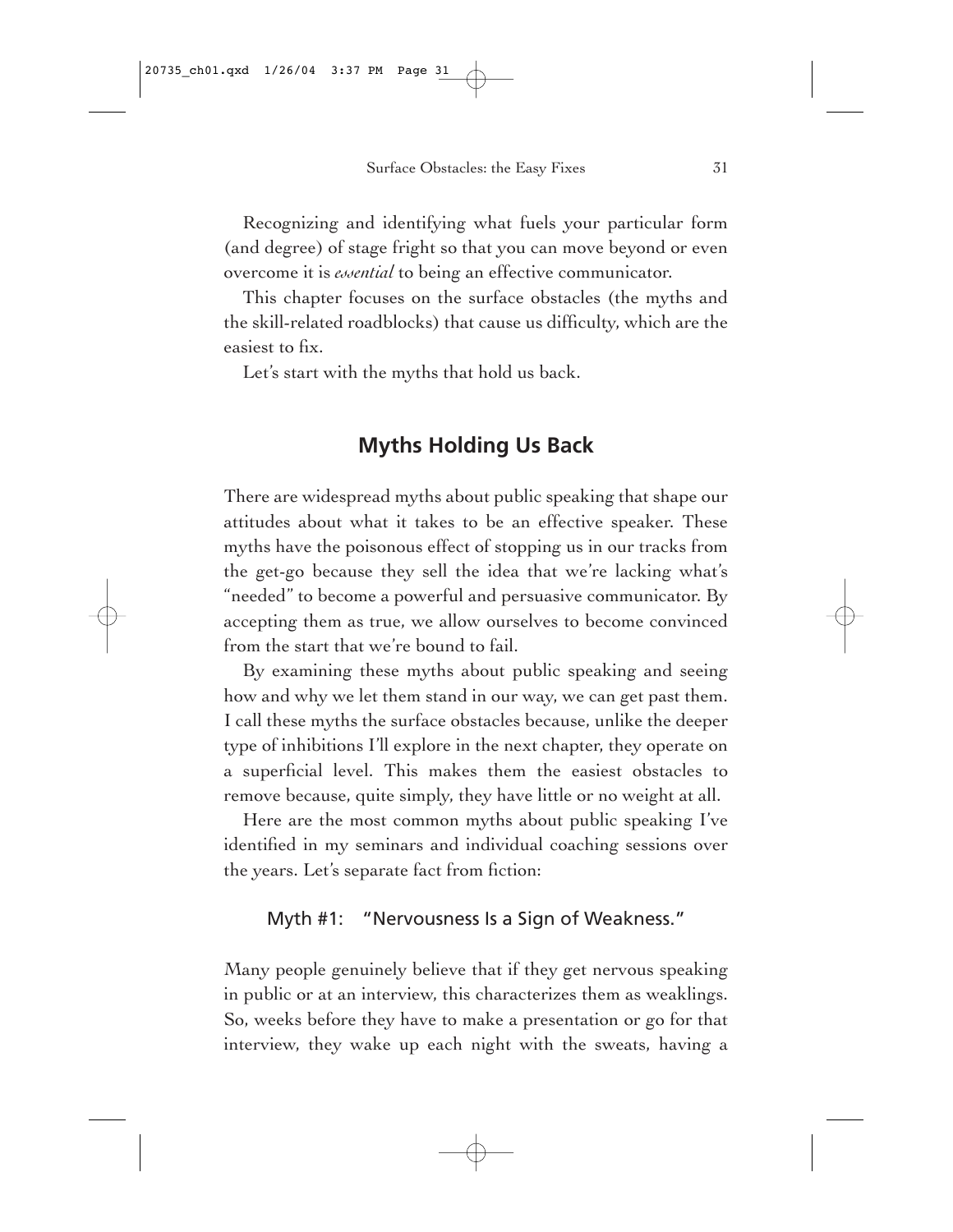panic attack at the prospect of being found out they suffer from the jitters and will be seen by their employers, coworkers, and customers as not measuring up. Thus, their jitters are compounded by shame.

The truth is, most of the people I work with—even, perhaps especially, those at the highest levels of their profession—get a little tense in public speaking or interview situations. Professional speakers and performers who make their living in front of audiences get the jitters, too. In fact, if they don't get them, they get nervous about not getting them!

No matter who you are, when you're in a situation where you're putting yourself out there—on the line, as it were—you realize there is a chance you'll be rejected. So, you get nervous. That's a normal response. It doesn't mean you're a weenie. What you do with that nervous energy is what's important.

I recently had the pleasure of meeting the Tony Award–winning actress Chita Rivera. She is in remarkable physical shape and exudes the energy and charisma that make her a Broadway legend. I asked her if she was still performing. In fact, she told me, she was preparing to go into rehearsal very soon for a new play and was very excited about it.

I remarked how wonderful it was that even now, at this stage in her professional life, she could still look forward with such enthusiasm to the idea of performing before an audience. At which point, she raised her arms, clenched her fists, and said, "Yes. But I get *s-o-o-o nervous*!"

Imagine that. Here's a professional actress, a Broadway superstar, in fact, who has more than a half-century of experience performing night after night before Broadway audiences (a very tough crowd!), and she admits that she still gets the heebie-jeebies at the prospect of going out there onstage.

Others like the late actor Sir Laurence Olivier, singers Barbra Streisand and Carly Simon, actress Kim Basinger, and NBC *Today* show weatherman Willard Scott also have admitted experi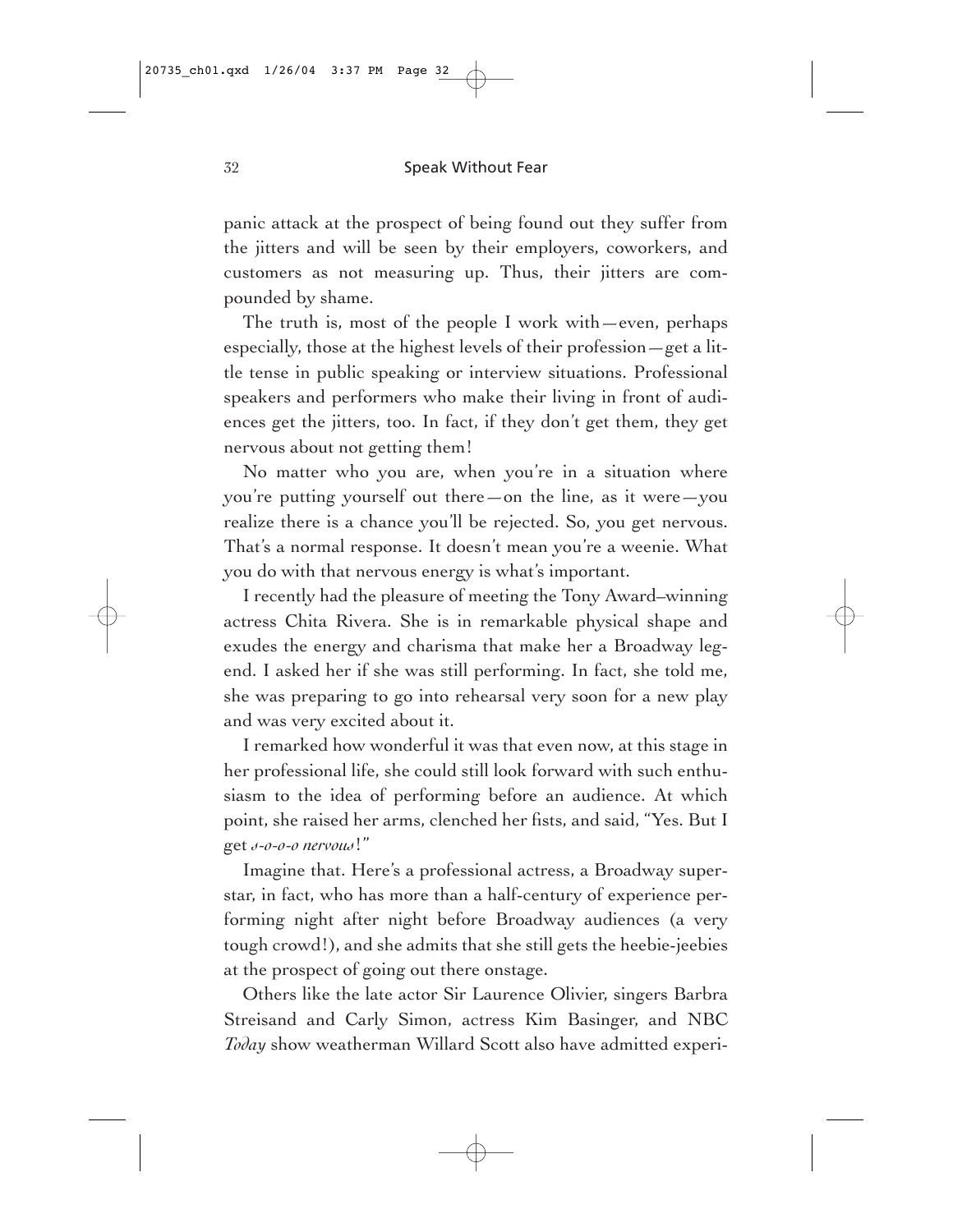encing severe bouts of performance anxiety in their professional lives. If that means they're weenies, then, hey, the rest of us might as well pack up our speeches and presentations and job applications and go home!

Nervousness is *not* a sign of weakness! It is a sign of *excess energy* that you must learn to control and redirect. When you come to understand in part 2



how your mind and body function under pressure, I will provide you with techniques for releasing stress-related energy and channeling the nervousness it produces in a positive direction that works for not against you.

This is what well-known battlers against performance anxiety have learned to do. They see their oncoming bout of nervousness, annoying though it may be, as a signal that they are getting ready to meet a challenge, and they use that awareness and their energy as fuel to do their best.

#### Myth #2: "You Have to Be Perfect."

Do you know people in your life who must do everything perfectly? In both their professional and personal lives, they find it necessary to cross every *t* and dot every *i* that life presents. In psychology circles, these people are known as perfectionists. While we tend to appreciate and associate hard work, responsibility, and ambition with these high-achieving individuals, there is a downside. Oftentimes they set standards that are too high for themselves, and if they fail to meet those unrealistic expectations or fall short of their goals, they are very hard on themselves.

It's also difficult, sometimes, to relate to perfectionists, because most of us are not perfect!

It's the same in public speaking, presentation, or interview situ-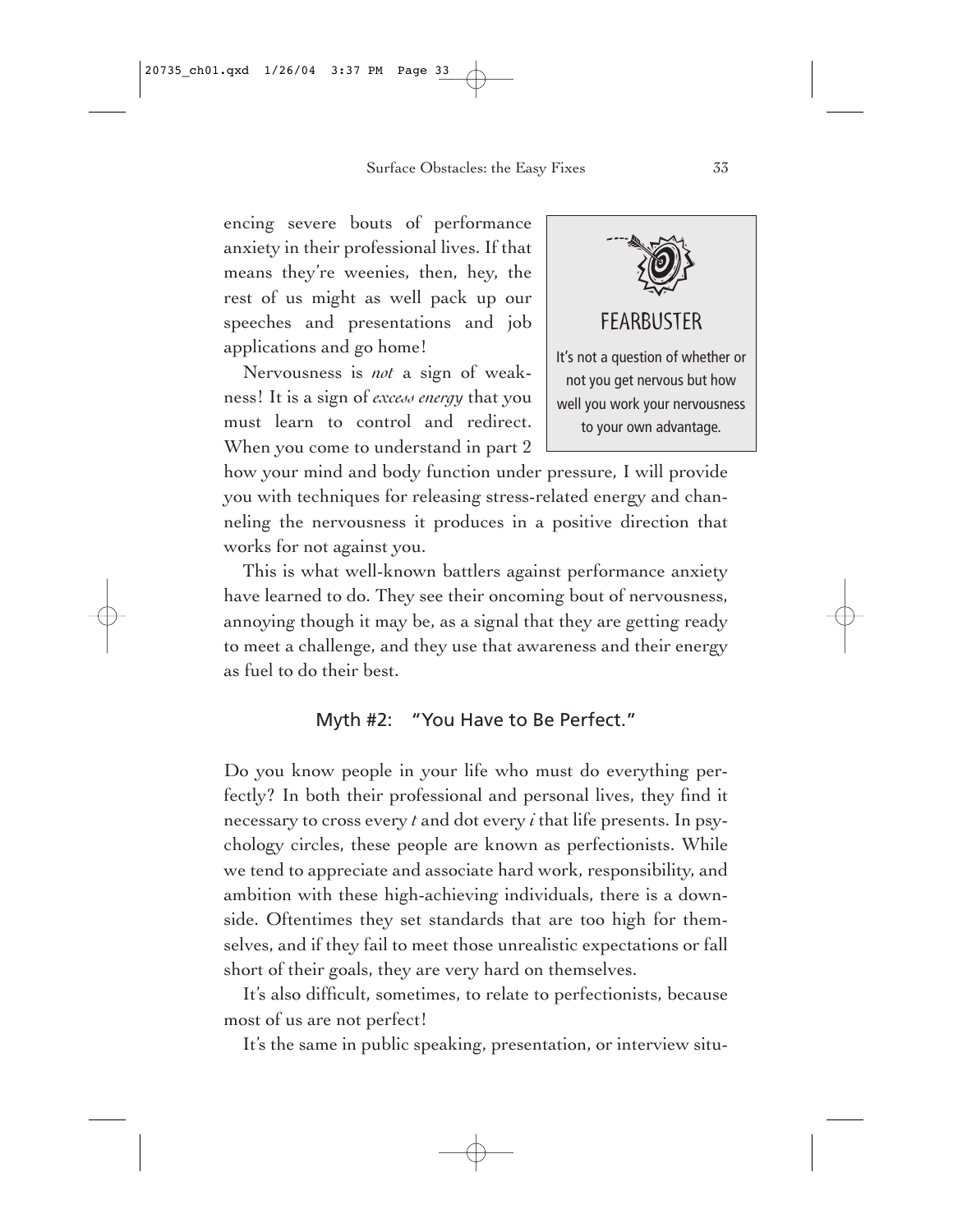ations. When I see someone who is too polished, too precise, too slick, who never makes a mistake or a misstep, my immediate reaction to them is that they're too good to be true. In other words, I don't believe them because they're just too... well, perfect.

What I want from a speaker, presenter, or interviewee—and I'm sure you do, too—is someone who shows up prepared, of course, but who comes across as a human being. I want a person who is capable of handling the situation—especially if something unplanned occurs, as it always does—with grace, perspective, and a healthy sense of humor.

The fact is, the best speakers and presenters rely on their willingness to be *imperfect* in order to put themselves and their messages across more effectively. They know they can't afford to be perfect because perfection doesn't exist; the unexpected will occur, and they must be free to let themselves go so they can respond to such situations.

I've experienced many such moments in my professional life. At first they were scary, but then I came to appreciate what they were telling me, which is that to aim for perfection as a speaker or presenter puts you in a tight box with no room for spontaneity and only adds to your nervousness.

Whenever I run into clients who get terribly distraught prior to facing their particular public, who start obsessing over minor details and develop an almost chronic sense of self-doubt that virtually (sometimes completely) paralyzes them, I know what arena we're in. Because of the belief they've imposed on themselves that they have to do this perfectly, they work themselves into such a state that they make the process of giving that speech, making that presentation, or going for that interview more difficult and pressure filled than it should be. By setting the bar so high for themselves (or anyone, frankly), quite often they become such nervous wrecks that they may opt out entirely.

Clearly, "I must be perfect" is an unrealistic attitude that takes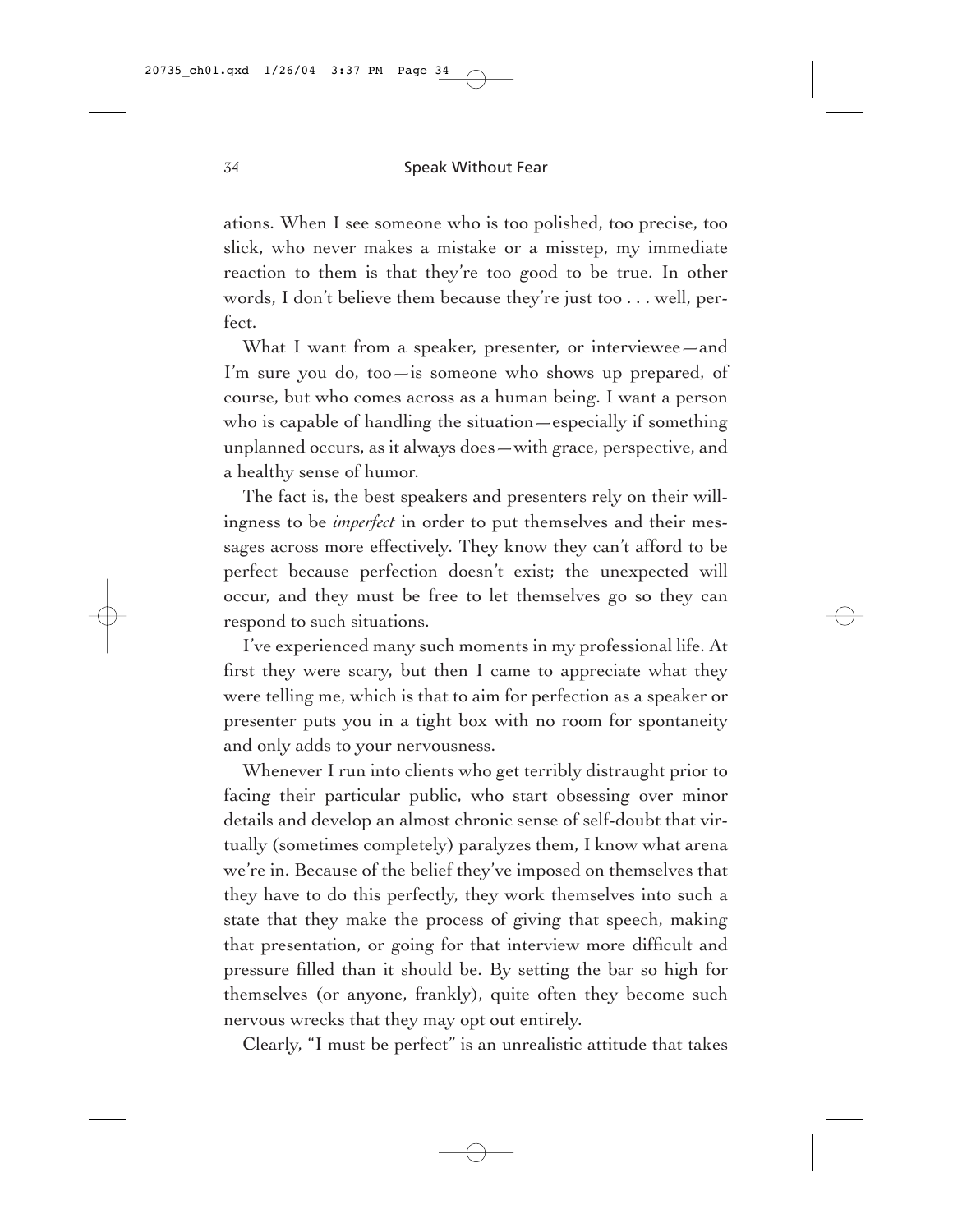you to but one destination in your personal or professional life: nowhere. I remember reading columnist Anna Quindlen's commencement address to the graduating students of Mount Holyoke College in 1999. In it, she encouraged her accomplished, hopeful listeners to give up the need for perfection in their lives as she had done in hers. "Eventually, being perfect day after day, year after year became like carrying a backpack filled with bricks on my back," she said of her early years as a student at Barnard College. "And, oh, how I secretly longed to lay that burden down."

That sums it up just about . . . perfectly.

#### Myth #3: "It's a Talent You Have to Be Born with."

I'm not sure where this notion stems from—except, perhaps, that because the world's great speakers make it look so easy, the assumption is it must come naturally to them.

That is absolutely not true.

Great communicators like John F. Kennedy, Martin Luther King Jr., Ronald Reagan, and Bill Clinton—to name only a few spent years developing and honing the Art of Speaking. (Reagan, in fact, was a sportscaster, actor, and corporate spokesperson before entering politics; so, a lot of training and practice went into his becoming a great communicator.) Furthermore, they all had, and still have in some cases, professional speechwriters working for them, whereas most of us have the additional responsibility of coming up with our own material on top of delivering it.

The truth is, 50 percent of the people I work with who find themselves in the position of having to give a speech or make a presentation have had little or no previous experience doing so. Under these circumstances, they can't expect to be polished pros like a Reagan or a Clinton, for whom communicating ideas and persuading others was and is an integral part of their professional life.

I won't argue that many good speakers do have natural procliv-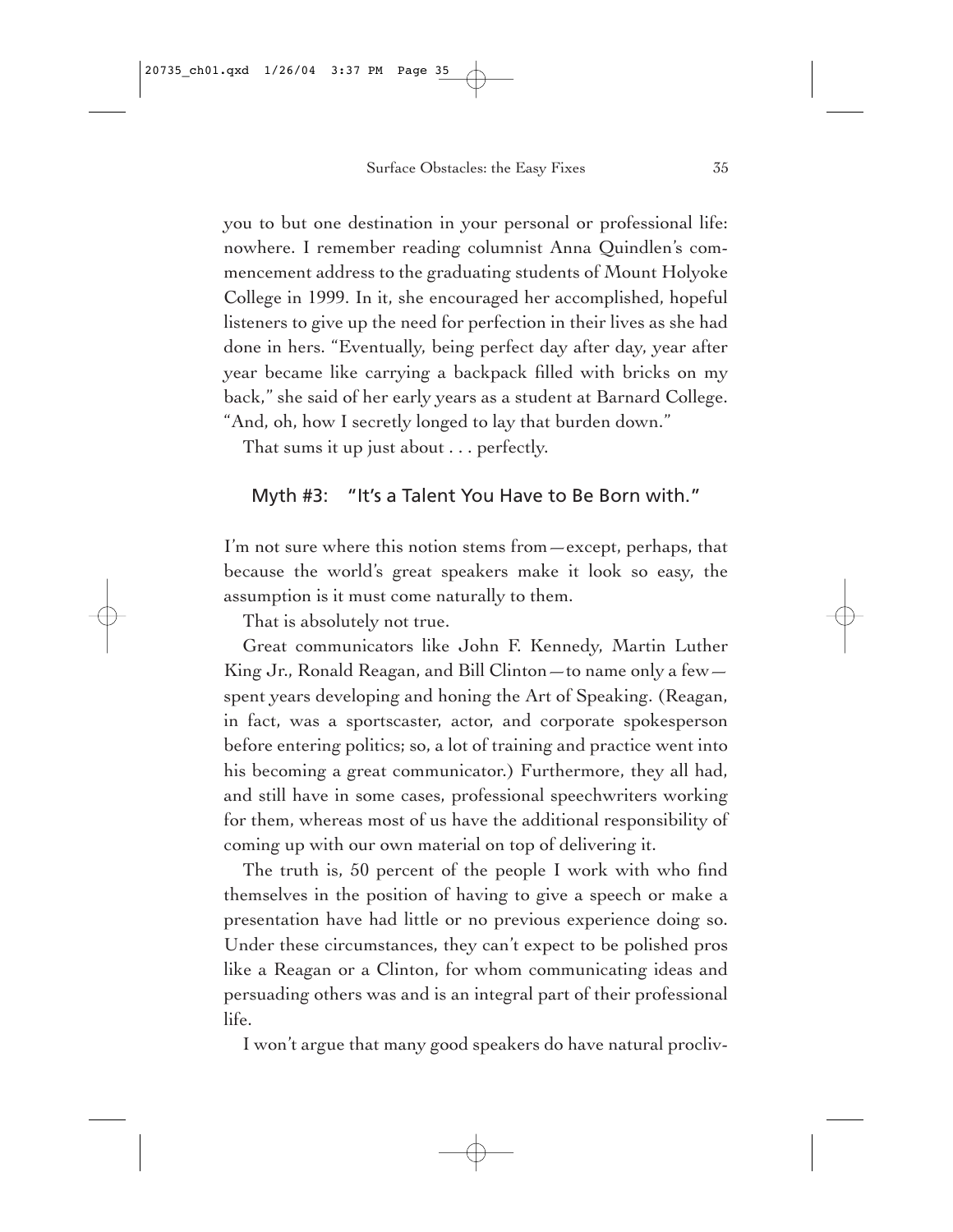ities in that direction. Perhaps they simply feel more relaxed and comfortable speaking before groups (although this, too, can be developed, particularly over time and with repetition). However, without a solid technique to support them, and constant application of that technique, they would not be nearly as effective, no matter how at ease they feel before an audience.

My belief is that great communicators are made, not born. And any of us can become one if we combine a real desire to achieve that goal with technique and discipline.

#### Myth #4: "You Have to Be a Comedian."

There really should be warning labels on the backs of professional stand-up comics like Jerry Seinfeld and Jay Leno that read: "Don't try this at home." Or, perhaps, more to the point: "*Only* try this at home."

There is no question that making your audience laugh is an asset as a presenter or speaker, or even when interviewing for a job or college. But you don't have to be a stand-up comic to accomplish this.

Even if you can't tell a joke worth a dime and always ruin a punch line, you, too, can bring a sense of humor to your speech, presentation, or Q&A and connect with your audience. You won't have to put on funny hats or juggle bowling balls to get a laugh. Consider the great public speakers I've mentioned in this chapter. They can succeed in drawing a laugh out of us without trying to be Robin Williams. The secret to drawing laughs is to learn and practice the principles of good storytelling, which I'll cover in greater detail in part 2. These speakers enliven their words with anecdotes and stories drawn from their own experiences, which elicit chuckles of recognition from us because we can relate to them. In other words, good speakers engage us in sharing a laugh with them (often at their own expense).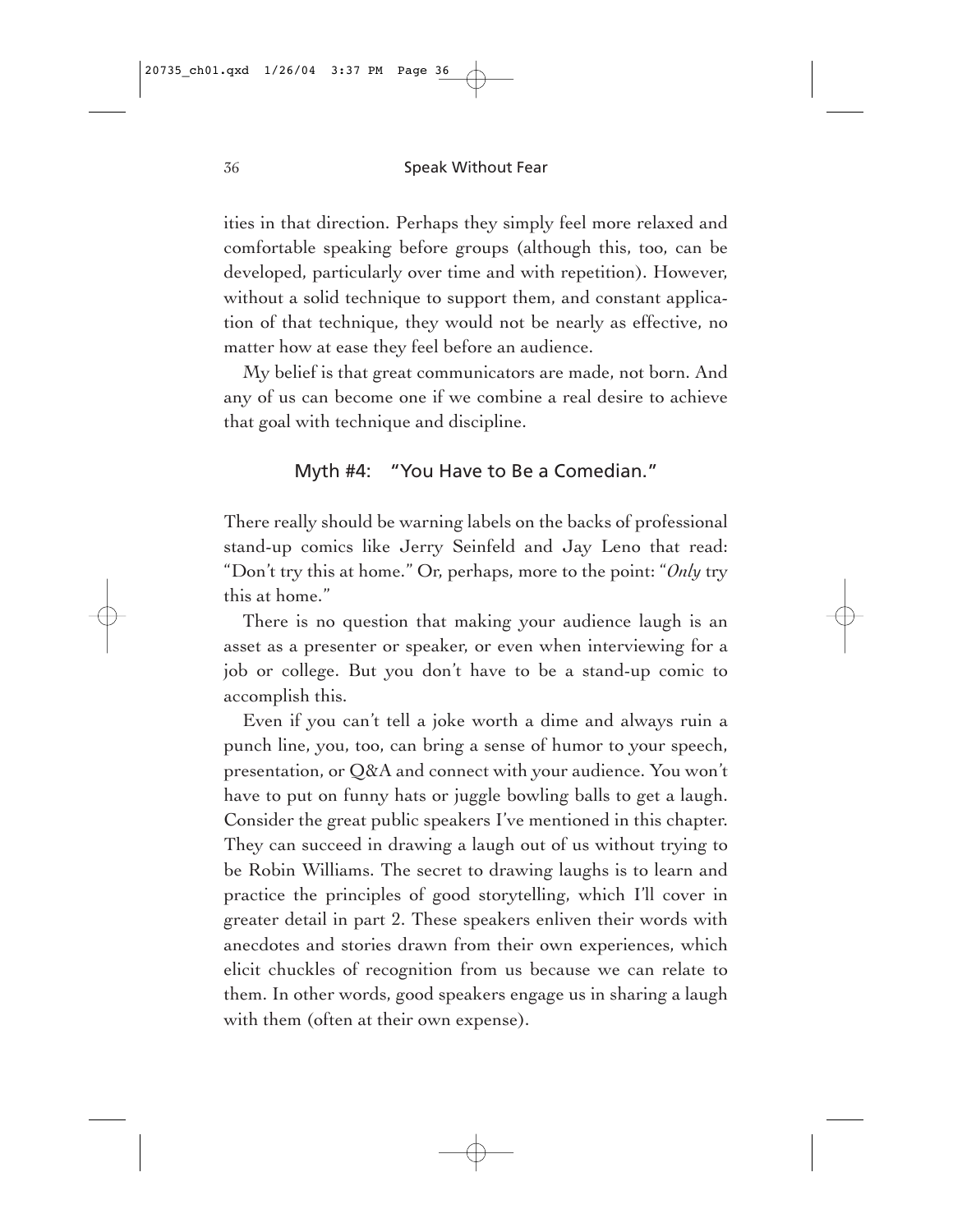#### Myth #5: "Everything You Say Must Be Important."

Who among us speaks pearls of wisdom all the time? Even philosophers take a verbal vacation once in a while. But a lot of what you have to say is very important—particularly if you are selling yourself or your company, or sharing your expertise or an idea.

I've found that people who accept this myth and believe that what they have to say is unimportant were typically brought up with the axiom "Children should be seen and not heard." Dispelling this myth is usually sufficient to release its hold.

#### Myth #6: "My Nervousness Is Worse than Anybody Else's."

If this were true, then fear of snakes would rank higher on the list of people's phobias than fear of public speaking!

Nevertheless, I understand where people who have this attitude are coming from. In many ways it mirrors the psychology of a soldier who thinks that he's the only one who is scared of going into battle, and is worried that he might be branded a coward if his fear were exposed.

I've experienced cases of nerves at many different stages of my professional life, and I closely guarded that secret for years, fearing that if it were found out, I might not get the job—or, worse, be seen as someone with "issues."

It wasn't until I began coaching people, particularly corporate executives, to speak freely that I found out how truly unremarkable my own bouts of nervousness were. These highly accomplished, successful people were concealing the same secret and suffering the same way I was.

Some people are better able to hide their feelings of anxiety than others, or at least they have learned how to channel their nervousness and manage it so that it won't get the best of them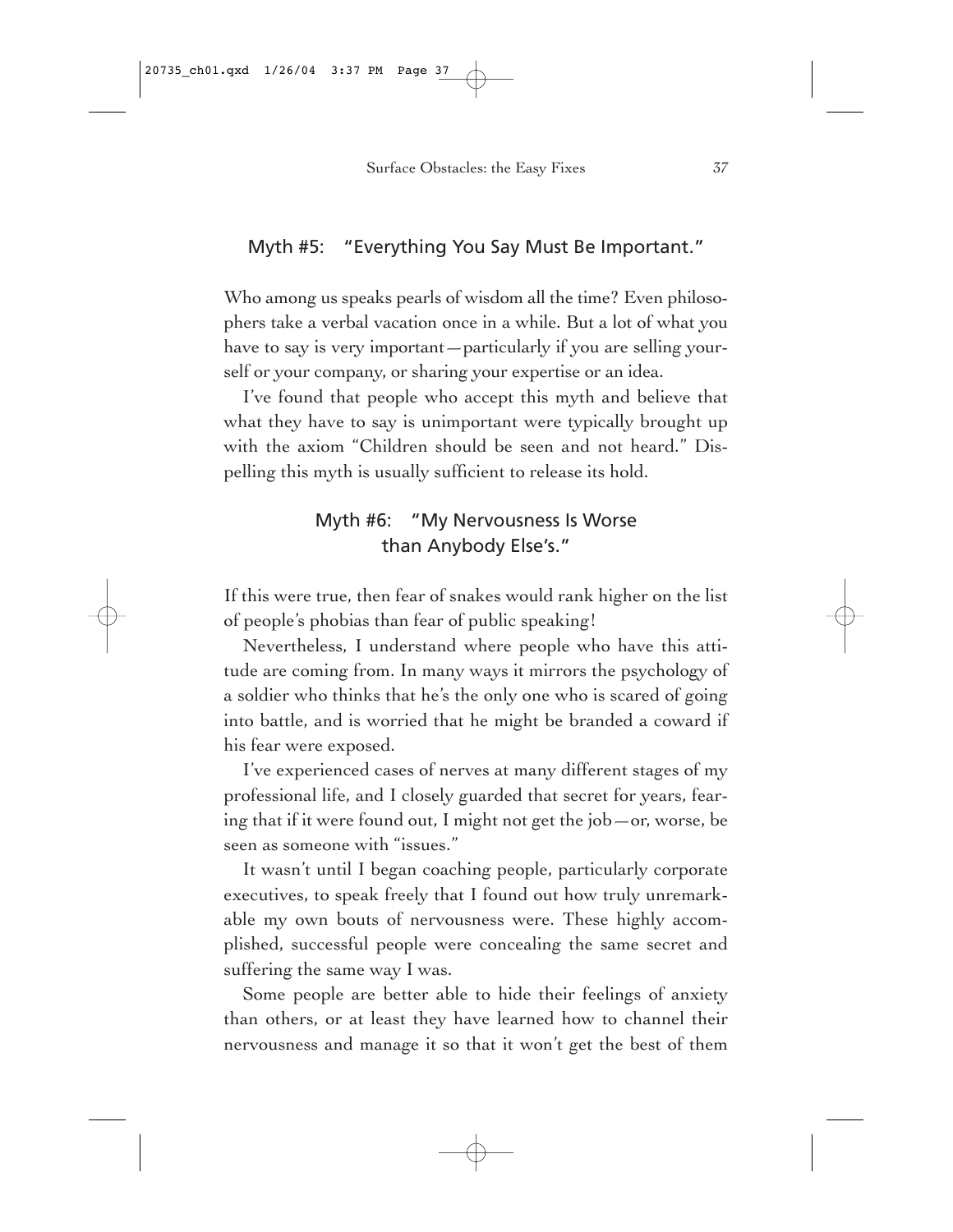(this is me). But in order to do that you must first admit that the problem exists and not adopt the attitude that you're a lone sufferer who must always keep your anxiety under wraps.

At one point in my career I was hired to coach a group of executives to appear on a television station. Their company had created an in-house state-of-the-art studio to produce business news and information programs for broadcast throughout corporate headquarters to employees during the course of the business day. The executives were to be the on-camera talent, or news anchors.

Each admitted to me the state of panic he or she was in. And why wouldn't they feel panicky? "Anchor person" was never a part of their job description. It was like being a cameraperson who is suddenly thrust into the spotlight to fill in for Tom Brokaw.

One of these executives, a woman, told me—insisted, rather that time was at a premium in her particular job, and so I was to teach her everything she needed to know in one session. Initially, I was taken aback. But then I realized what was actually going on with her. She was used to coping with time sheets and management reports. Now, she was coping with a serious case of performance anxiety and didn't know how to handle it. To make matters worse, she expected herself to be able to just get through it.

I suspected she felt that if her colleagues knew she was so beside herself with anxiety, they would lose respect for her as that tough cookie she'd always presented herself as being, and declare her a fraud. In truth, her nervous feelings were no different from, and no worse than, those of her fellow anchors-in-training.

#### Myth #7: "It's Too Daunting and Overwhelming a Task."

Remember when you learned how to ride a bike? In my case, as I watched the older kids on my block zooming up and down the street, I kept thinking, "How will I *ever* be able to do that?"

Then one day my father took me outside and walked me through the process of balancing myself, working the handlebars,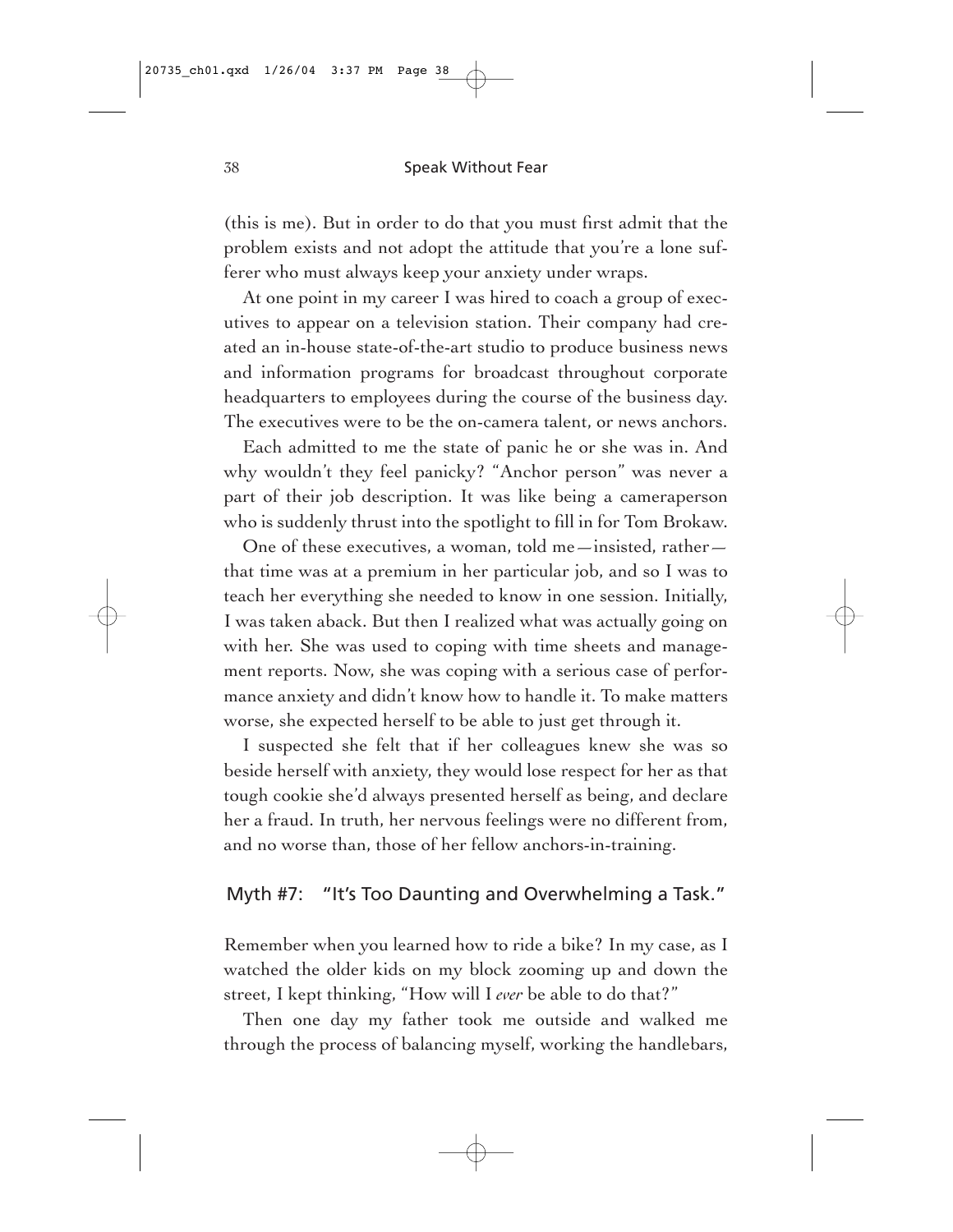the pedals, the brakes, and so on step by step—and before I knew it, I was riding up and down that street with the older kids, too, having the time of my life.

I couldn't believe how quickly I'd accomplished this and how natural riding a bike felt to me now. I no longer had to think about how to do it; I just did it! I climbed on, and off I went.

Public speaking is similar. Suddenly you're told you have to give a presentation to senior management or deliver a speech to the Rotary club. Your brain goes into overdrive. You feel overwhelmed. You think, "It's impossible!" and you begin to panic. Pretty soon, you just want to go home, dive into bed, and pull the covers over your head. I've been there myself many times.

If that scenario sounds familiar to you, take solace in the fact that public speaking in all its varieties—from speaking before the board to the all-important job interview—is no more difficult to learn than riding a bike. All you need is a system—a place to start and a process to follow.

Part 2 of this book provides you with the basics, as well as some more advanced tips for taking it up a notch. By applying the principles and adapting them to your own needs, you'll be up and riding in no time.

#### Myth #8: "You Have to Be Outgoing to Engage an Audience."

One of my clients works as a researcher in the financial sector. He's a behind-the-scenes-type guy who gathers information to help improve his company's marketing position. Typically, he shares his findings with top senior-level management, either one on one or in small meetings. But now he was being asked to present his research to the bank's sales force at an upcoming conference, and he was completely rattled.

"I'm no rah-rah sales guy," he told me. "I'm not even extroverted." He was right.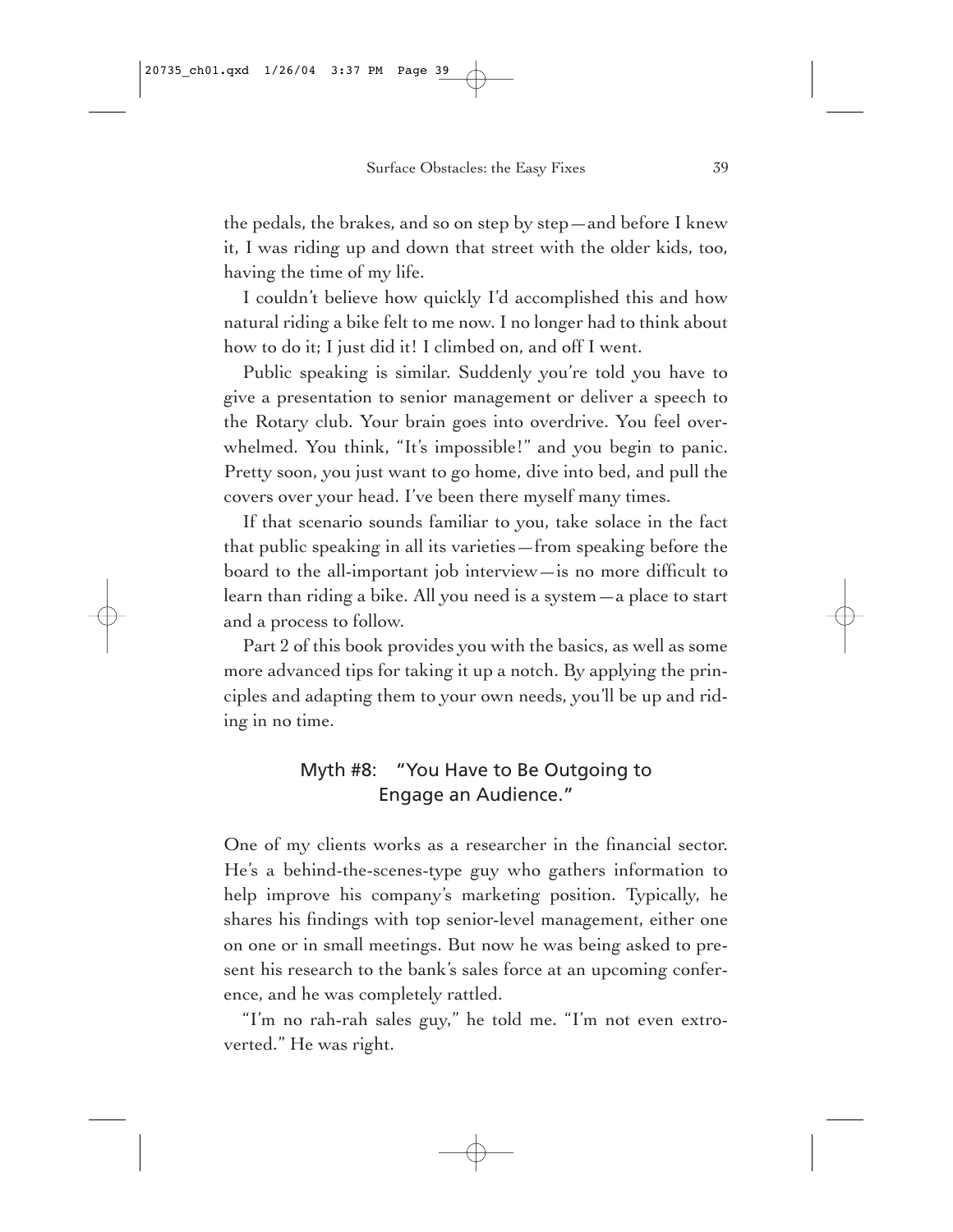I made the point that he didn't have to be outgoing; he had to be relevant. That is to say, he didn't need a personality makeover in the image of a Tony Robbins to grab and hold his audience. What he needed was to understand his audience's perspective so that he'd present his information in a way that would be of value *to that audience*. Accomplish this, I told him, and all else would follow; he would become more energized in his delivery because his audience would actually be listening to him.

I've seen great speakers and presenters with a forceful delivery style leave audiences shaking their heads wondering, "What does all that mean for me?" I've also seen people with mediocre, even sleep-inducing, speaking styles wow an audience because of the content of their words and the relevance of their opinions. Former secretary of state Henry Kissinger comes to mind. There's no speaker in the world whose delivery style is so deadly. It's like watching the paint dry. But we listen to Kissinger because of the relevance of his opinions on the national and international scene; we want to hear what he has to say.

After making this point to my client, I set about working with him to improve his mechanics, such as watching the flow of his presentation and limiting the amount of detail he would include in his message so that it would be easier for his audience of sales folks (not analysts like himself) to digest and take away. And on the big day, he did very, very well.

#### Myth #9: "It's All Over if You Make a Mistake."

There will be times in your personal and professional life when you'll lose your place in a speech or presentation and won't know where to go next. Or, your mind will suddenly go on vacation in the middle of a Q&A session, and you won't know what to say. In chapter 6, I'll delve into the reasons why such mishaps occur and how to plan for them so you'll bounce back with aplomb without anyone (but you) being the wiser. For now, just keep in mind that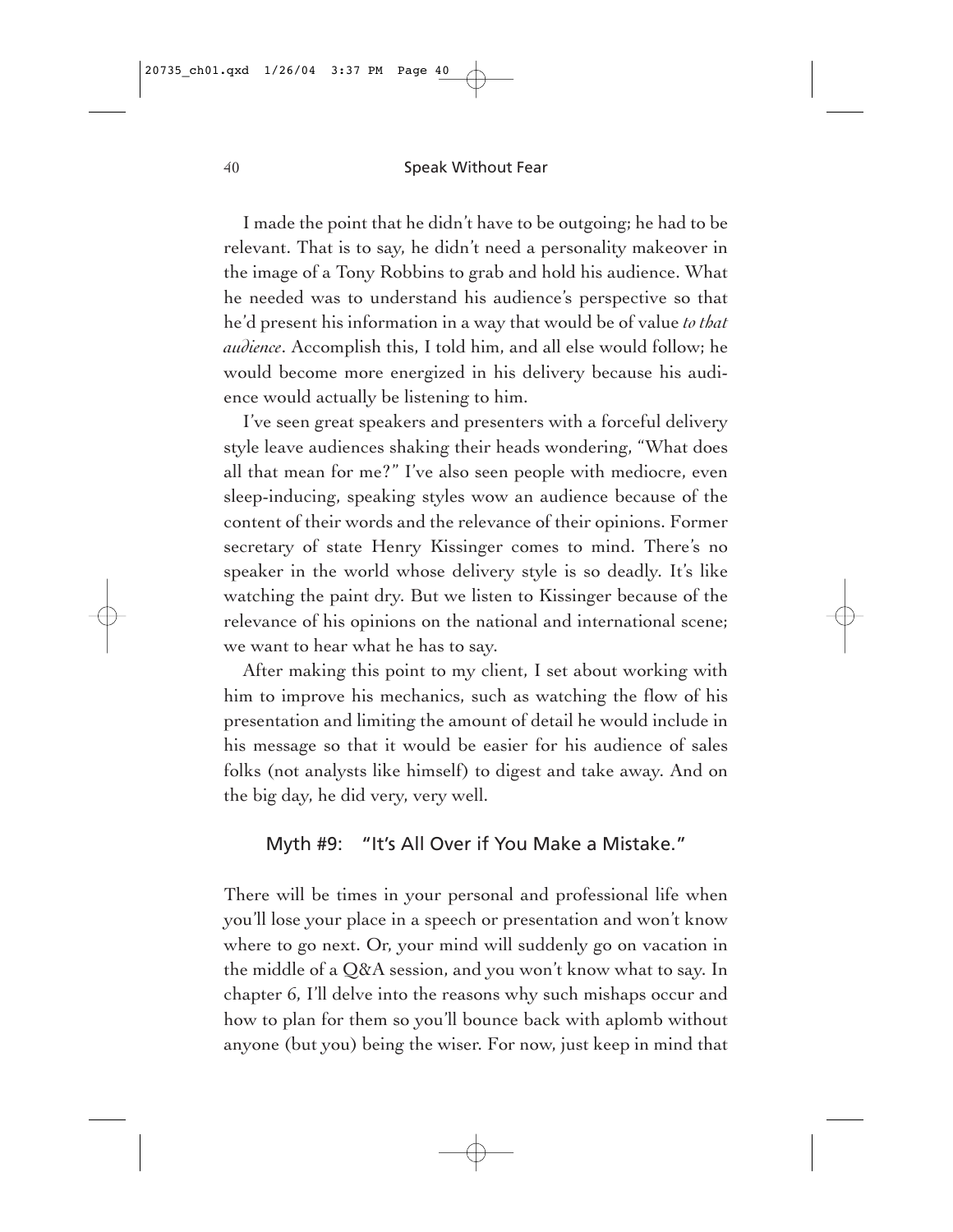*everybody* makes a slipup in a public address or Q&A now and then, or even more frequently. They range from experienced speakers like the president of the United States giving the State of the Union address, to college grads going for their first important job interview.

Disregard the prevailing attitude that the only alternative is public humiliation and death. Stay calm. Don't panic. And remember this: if you don't make a big deal out of it, no one else will either.

#### ❚❚❚

By now you should have a clearer perspective on why these myths stand in our way, preventing us from being effective communicators, and why they are simply not true.

Once you recognize you have adopted erroneous beliefs, you should begin to experience immediate relief. These false notions we pick up along the way must be dispelled because, however we adopted these concepts, whether having read them somewhere or heard them in passing, these are false myths that have shaped our current perceptions and are not reality.

You may have other myths of your own, and I invite you to question your concepts and determine if they are fact or fiction.

Now let's turn to the second category of surface obstacles that get in our way, the skill-related roadblocks, which are also easy to fix.

#### **Skill-related Roadblocks**

Unlike myths, these surface obstacles are real. But it's their very reality that makes them almost as easy to overcome as myths. You see, they stem from problems that are easily recognizable—in this case, lack of a particular skill (or set of skills). The easy solution,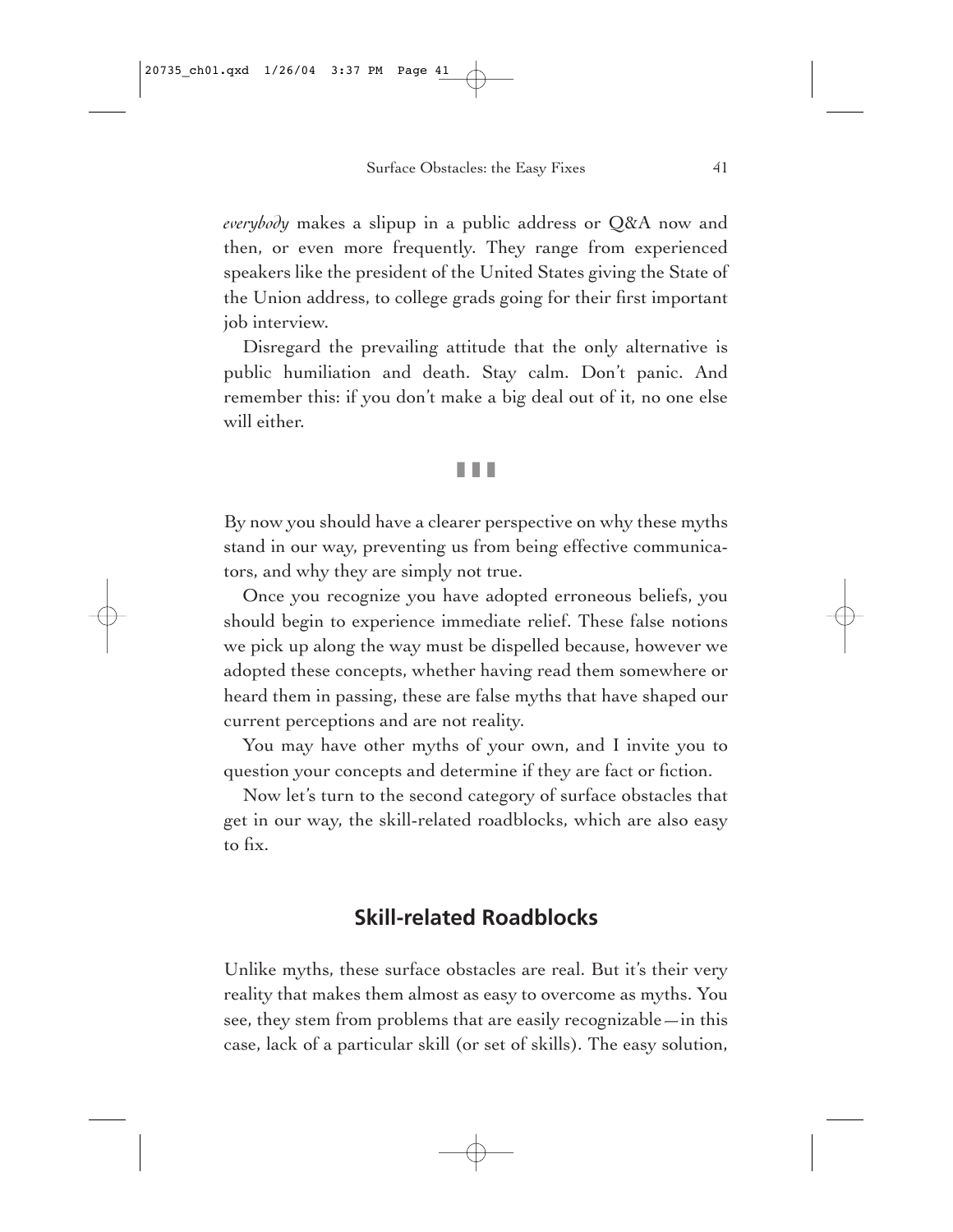therefore, is to acquire that skill or skills. Of course, this solution takes a bit more effort to execute than simply dispelling a myth, but the actions required are concrete and easily mastered (depending, of course, upon how much time and effort you devote—because, as with acquiring any skill, you will get out of it only what you put in).

#### Lack of Communication/Presentation Skills

Ever heard of "The Peter Principle"? It was named after the late Dr. Laurence J. Peter, a teacher of business at the University of Southern California. Fundamentally, Dr. Peter's principle comes down to this: whenever someone in an organization, public or private, becomes extremely proficient at his or her job, the odds are that person will get promoted to a bigger job with different responsibilities demanding skills and expertise the person does not have. In other words, Dr. Peter says, sooner or later, everyone gets raised to his or her level of incompetence (i.e., lack of proficiency).

Dr. Peter's theorem is truer today than ever as companies increasingly require workers to do more with less and to multitask in different, often highly divergent, areas of the business because of the constraints of downsizing and stiff global competition. As a result, a financial whiz whose expertise is numbers and not people may suddenly be upped to CEO. An efficient factory floor worker may be thrust into the role of manager. Or a secretary may have to take on the responsibilities of a customer relations representative. As a consequence, each will suddenly have to communicate on a different level to a broader, potentially unfamiliar audience, via speeches, presentations, sales pitches, video demonstrations, conference calls, and so on. Since they haven't been taught the required skills or had a process for developing these skills on their own, their performance more often than not falls well below their employers' expectations. Their public words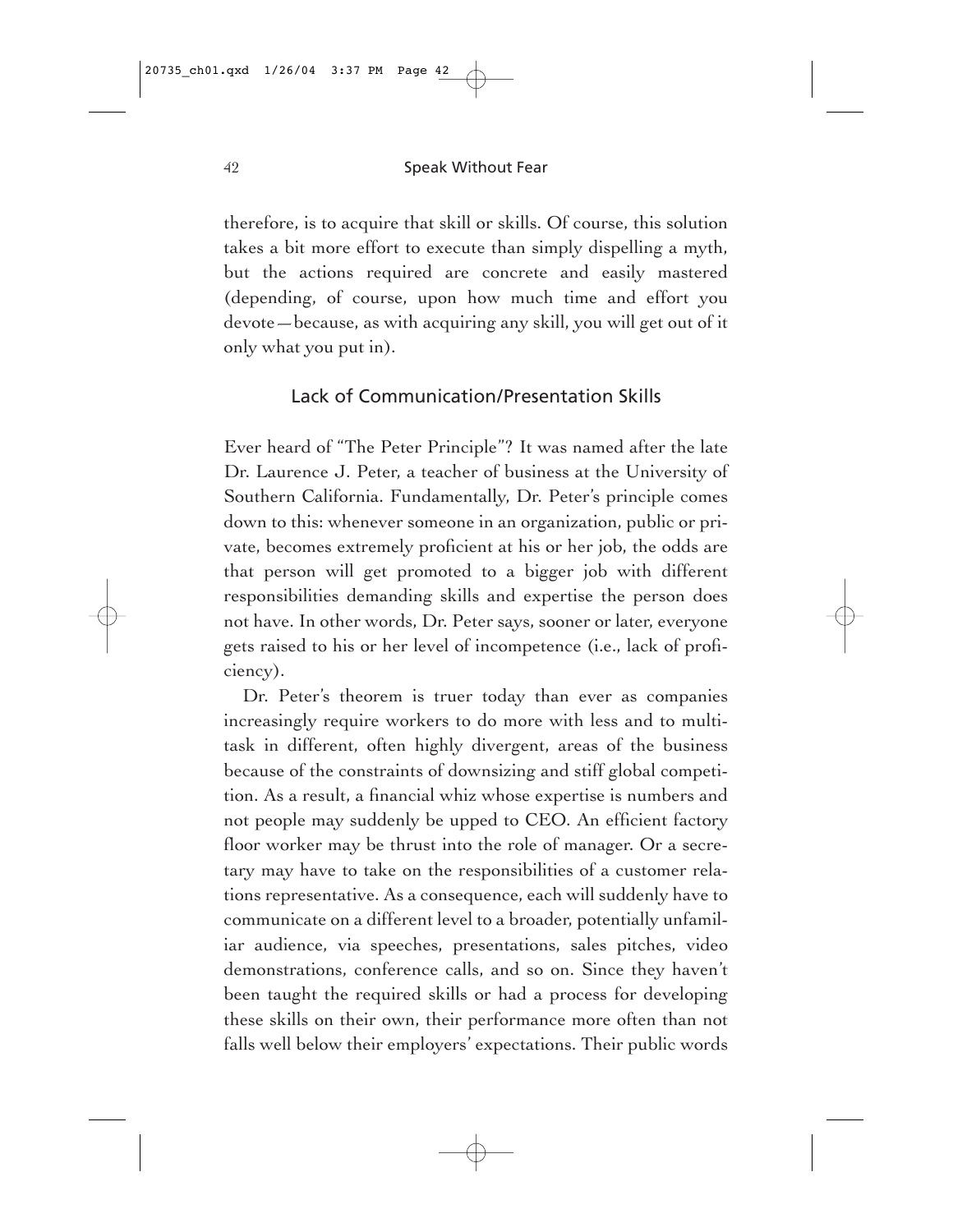lack persuasiveness and credibility. Their self-confidence erodes. And so they do what comes naturally: they get nervous (rightfully so) and develop their own particular case of fear and loathing at the podium.

Fortunately, fear of public speaking due to lack of skill is among the difficulties easiest to overcome. All you have to do is acquire the skill(s) you lack, then work on it, adapting it to your own style, until it becomes almost second nature to you.

I learned a lot about this fear during my years as an aspiring actress auditioning for parts on Broadway. It was a heady time, coming to New York City and auditioning for parts on the legendary stages where the likes of *A Chorus Line*, *Evita*, and *42nd Street* were playing. That was my dream—to be on those stages all the while I was a little girl growing up in Syracuse, New York. And now, here I was.

One particular audition still stands out. I was one of five actresses called back for this particular role. At first I was very excited to be called back, but as the auditions became progressively harder and more demanding, my excitement turned to fear.

At the first audition, I was asked to demonstrate my singing skills, and that went rather well. At the second audition, I had to act, and that too went well. But now I was being called back to show how skillfully I could dance, and to be honest, my dancing skills were . . . well, a bit light. In the world of the theater, there's a category for people like me: we're known as singers who move well.

I could dance, but I wasn't a trained dancer of the type you would find in the cast of *A Chorus Line* or *Chicago*, those tall gazelles who could touch their heels to the top of their heads and twist themselves into pretzels. I could touch my toes.

Well, at this final audition, the five of us were lined up onstage, and a tall—I do mean *tall* (as in six feet, seven inches)—man stepped before us. He was the show's choreographer and director, Tommy Tune. I thought I would faint, because I could only imag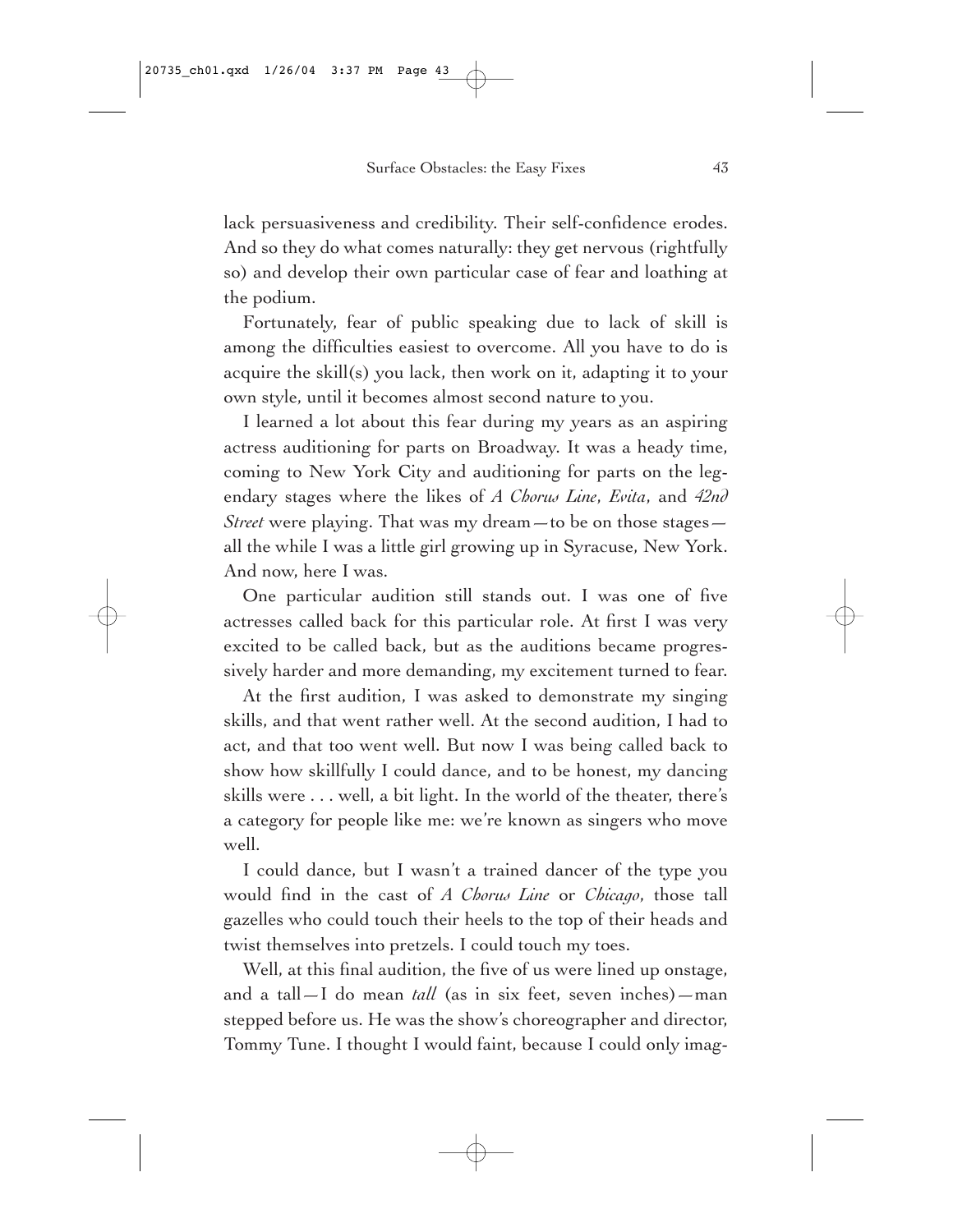ine what we were going to be asked to do by such a legendary taskmaster. Maybe I could hide behind one of the gazelles, I thought, and no one would notice!

There was no way out of this one. In a very soft voice with a slight Texas twang, he instructed us that when he gave us the cue, we were each to make our way across the stage, one after the other, doing what is known in dance circles as a grand jeté.

For those of you who are unfamiliar with a grand jeté (as was I), let me see if I can describe it to you. You leap several times with your legs spread wide like an open pair of scissors, landing gracefully on your feet, Baryshnikov style, each time until you've made your way successfully across the stage. As far as I was concerned, the choreographer's instructions might as well have been, "Speak your lines in Chinese, then fly."

I distinctly remember one of the fifteen producers watching the audition turn to another and whisper, "Keep your eye on the little one [me]; she's good." And my thoughts were, "No, please, *don't* keep your eyes on the little one; keep them on the big ones, the gazelles!" I felt like I was in a Woody Allen movie, and here comes the scene: Lights... Action... *Splat*!

I was going to be humiliated, and there was nothing I could do about it. But it was too late to back out now.

"Okay, ladies, begin," said Tommy Tune. One by one, the gazelles made their way across the floor, leaping—*flying* through the air. Then it was my turn.

My mind and heart were racing. I had to do something. But what? On the spot, I came up with a brand-new form of grand jeté. There would be no leaps, no spread-eagle jumps, not even any little bunny hops from me. I sidestepped my way across the stage, like a crab on Prozac, arms flailing, desperately trying to smile through clenched teeth until I finally reached the far side of the stage (I knew I'd reached it because I practically crashed into the wall).

Well, you could have heard a pin drop. I looked out and saw fif-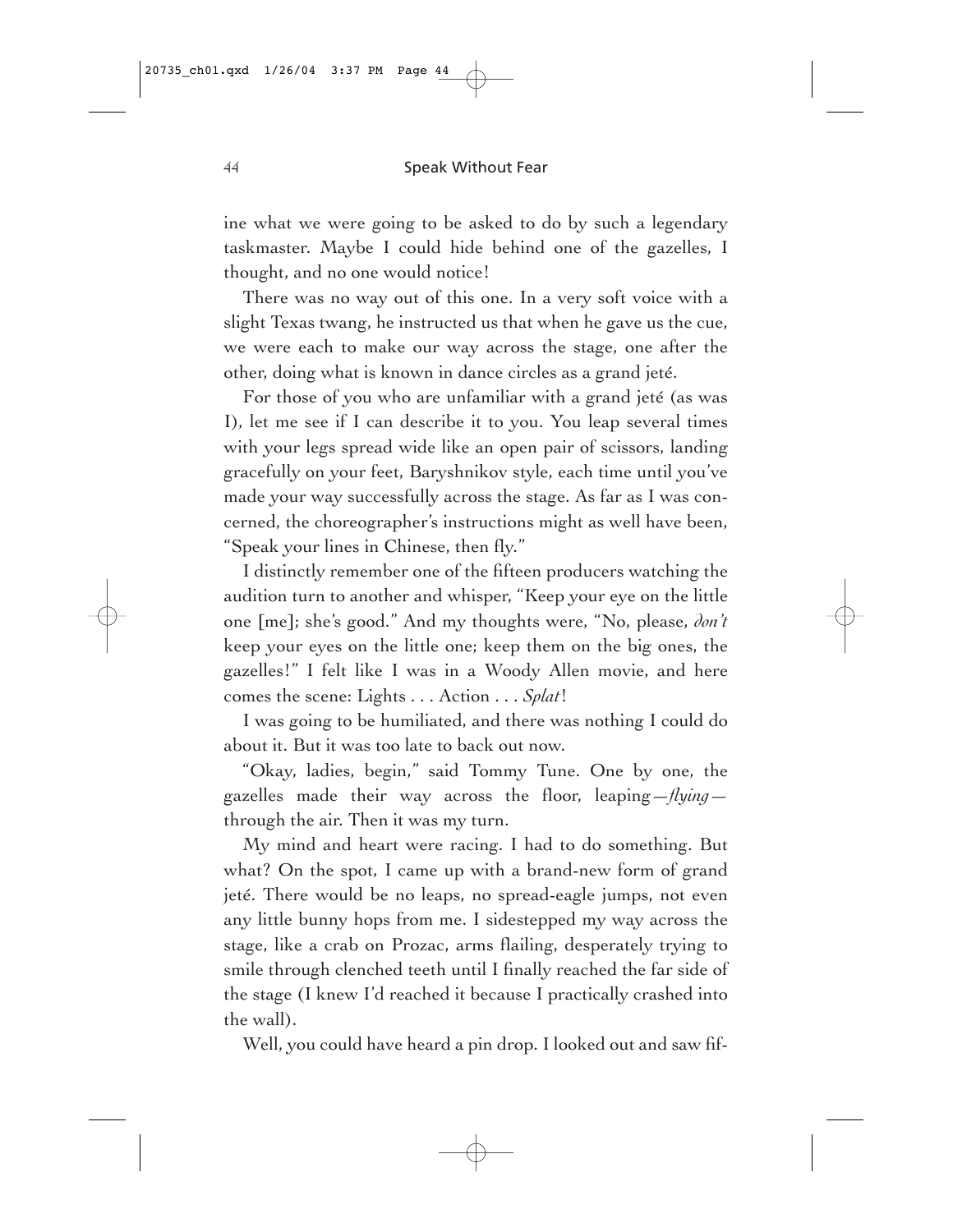teen horrified faces looking back at me with their mouths open, and one very tall shocked Texan in front of me, who then proceeded to politely give me the classic showbiz dismissal of: "Thank you. *Nexxxxxt*!"

What I learned from this incident was invaluable; it determined me never to be caught in a fix like that again. Although I had no ambition to become a professional dancer, I knew I needed to go back and take as much dance training as I could so that I would be able to at least get by. This was the big league, and if I wanted to be successful, I had to learn how to play the game. So, I took dance classes every day, sometimes several each day, to become proficient enough so that the next time I auditioned for a part that required me to appear dancerlike, I would get the job!

#### Language Barriers

If you are not yet fluent in the language of your prospective audience, or if you have a distinctive accent from growing up in a different part of the country or a foreign land, it's natural to feel a bit self-conscious and, thus, develop a case of the jitters.

Your nervousness is a well-founded reaction, because audiences do size up a speaker's intelligence, background, and level of education by observing his or her command of the language. Think of the public perception of President Bush's smarts underlying many of the jokes we get from David Letterman and Jay Leno about the president's difficulties with the English language. It's human nature to make such judgments, justified or not.

The important thing is to understand, and to believe, that you are doing your best at the time—and to acknowledge the certainty that you will get even better if you keep working at it. Don't fall into the trap of becoming so self-critical that you make yourself feel that no matter what you do, a language barrier will always be there.

For example, I have a client who is Chinese. He came to one of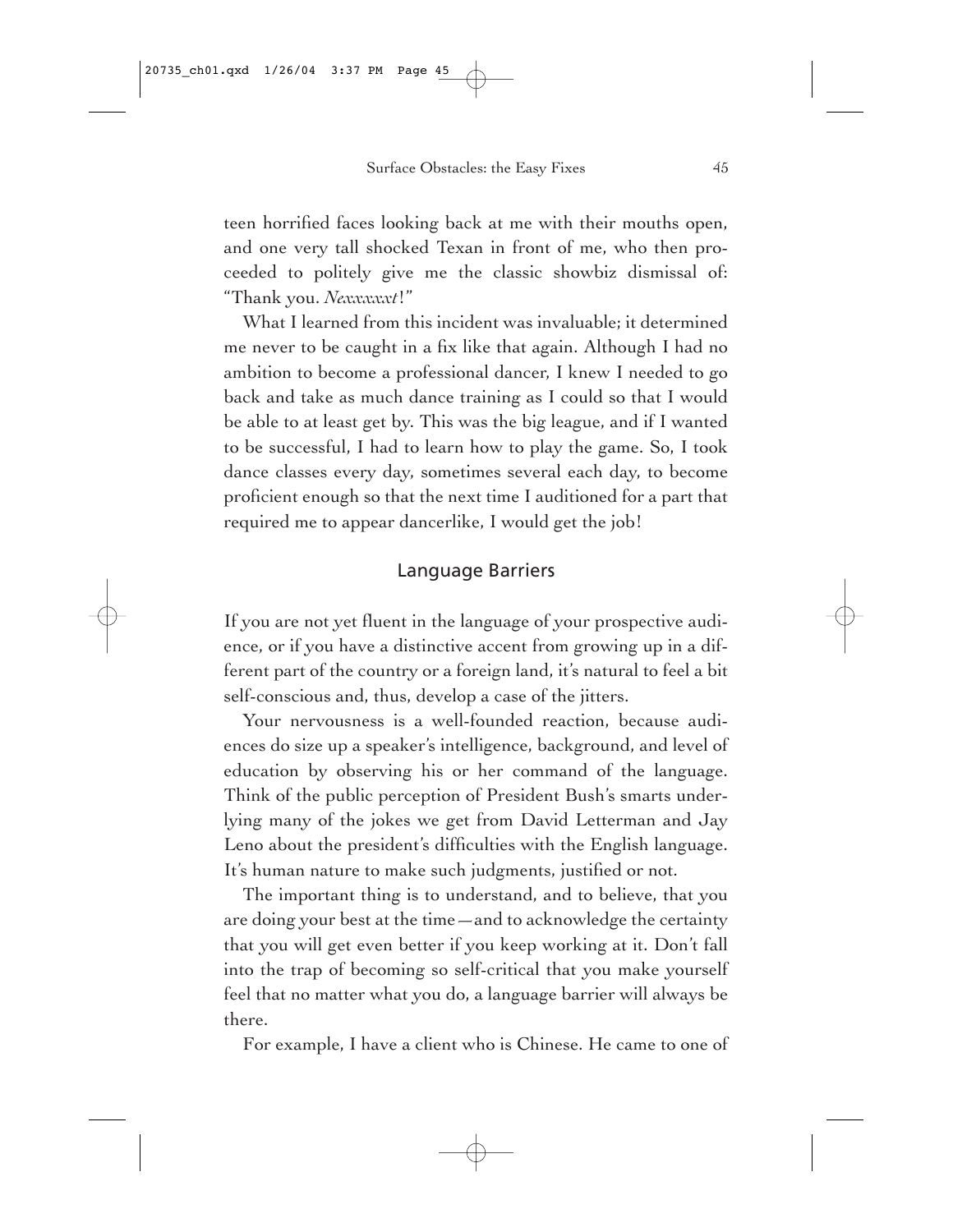my seminars because he felt his heavy accent was holding him back from his goal of becoming a lecturer on the public speaking circuit, like me. I gave him my professional opinion that his heavy accent was not the overriding obstacle; it was his speed of delivery. He spoke too quickly (as do most speakers when they are nervous, whether they have a language barrier or not). This made him difficult to understand.

If he could learn to tell himself to slow down and pronounce his words clearly, I told him he would become more self-confident and begin to feel better about his voice and accent, which were unique and distinctive.

#### Poor Grammar

Several clients of mine who are otherwise smart, dynamic, and extremely talented people demonstrate a fear of falling short of their professional goals because they are self-conscious over their habit of using poor grammar.

I use the word *habit* here because these people happen to be educated and, in some instances, very strong communicators, except they get lazy with grammar when they speak. We live in a society that celebrates "relaxed and natural" in all things, including communicating. In trying to achieve this relaxed and natural style as speakers, however, we sometimes fail to recognize the distinction between casual and improper. There is such a thing as being too relaxed, especially in the use of words, and too colloquial.

On the other hand, some people may use improper words in a public speaking situation because their grammar is weak through lack of education.

In either case, nothing erodes your credibility faster than uncertainty over your use of words. Fortunately, poor grammar is an easy obstacle to overcome. You can take an English course at a local college, take an online course in grammar, or pick up a self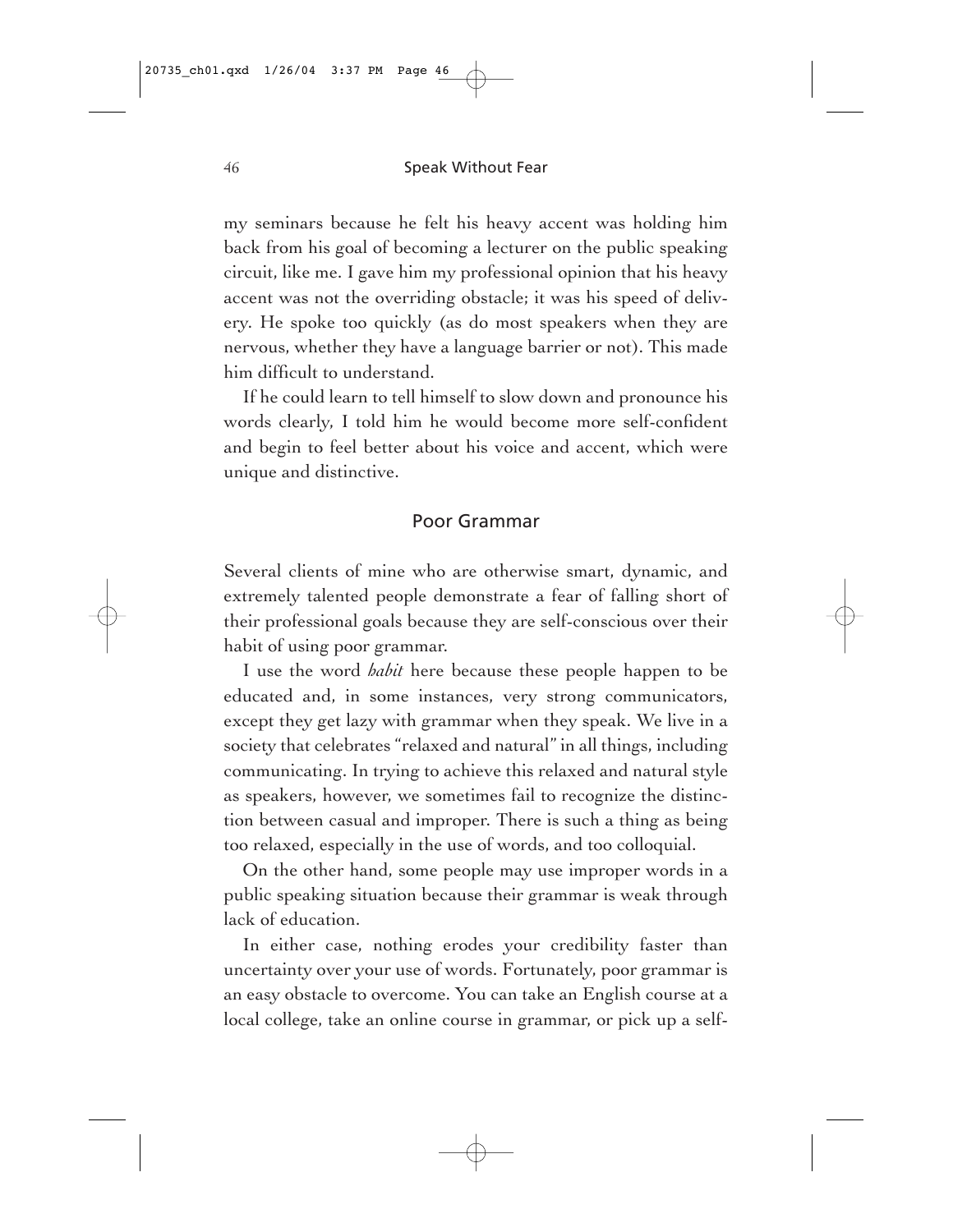help book on improving your grammar (many good ones are available).

#### Bad Past Experiences (Logistical)

Some people I work with become agitated at the prospect of giving a speech, making a presentation, or being interviewed for a job or for college because they had a bad past experience of a logistical (as opposed to emotional—see chapter 4 for the distinction) nature and are concerned next time will be a case of déjà vu.

For example, maybe the microphone went dead just as you were about to launch into your speech, and the few minutes you spent waiting until—and praying for—the technician to hurry up and kick the microphone back to life again seemed like an eternity.

Or, maybe you tripped on your way to the lectern, and the unnumbered pages of your presentation went flying every which way, forcing you to scramble to retrieve them and, worse, have to make sense out of them again. I even saw a beginner speaker lose his place, not in his presentation but on the stage where he was giving it, and fall into the orchestra pit! That, of course, is an extreme example of a bad past experience, and a rare exception to the typical mishaps that occur, but it's the exception that proves the rule: Stuff happens. And some people can rebound quickly from that stuff and move on, while others panic and become paralyzed. Let's face it, if you've had a bad experience like this once, you can't help but worry at least a little bit that it will happen the next time. There is reality to what you fear; it did happen before. Your fear is justified, but it need not be fueled over and over again until it becomes magnified.

Bad past experiences of this kind drive home the important lesson that there are certain things, like microphones going bad and dropping your prepared text all over the floor, that are unex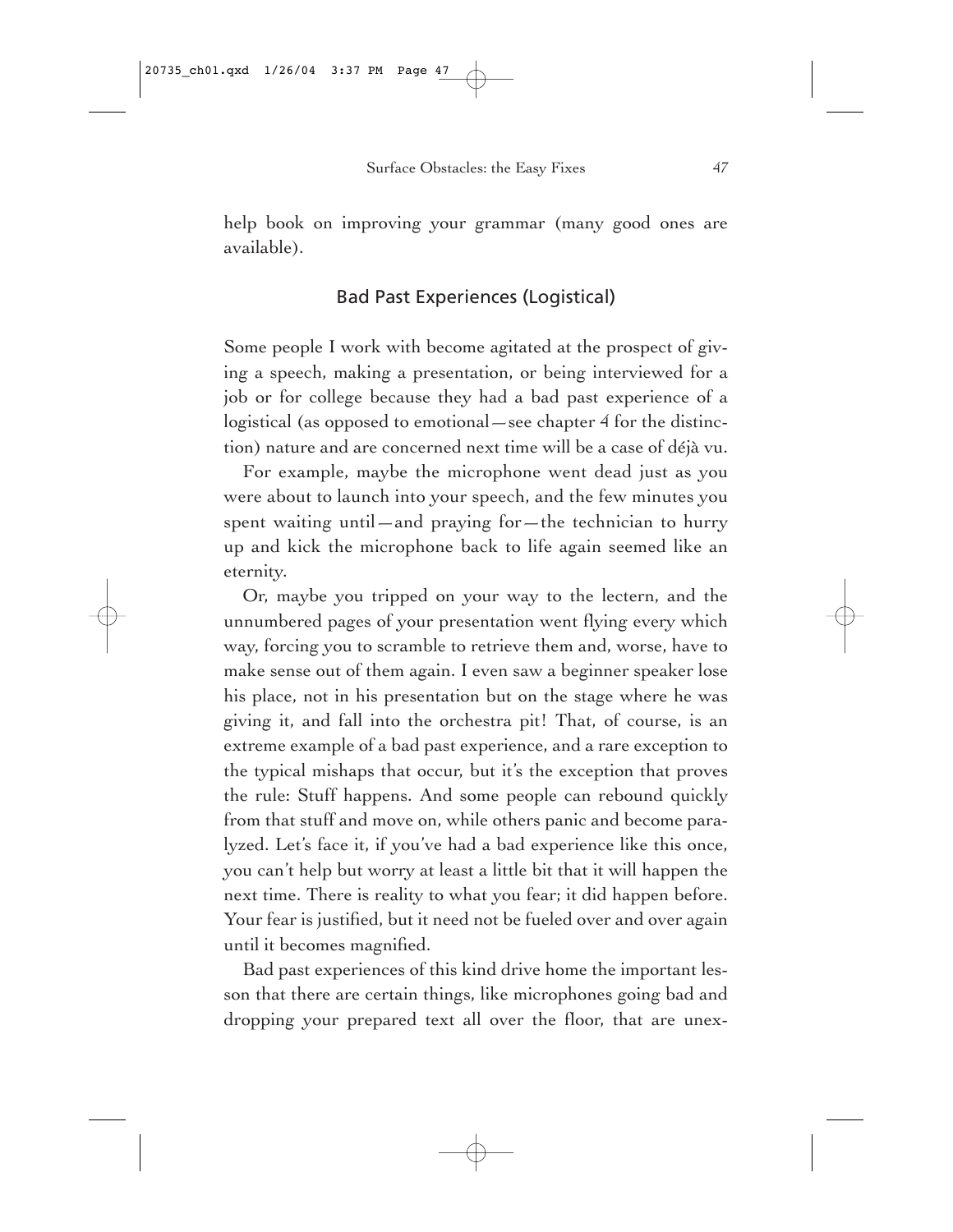pected and, therefore, out of your control. But these experiences also drive home another equally, perhaps even more, important message about what  $\omega$  in your control. As the saying goes, "Forewarned is forearmed." Past experiences, bad or good, can be great teachers of how to go about achieving a different result next time.

#### **The Good News**

The good news about these surface obstacles is that they are just that. They are *surface* issues that are easily addressed—and, in the case of myths, released just by identifying them as such.

So, while you may have been thinking you had an incurable disease, now you have discovered you have only a minor skin irritation, and there is a simple procedure to remove it. You realize you are not suffering from a serious condition, and relief can be immediate, or is not far off.

In the next chapter, however, we are going to dig deeper to reveal the major issues fueling our stage fright, creating obstacles that are more difficult to remove because they are buried beneath the surface.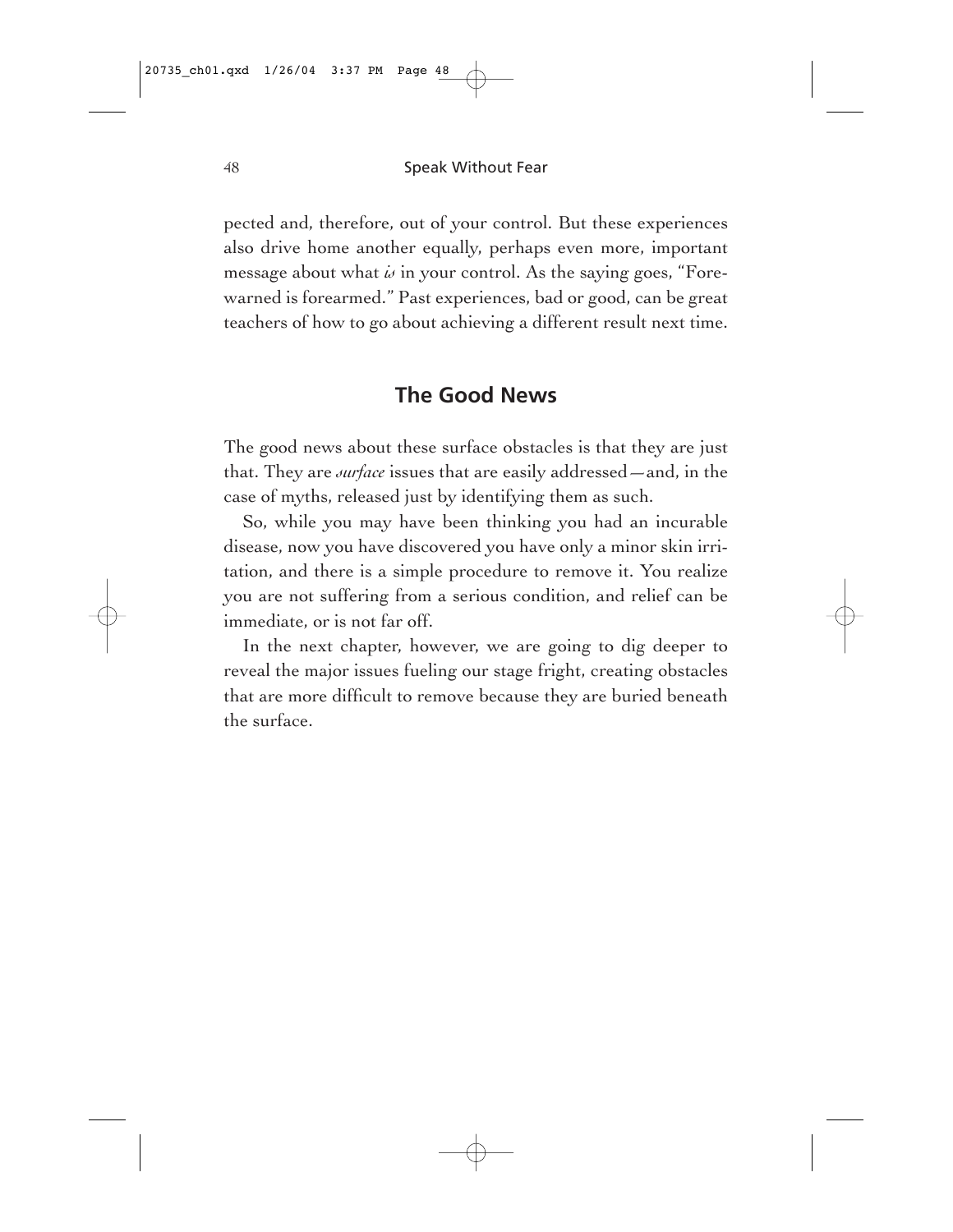#### **[ACKNOWLEDGMENTS](#page-8-0)**

<span id="page-58-0"></span>Once in a great while you have the opportunity to accomplish something that leaves an indelible imprint on your life. Writing this book has been that experience for me. The ideas presented here gestated for many years, and when the time was right, they emerged in book form. However, a project like this doesn't happen without the guidance, talents, and influence of many other people.

With deep appreciation, I would like to thank the following people for all of their efforts and for those in my lifetime who encouraged me to speak without fear.

First I want to thank my partners in the publishing journey. I especially want to thank John McCarty for initiating this project, seeing its true potential, and encouraging me to move forward. He enthusiastically walked me through the process, and his outstanding organizational skills and talent helped me to find my own writing voice. For all of this I cannot thank him enough.

Laureen Rowland, my literary agent at the David Black Agency, who made me believe this was all possible. Her insights, sensitivity, and astute business acumen have been a gift that I will be forever grateful for. She is everything she promised to be, and anyone who has the opportunity to work with her is very fortunate indeed.

Joy Tutela, also at the David Black Agency, for her exceptional guidance and continued support. Megan Newman, editorial director at HarperCollins—thank you so much for a spectacular opportunity and such genuine enthusiasm for my work. Greg Chaput, my editor at Harper—your sensitive ear, keen eye, and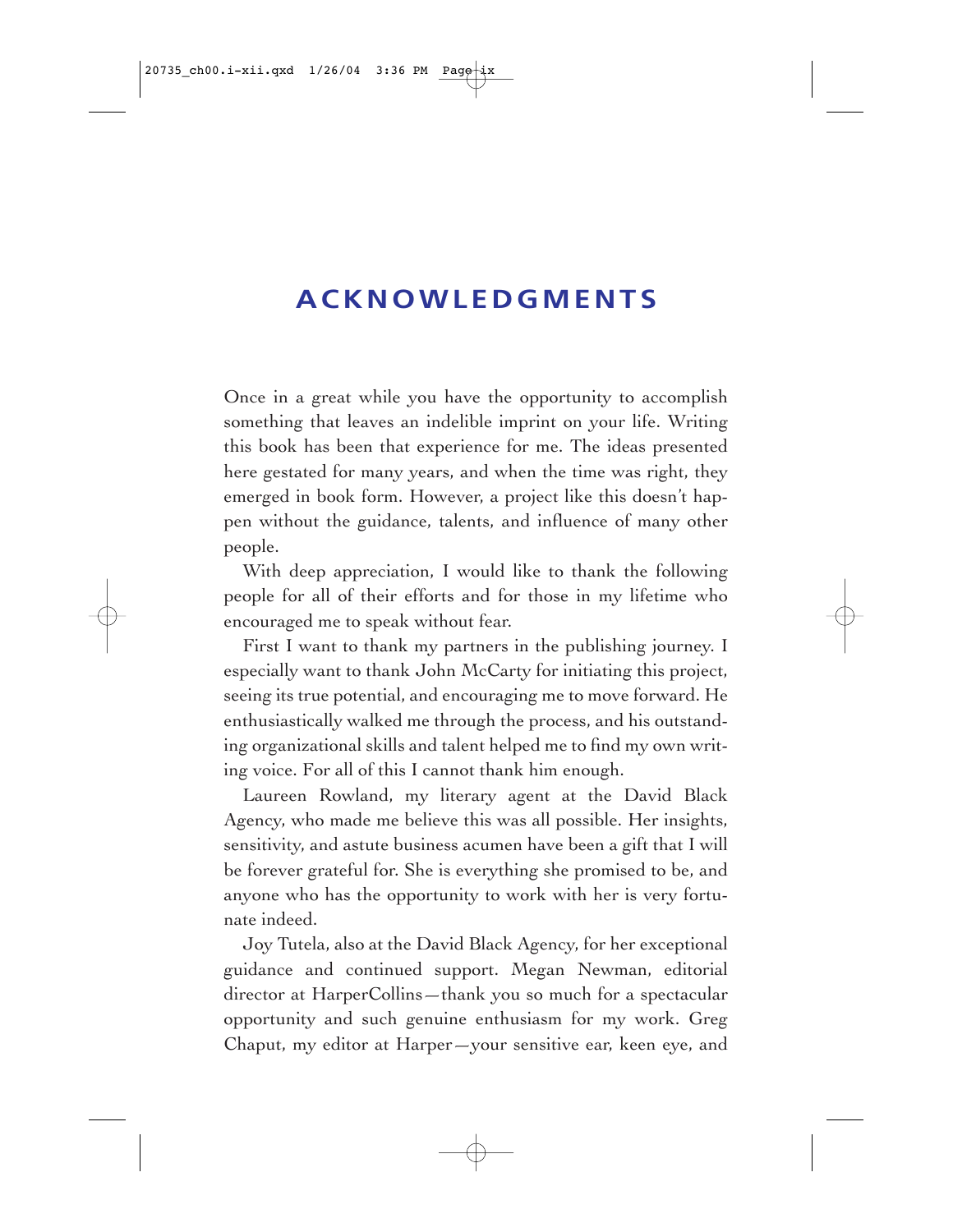unerring attention to detail guided and strengthened the entire manuscript.

Next I want to acknowledge the invaluable advisors and mentors I have had along the way who guided, inspired, and supported me at different stages in my career. A heartfelt thank-you to Diane Winter Connors for giving me tools that lasted a lifetime. I want to thank Lara de Freitas for her professional consultations at critical stages of the writing process and confidence in this work. I am also extremely grateful to Arnold Derwin for his unending personal generosity, intelligence, humor, and perspective when it was most needed.

There have been teachers in my life whose impact has been paramount to my professional success. I am one of many who have been blessed to have been inspired by the gifted coach and speaker the late Bill Gove, and Larry Moss, an exceptional acting coach and director, whose own style informed the way I worked in the early stages of my career.

I am also extremely appreciative of the expert and sound business advice from Alan Neigher and guiding hands from the gifted Joseph Piazza and James Huelbig as well as Louise Maniscalco.

I especially want to thank my business associate and technical expert Rick Rothery for an unsurpassed sustained level of professionalism and enthusiasm that has supported my efforts since 1986. The quiet calm and expertise he brings to the mix makes every program seamless and adds tremendous value.

I want to thank a special circle of friends who shared in my excitement. My dear and talented friend Michael Leeds for his personal and professional guidance and input. Marta Sanders, Susan Mansur, Marta and Wally Ruiz, Eileen and Stephen Geiger, Ken Marino, and all of my friends in New York and Pennsylvania—a heartfelt thanks for your genuine abiding support and interest. And to the Ladies of the Lake: Hetty Baiz, Nancy Barlow, Barbara Beane, Gladys Bernet, Gloria Fassett, and Molly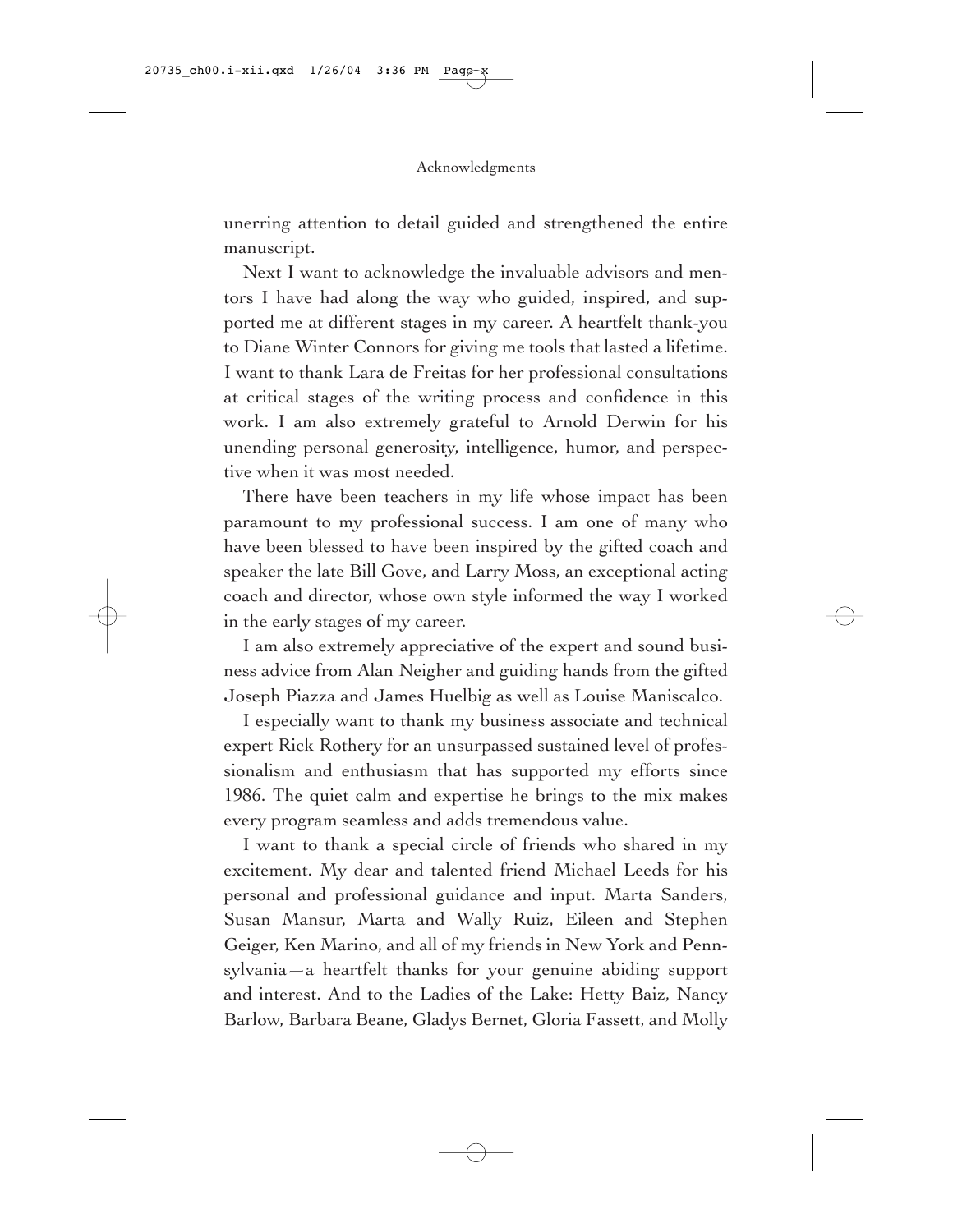Hahesy, whose kindness and friendship sustained me during the critical summer of 2002.

My following friends from NSA: Ed Brodow, Debra Burrell, Mary Bryant, Peguine Echevarria, and Richard Thieme for their professional guidance and contributions. I especially want to thank Bob Frare for his expert counsel, professional support, and friendship.

I have been privileged to work with a number of talented and dedicated professionals over the years who have supported my work, and they all have my gratitude, including John Hughes, Ken Patterson, Jeff Malley, and most recently, Irene Meader and Ray Kirk.

And, of course, I want to thank my family for their support and understanding. A special thank-you to my nephew John Wilson, whose encouragement and enthusiasm meant so much to me throughout this process. To my mother, who taught me that discipline, professionalism, and hard work pay off. To my father, the late Philip Naistadt, you are forever a part of my life. You were always driving miles to see your daughter perform, and I know you are watching today. Stay tuned!

Finally, my deepest gratitude goes to all of my clients whose own struggles and successes inspired this work and all of whom contributed to this book in more ways than they know.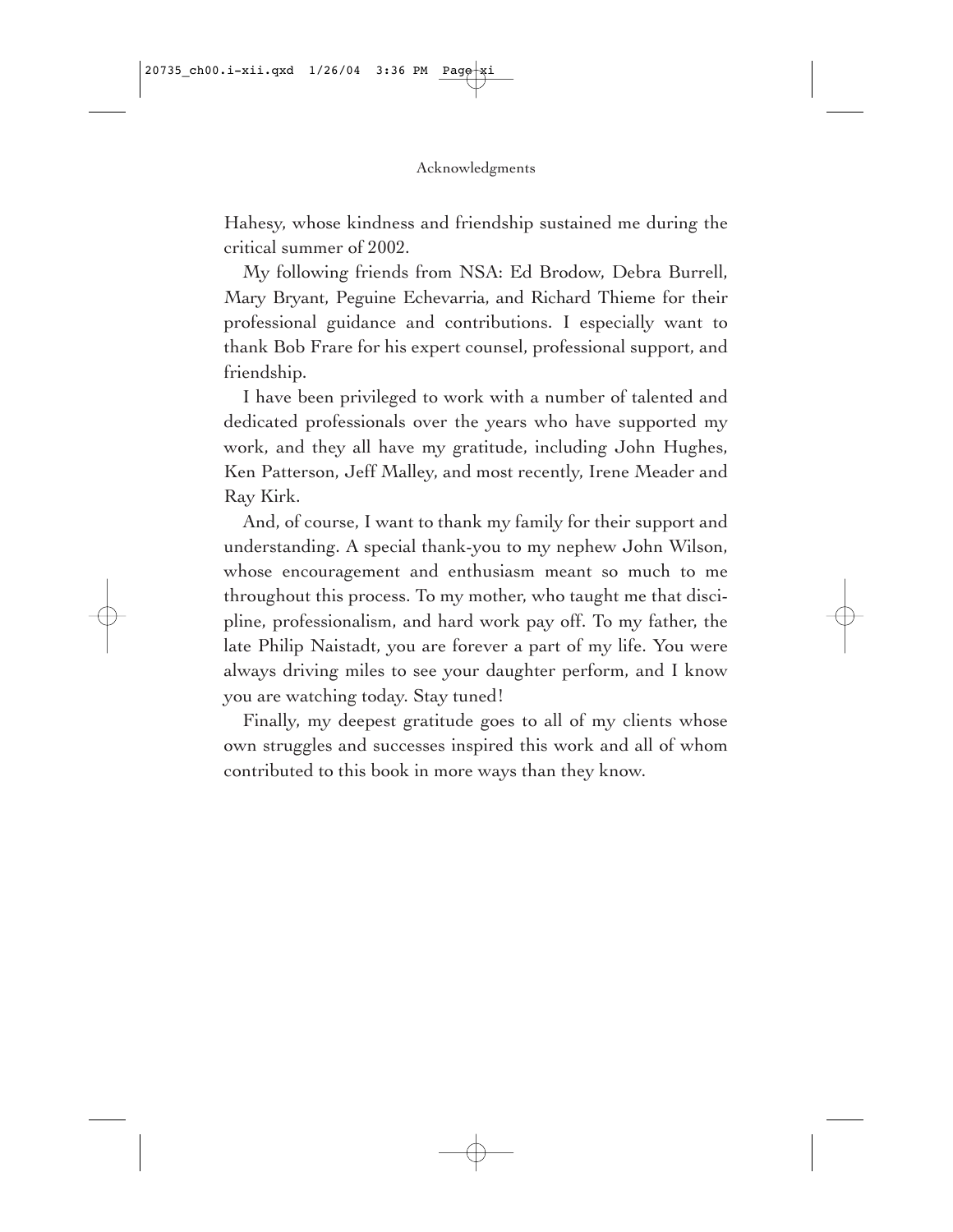#### <span id="page-61-0"></span>**[About the Author](#page-8-0)**

**Ivy Naistadt** has been helping business professionals and others communicate more effectively through seminars and one-on-one consultations for 15 years. Her diverse client list includes senior management from such leading corporations as The New York Times, IBM, Kodak, Hershey, and Pitney Bowes as well as universities and private schools throughout the Northeast. A member of the National Speaker's Association and American Society for Training and Development, she lives in New York.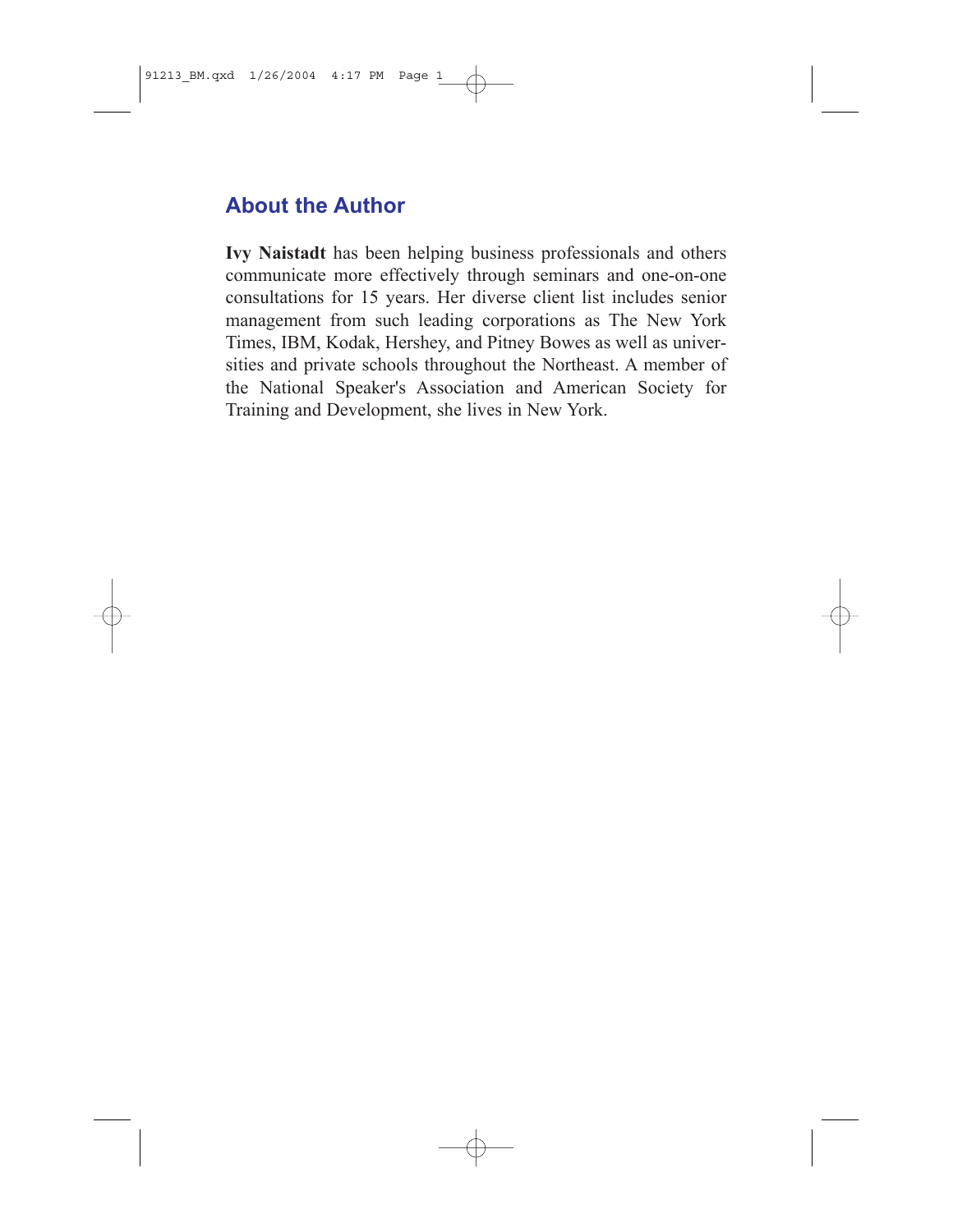#### <span id="page-62-0"></span>**[Credits](#page-8-0)**

Designed by Joy O'Meara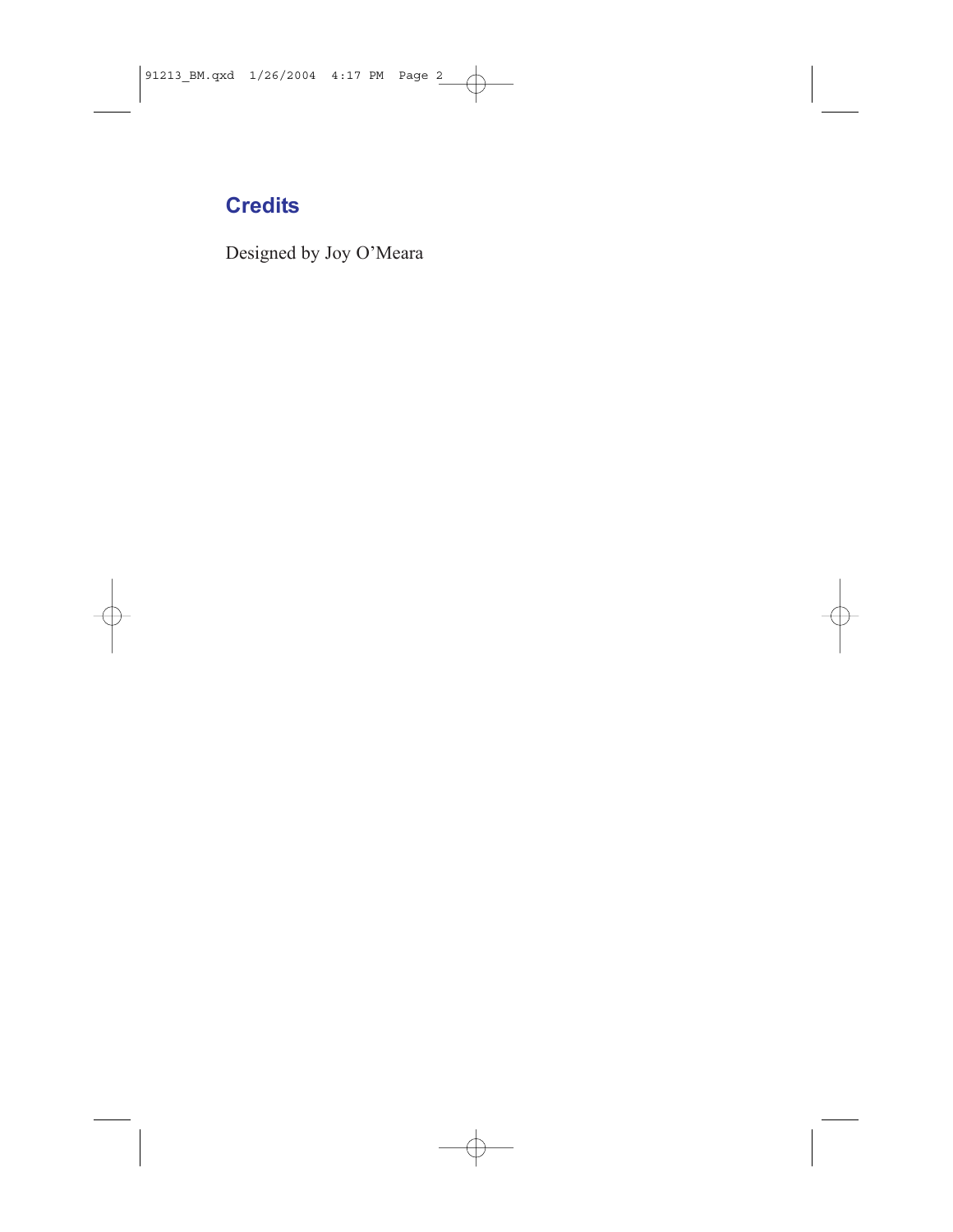<span id="page-63-0"></span>While all of the case study examples provided herein are true, I have changed the names and some of the factual background in order to protect the privacy of those involved.

SPEAK WITHOUT FEAR. Copyright © 2004 by Ivy Naistadt. All rights reserved under International and Pan-American Copyright Conventions. By payment of the required fees, you have been granted the non-exclusive, non-transferable right to access and read the text of this e-book on-screen. No part of this text may be reproduced, transmitted, down-loaded, decompiled, reverse engineered, or stored in or introduced into any information storage and retrieval system, in any form or by any means, whether electronic or mechanical, now known or hereinafter invented, without the express written permission of PerfectBound™.

PerfectBound™ and the PerfectBound™ logo are trademarks of HarperCollins Publishers, Inc.

Adobe Acrobat eBook Reader February 2004 ISBN 0-06-074302-6

FIRST EDITION

10 9 8 7 6 5 4 3 2 1